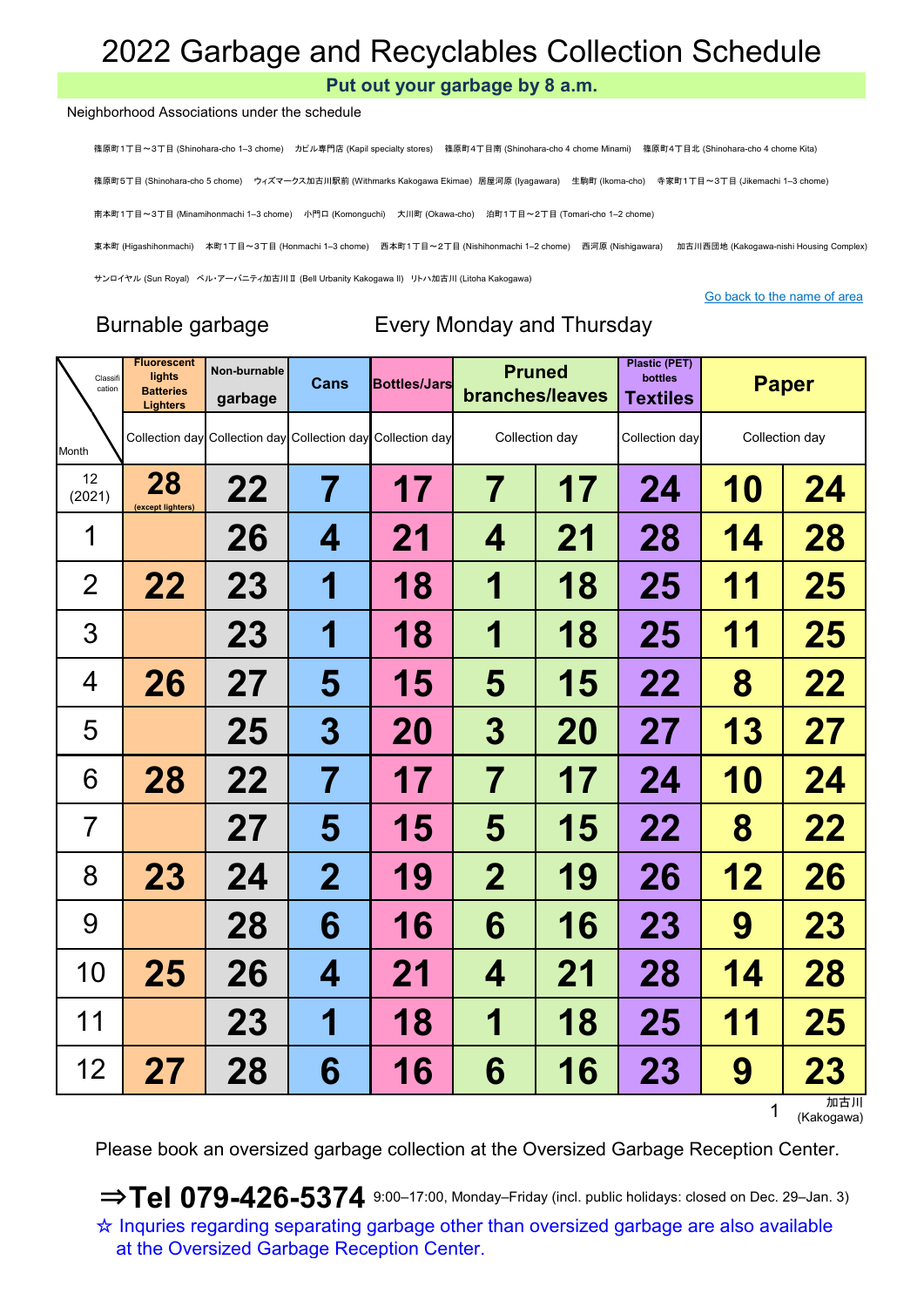Put out your garbage by 8 a.m.

Neighborhood Associations under the schedule

木村 (Kimura) 稲屋 (Inaya) 友沢 (Tomosawa) 楠木平 (Kusunokidaira) 鳩里団地 (Kyuri Housing Complex)

### Go back to the name of area

### Burnable garbage Every Monday and Thursday

| Classifi<br>cation | <b>Fluorescent</b><br>lights<br><b>Batteries</b><br><b>Lighters</b> | Non-burnable<br>garbage | Cans      | <b>Bottles/Jars</b>                                         |           | <b>Pruned</b><br>branches/leaves | <b>Plastic (PET)</b><br>bottles<br><b>Textiles</b> |                         | <b>Paper</b>     |
|--------------------|---------------------------------------------------------------------|-------------------------|-----------|-------------------------------------------------------------|-----------|----------------------------------|----------------------------------------------------|-------------------------|------------------|
| Month              |                                                                     |                         |           | Collection day Collection day Collection day Collection day |           | Collection day                   | Collection day                                     |                         | Collection day   |
| 12<br>(2021)       | 7<br>(except lighters)                                              | 22                      | <b>10</b> | 24                                                          | <b>10</b> | 24                               | 3                                                  | 3                       | 17               |
| 1                  |                                                                     | 26                      | 14        | 28                                                          | 14        | 28                               | 7                                                  | 7                       | 21               |
| $\overline{2}$     | 1                                                                   | <b>23</b>               | 11        | 25                                                          | 11        | 25                               | 4                                                  | 4                       | 18               |
| 3                  |                                                                     | <b>23</b>               | 11        | 25                                                          | 11        | 25                               | 4                                                  | 4                       | 18               |
| 4                  | 5                                                                   | 27                      | 8         | 22                                                          | 8         | 22                               | 1                                                  | 1                       | 15               |
| 5                  |                                                                     | 25                      | <b>13</b> | 27                                                          | 13        | 27                               | 6                                                  | 6                       | <b>20</b>        |
| 6                  | 7                                                                   | 22                      | <b>10</b> | 24                                                          | 10        | 24                               | 3                                                  | $\boldsymbol{3}$        | 17               |
| $\overline{7}$     |                                                                     | 27                      | 8         | 22                                                          | 8         | 22                               | 1                                                  | 1                       | 15               |
| 8                  | $\mathbf 2$                                                         | 24                      | 12        | 26                                                          | 12        | 26                               | 5                                                  | 5                       | 19               |
| 9                  |                                                                     | 28                      | 9         | <b>23</b>                                                   | 9         | <b>23</b>                        | $\mathbf 2$                                        | $\overline{\mathbf{2}}$ | 16               |
| 10                 | 4                                                                   | 26                      | 14        | 28                                                          | 14        | 28                               | 7                                                  | 7                       | 21               |
| 11                 |                                                                     | <b>23</b>               | 11        | 25                                                          | 11        | 25                               | 4                                                  | 4                       | 18               |
| 12                 | 6                                                                   | 28                      | 9         | 23                                                          | 9         | <b>23</b>                        | $\mathbf 2$                                        | $\overline{2}$          | 16               |
|                    |                                                                     |                         |           |                                                             |           |                                  |                                                    | $\overline{2}$          | 鳩里1<br>(Kyuri 1) |

Please book an oversized garbage collection at the Oversized Garbage Reception Center.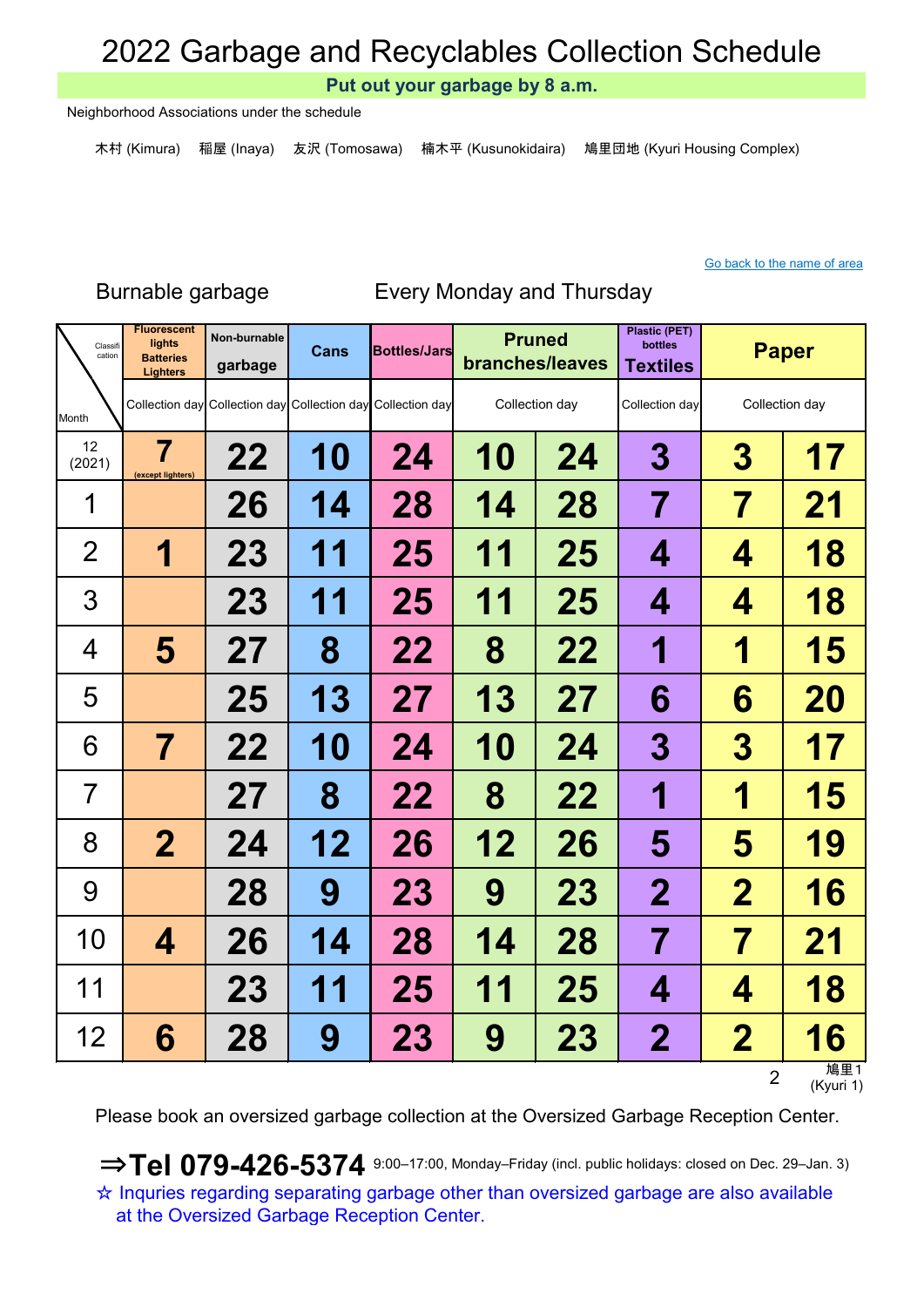Put out your garbage by 8 a.m.

Neighborhood Associations under the schedule

粟津 (Awazu) 南粟津 (Minamiawazu) 北在家 (Kitazaike) 備後 (Bingo) 南備後 (Minamibingo)

### Go back to the name of area

### Burnable garbage Every Monday and Thursday

| Classifi<br>cation | <b>Fluorescent</b><br>lights<br><b>Batteries</b><br><b>Lighters</b> | Non-burnable<br>garbage | Cans      | <b>Bottles/Jars</b>                                         |           | <b>Pruned</b><br>branches/leaves | <b>Plastic (PET)</b><br>bottles<br><b>Textiles</b> | <b>Paper</b>            |                  |
|--------------------|---------------------------------------------------------------------|-------------------------|-----------|-------------------------------------------------------------|-----------|----------------------------------|----------------------------------------------------|-------------------------|------------------|
| Month              |                                                                     |                         |           | Collection day Collection day Collection day Collection day |           | Collection day                   | Collection day                                     |                         | Collection day   |
| 12<br>(2021)       | 17<br>(except lighters)                                             | 22                      | <b>10</b> | 24                                                          | 10        | 24                               | 3                                                  | 3                       | 17               |
| 1                  |                                                                     | 26                      | 14        | 28                                                          | 14        | 28                               | 7                                                  | 7                       | 21               |
| $\overline{2}$     | 18                                                                  | 23                      | 11        | 25                                                          | 1<br>1    | 25                               | 4                                                  | 4                       | 18               |
| 3                  |                                                                     | <b>23</b>               | 11        | 25                                                          | 11        | 25                               | 4                                                  | 4                       | 18               |
| $\overline{4}$     | 15                                                                  | 27                      | 8         | 22                                                          | 8         | 22                               | 1                                                  | 1                       | 15               |
| 5                  |                                                                     | 25                      | 13        | 27                                                          | 13        | 27                               | 6                                                  | 6                       | 20               |
| 6                  | 17                                                                  | 22                      | <b>10</b> | 24                                                          | <b>10</b> | 24                               | 3                                                  | 3                       | 17               |
| 7                  |                                                                     | 27                      | 8         | 22                                                          | 8         | 22                               | 1                                                  | 1                       | 15               |
| 8                  | 19                                                                  | 24                      | 12        | 26                                                          | 12        | 26                               | 5                                                  | 5                       | 19               |
| 9                  |                                                                     | 28                      | 9         | <b>23</b>                                                   | 9         | 23                               | $\mathbf 2$                                        | $\overline{\mathbf{2}}$ | 16               |
| 10                 | 21                                                                  | 26                      | 14        | 28                                                          | 14        | 28                               | 7                                                  | 7                       | 21               |
| 11                 |                                                                     | <b>23</b>               | 11        | 25                                                          | 11        | 25                               | 4                                                  | 4                       | 18               |
| 12                 | 16                                                                  | 28                      | 9         | <b>23</b>                                                   | 9         | <b>23</b>                        | $\mathbf 2$                                        | $\overline{2}$          | 16               |
|                    |                                                                     |                         |           |                                                             |           |                                  |                                                    | 3                       | 鳩里2<br>(Kyuri 2) |

Please book an oversized garbage collection at the Oversized Garbage Reception Center.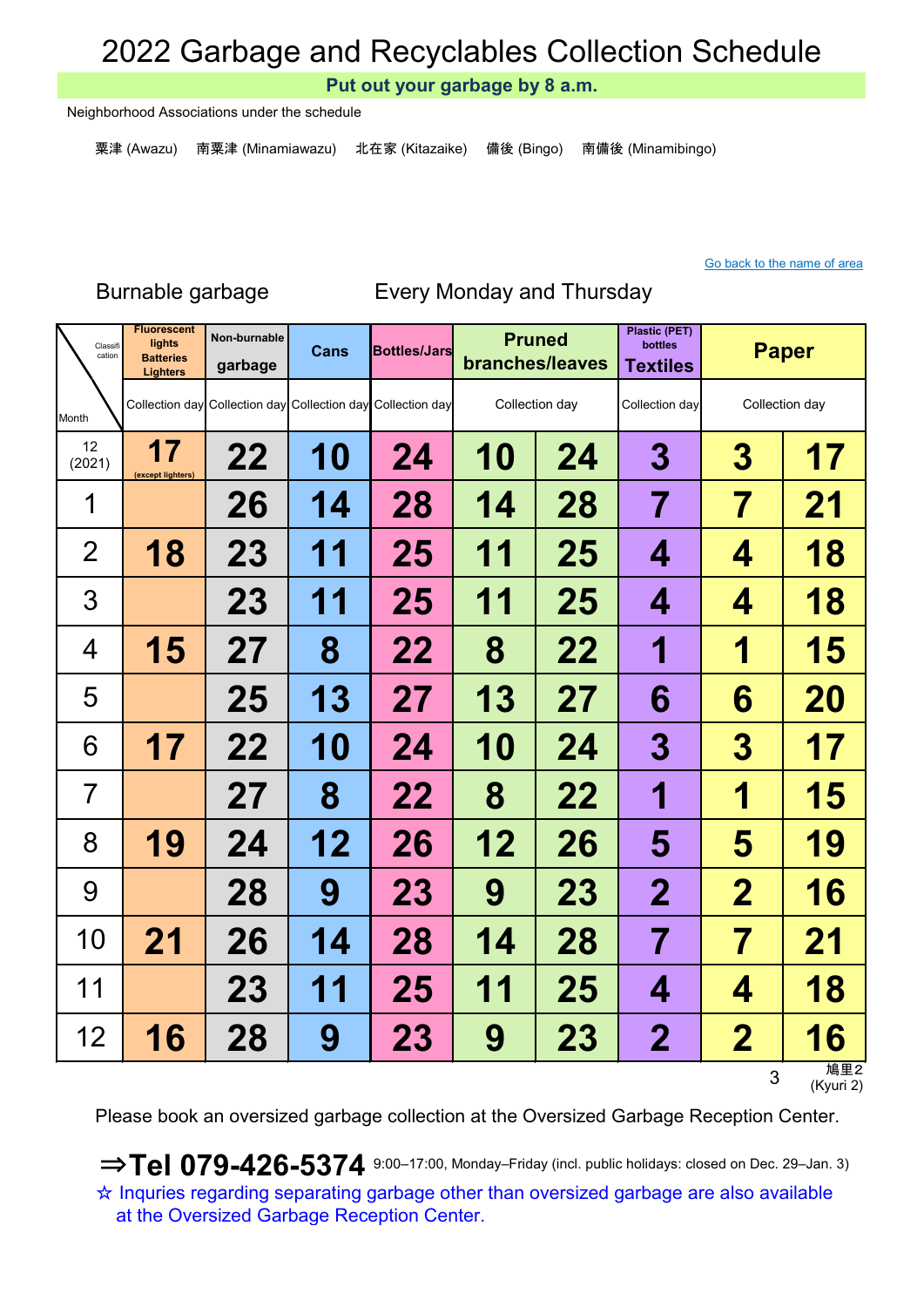Put out your garbage by 8 a.m.

Neighborhood Associations under the schedule

大野 (Ono) 西大野 (Nishiono) 中津 (Nakatsu)

#### Go back to the name of area

### Non-burnable Cans Bottles/Jars Pruned Plastic (PET) bottles garbage Cans Bottles/Jars Prince bottles bottles Paper Month 24 (except lighters) 8 | 28 | 14 | 14 | 28 | 21 | 7 | 21 12 | 25 | 11 | 11 | 25 | 18 |  $\,$  4  $\,$  | 18 25 | 9 | 22 | 8 | 8 | 22 | 15 | 1 | 15 9 | 22 | 8 | 8 | 22 | 15 | 1 | 15 22 | 13 | 26 | 12 | 12 | 26 | 19 | 5 | 19 11 | 24 | 10 | 10 | 24 | 17 | 3 | 17 24 | 8 | 28 | 14 | 14 | 28 | 21 | 7 | 21 13 | 26 | 12 | 12 | 26 | 19 | 5 | 19 26 | 10 | 23 | 9 | 9 | 23 | 16 | 2 | 16 14 | 27 | 13 | 13 | 27 | 20 | 6 | 20 28 | 12 | 25 | 11 | 11 | 25 | 18 |  $\,$  4 | 18 9 22 8 8 8 22 15 1 15 23 | 14 | 27 | 13 | 13 | 27 | 20 |  $\,$  6 | 20 12 (2021) Fluorescent lights **Batteries** Lighters 1 2 3 4 5 12 6 7 8 9 10 Classit Classifi **Lights** Non-burnable **Cans Bottles/Jars Pruned** Collection day Collection day Collection day Collection day Collection day Collection day Collection day 11

Burnable garbage Every Monday and Thursday

4 氷丘1 (Hioka 1)

Please book an oversized garbage collection at the Oversized Garbage Reception Center.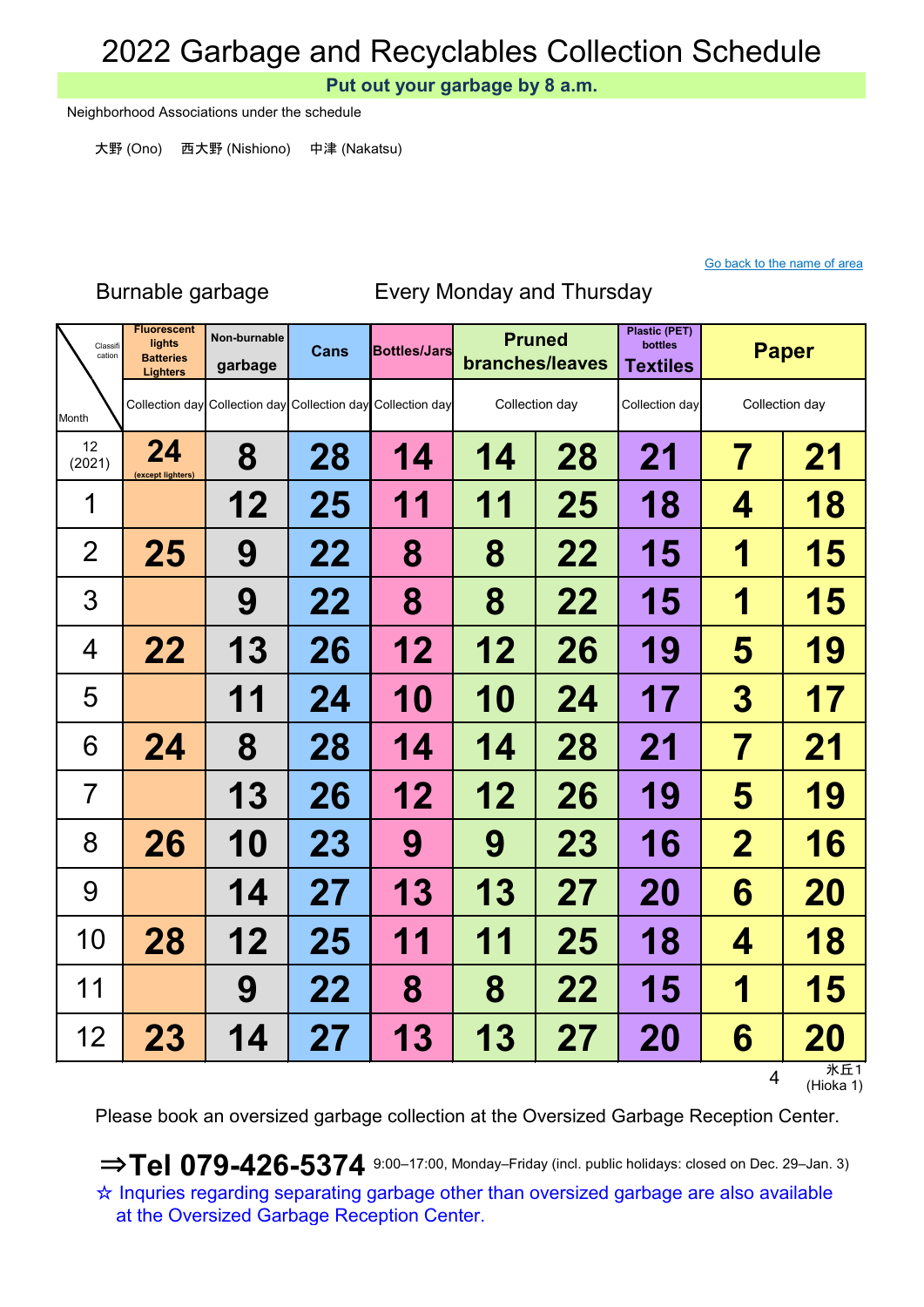Put out your garbage by 8 a.m.

Neighborhood Associations under the schedule

河原第1 (Kawara Dai 1) 河原第3 (Kawara Dai 3) 美乃利 (Minori)

#### Go back to the name of area

### Non-burnable Cans Bottles/Jars Pruned Plastic (PET) bottles garbage Cans Bottles/Jars Prince bottles bottles Paper Month 8 | 28 | 14 | 14 | 28 | 21 | 7 | 21 14 | 12 | 25 | 11 | 11 | 25 | 18 |  $\,$  4 | 18 9 | 22 | 8 | 8 | 22 | 15 | 1 | 15 11 | 9 | 22 | 8 | 8 | 22 | 15 | 1 | 15 13 | 26 | 12 | 12 | 26 | 19 | 5 | 19 13 | 11 | 24 | 10 | 10 | 24 | 17 | 3 | 17 8 | 28 | 14 | 14 | 28 | 21 | 7 | 21 8 | 13 | 26 | 12 | 12 | 26 | 19 | 5 | 19 10 | 23 | 9 | 9 | 23 | 16 | 2 | 16 9 | 14 | 27 | 13 | 13 | 27 | 20 | 6 | 20 12 | 25 | 11 | 11 | 25 | 18 |  $\,$  4  $\,$  | 18 11 | 9 | 22 | 8 | 8 | 22 | 15 | 1 | 15 14 | 27 | 13 | 13 | 27 | 20 | 6 | 20 12 (2021) Fluorescent lights **Batteries** Lighters 1 2 3 4 5 12 6 7 8 9 10 Classit Classifi **Lights** Non-burnable **Cans Bottles/Jars Pruned** Collection day Collection day Collection day Collection day Collection day Collection day Collection day 11

Burnable garbage Every Monday and Thursday

5 氷丘2 (Hioka 2)

Please book an oversized garbage collection at the Oversized Garbage Reception Center.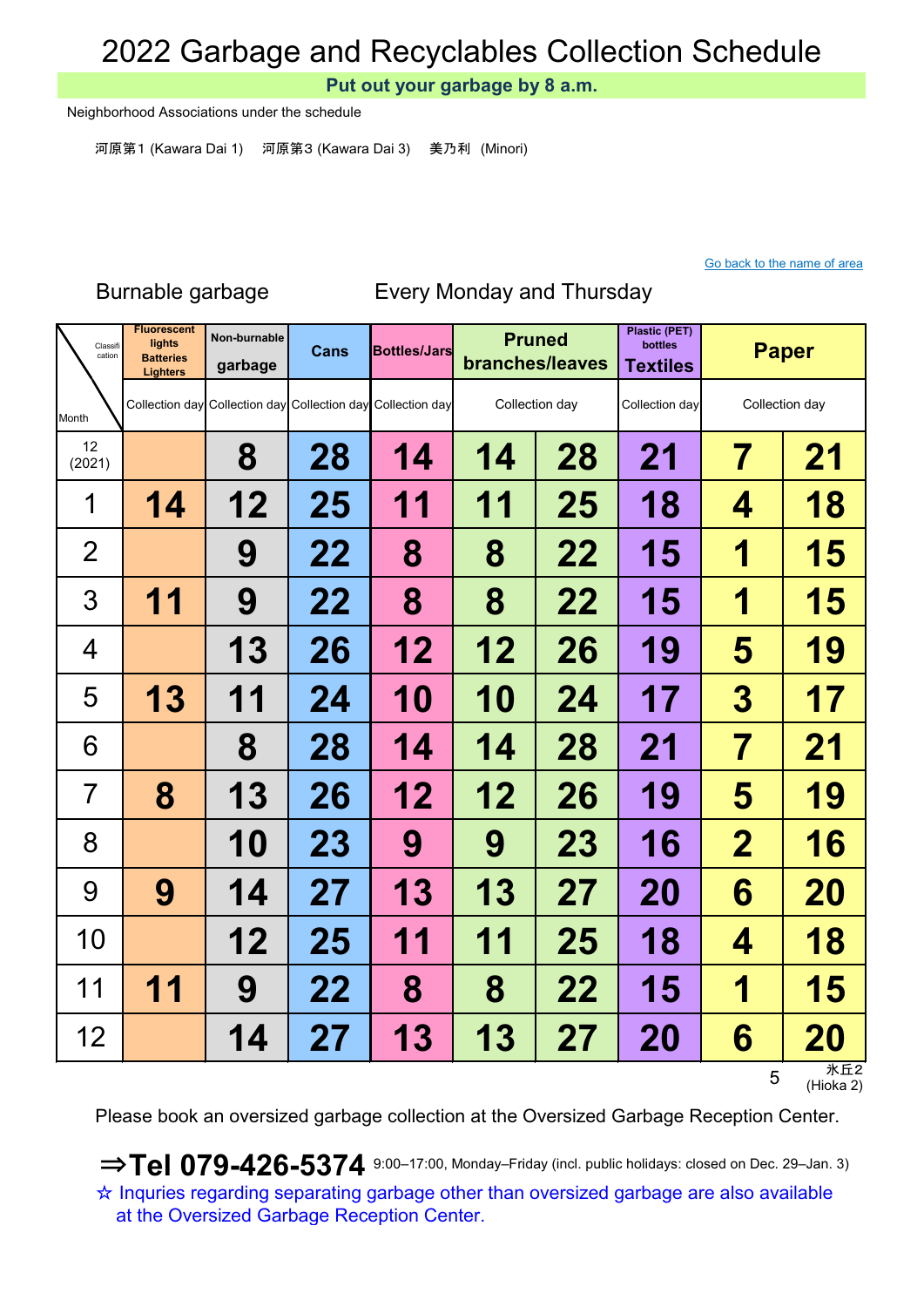Put out your garbage by 8 a.m.

#### Neighborhood Associations under the schedule

河原第2 (Kawara Dai 2) 河原第4 (Kawara Dai 4) 溝之口1丁目~3丁目 (Mizonokuchi 1–3 chome) 東溝之口 (Higashimizonokuchi) 河原シティパーク加古川 (Kawara City Park Kakogawa) 県営河原住宅 (Kawara Prefectural Housing) エンブレイス加古川 (Embrace Kakogawa) リベール加古川シティWEST (Rivière Kakogawa City WEST) リベール加古川シティWEST弐番館 (Rivière Kakogawa City WEST Nibankan) デュオプレステージ加古川駅前 (Duo Prestige Kakogawa Ekimae)

### Go back to the name of area

## Burnable garbage Every Monday and Thursday

| Classifi<br>cation | <b>Fluorescent</b><br>lights<br><b>Batteries</b><br><b>Lighters</b> | Non-burnable<br>garbage | <b>Cans</b>             | <b>Bottles/Jars</b>                                         |                         | <b>Pruned</b><br>branches/leaves | <b>Plastic (PET)</b><br>bottles<br><b>Textiles</b> |           | <b>Paper</b>   |
|--------------------|---------------------------------------------------------------------|-------------------------|-------------------------|-------------------------------------------------------------|-------------------------|----------------------------------|----------------------------------------------------|-----------|----------------|
| Month              |                                                                     |                         |                         | Collection day Collection day Collection day Collection day |                         | Collection day                   | Collection day                                     |           | Collection day |
| 12<br>(2021)       |                                                                     | 8                       | 1                       | 15                                                          | 1                       | 15                               | 22                                                 | 8         | 22             |
| 1                  | 21                                                                  | 12                      | 5                       | 19                                                          | 5                       | 19                               | 26                                                 | 12        | 26             |
| $\overline{2}$     |                                                                     | 9                       | $\mathbf 2$             | 16                                                          | $\mathbf 2$             | 16                               | <b>23</b>                                          | 9         | 23             |
| 3                  | 18                                                                  | 9                       | $\mathbf 2$             | 16                                                          | $\mathbf 2$             | 16                               | 23                                                 | 9         | 23             |
| $\overline{4}$     |                                                                     | 13                      | 6                       | 20                                                          | 6                       | 20                               | 27                                                 | 13        | 27             |
| 5                  | <b>20</b>                                                           | 11                      | 4                       | 18                                                          | 4                       | 18                               | 25                                                 | 11        | 25             |
| 6                  |                                                                     | 8                       | 1                       | 15                                                          | 1                       | 15                               | 22                                                 | 8         | 22             |
| 7                  | 15                                                                  | 13                      | 6                       | 20                                                          | 6                       | <b>20</b>                        | 27                                                 | <b>13</b> | 27             |
| 8                  |                                                                     | <b>10</b>               | $\boldsymbol{3}$        | 17                                                          | 3                       | 17                               | 24                                                 | <b>10</b> | 24             |
| 9                  | 16                                                                  | 14                      | $\overline{\mathbf{7}}$ | 21                                                          | $\overline{\mathbf{7}}$ | 21                               | 28                                                 | 14        | 28             |
| 10                 |                                                                     | 12                      | 5                       | 19                                                          | 5                       | 19                               | 26                                                 | 12        | 26             |
| 11                 | 18                                                                  | 9                       | $\mathbf 2$             | 16                                                          | $\mathbf 2$             | 16                               | 23                                                 | 9         | 23             |
| 12                 |                                                                     | 14                      | 7                       | 21                                                          | 7                       | 21                               | 28                                                 | 14        | 28<br>氷 丘南1    |

6 氷丘南1 (Hioka-minami 1)

Please book an oversized garbage collection at the Oversized Garbage Reception Center.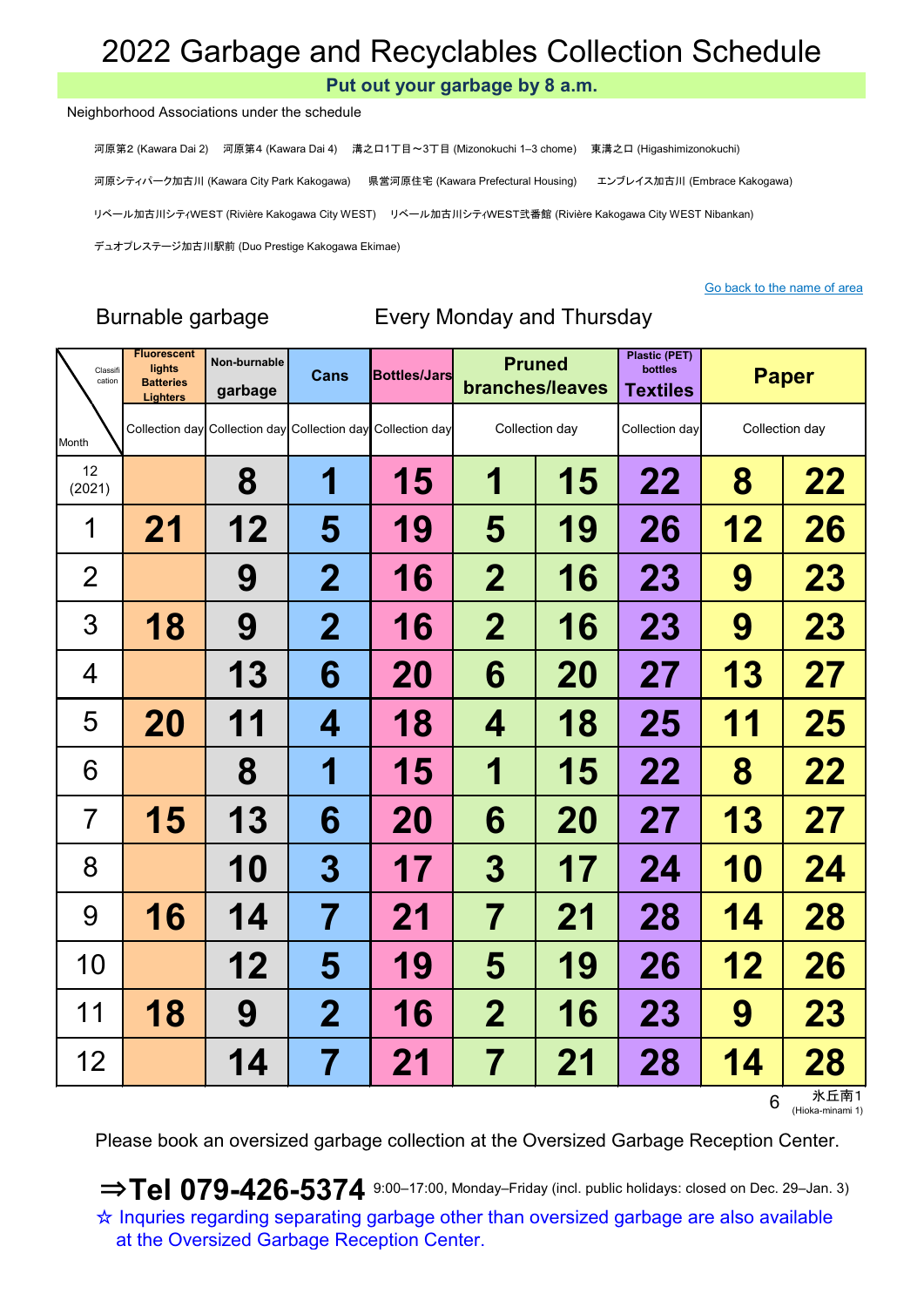Put out your garbage by 8 a.m.

Neighborhood Associations under the schedule

平野 (Hirano) 間形 (Magata) ネオハイツ加古川 (Neo Heights Kakogawa) グリーンシティ (Green City)

### Go back to the name of area

### Burnable garbage

### Every Monday and Thursday

| Classifi<br>cation | <b>Fluorescent</b><br>lights<br><b>Batteries</b><br><b>Lighters</b> | Non-burnable<br>garbage | <b>Cans</b>             | <b>Bottles/Jars</b>                                         |                         | <b>Pruned</b><br>branches/leaves | <b>Plastic (PET)</b><br>bottles<br><b>Textiles</b> |           | <b>Paper</b>   |
|--------------------|---------------------------------------------------------------------|-------------------------|-------------------------|-------------------------------------------------------------|-------------------------|----------------------------------|----------------------------------------------------|-----------|----------------|
| Month              |                                                                     |                         |                         | Collection day Collection day Collection day Collection day |                         | Collection day                   | Collection day                                     |           | Collection day |
| 12<br>(2021)       |                                                                     | 8                       | 1                       | 15                                                          | 1                       | 15                               | 22                                                 | 8         | 22             |
| 1                  | 21                                                                  | 12                      | 5                       | 19                                                          | 5                       | 19                               | 26                                                 | 12        | 26             |
| $\overline{2}$     |                                                                     | 9                       | $\mathbf 2$             | 16                                                          | $\mathbf 2$             | 16                               | 23                                                 | 9         | 23             |
| 3                  | 18                                                                  | 9                       | $\mathbf 2$             | 16                                                          | $\mathbf 2$             | 16                               | 23                                                 | 9         | 23             |
| 4                  |                                                                     | 13                      | 6                       | <b>20</b>                                                   | 6                       | <b>20</b>                        | 27                                                 | 13        | 27             |
| 5                  | 20                                                                  | 11                      | 4                       | 18                                                          | 4                       | 18                               | 25                                                 | 11        | 25             |
| 6                  |                                                                     | 8                       | 1                       | 15                                                          | 1                       | <b>15</b>                        | 22                                                 | 8         | 22             |
| $\overline{7}$     | 15                                                                  | 13                      | 6                       | 20                                                          | 6                       | <b>20</b>                        | 27                                                 | 13        | 27             |
| 8                  |                                                                     | <b>10</b>               | $\boldsymbol{3}$        | 17                                                          | 3                       | 17                               | 24                                                 | <b>10</b> | 24             |
| 9                  | 16                                                                  | 14                      | 7                       | 21                                                          | 7                       | 21                               | 28                                                 | 14        | 28             |
| 10                 |                                                                     | 12                      | 5                       | 19                                                          | 5                       | 19                               | 26                                                 | 12        | 26             |
| 11                 | 18                                                                  | 9                       | $\overline{\mathbf{2}}$ | 16                                                          | $\overline{\mathbf{2}}$ | <b>16</b>                        | <b>23</b>                                          | 9         | 23             |
| 12                 |                                                                     | 14                      | 7                       | 21                                                          | 7                       | 21                               | 28                                                 | 14        | 28             |

7 氷丘南2 (Hioka-minami 2)

Please book an oversized garbage collection at the Oversized Garbage Reception Center.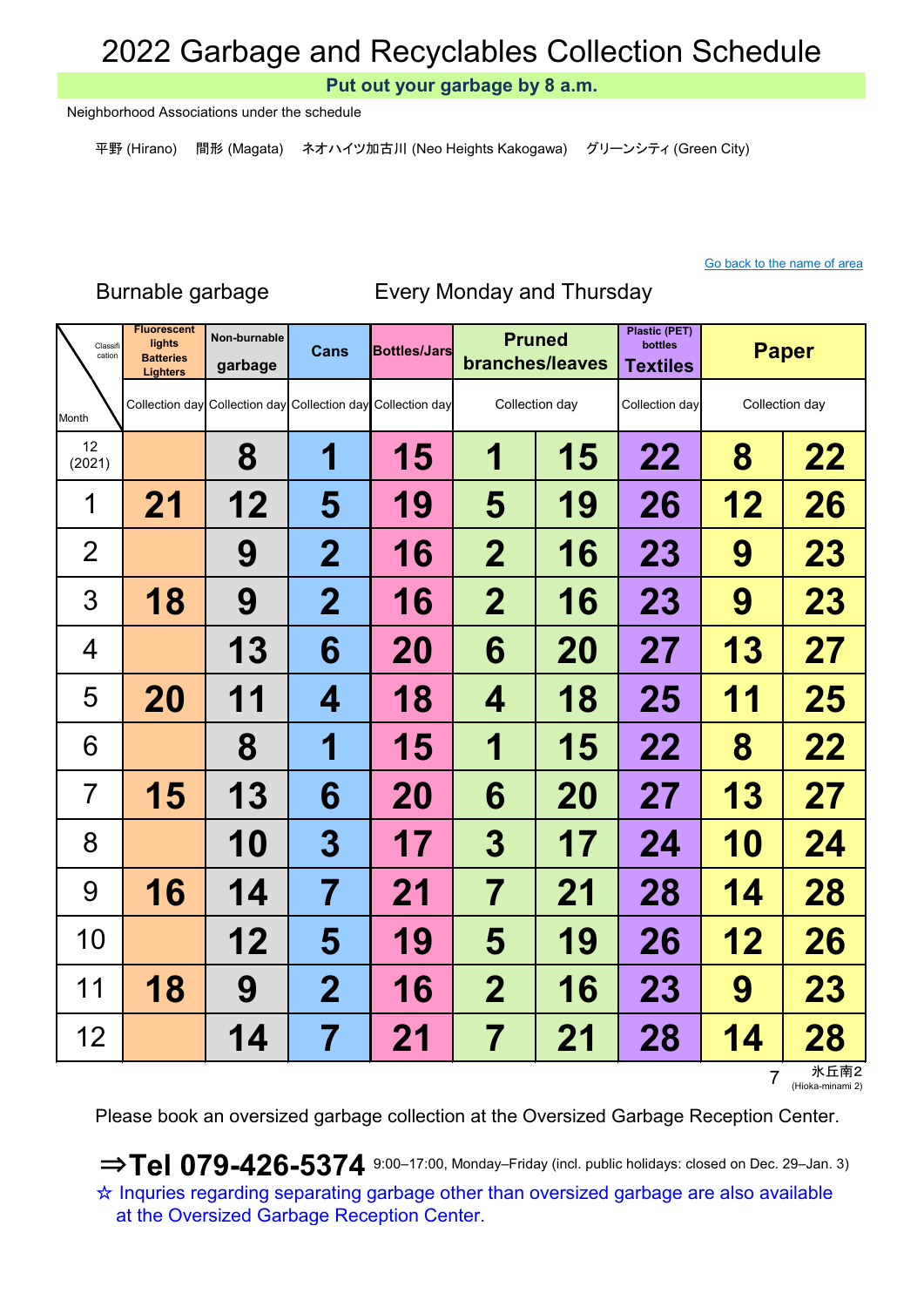Put out your garbage by 8 a.m.

#### Neighborhood Associations under the schedule

西条 (Saijo) 東神野 (Higashikanno) 神野西 (Kanno-nishi) 神野北 (Kanno-kita) 西之山 (Nishinoyama) 福留 (Fukudome) 石守 (Ishimori) 朝日ヶ丘 (Asahigaoka) 石守団地 (Ishimori Housing Complex) 日岡苑 (Hiokaen) グリーンタウン (Green Town) ジークレフ石守 (G-clef Ishimori)

#### Go back to the name of area

| Classifi<br>cation | <b>Fluorescent</b><br>lights<br><b>Batteries</b><br><b>Lighters</b> | Non-burnable<br>garbage | <b>Cans</b>      | <b>Bottles/Jars</b>                                         |                          | <b>Pruned</b><br>branches/leaves | <b>Plastic (PET)</b><br>bottles<br><b>Textiles</b> |            | <b>Paper</b>   |
|--------------------|---------------------------------------------------------------------|-------------------------|------------------|-------------------------------------------------------------|--------------------------|----------------------------------|----------------------------------------------------|------------|----------------|
| Month              |                                                                     |                         |                  | Collection day Collection day Collection day Collection day |                          | Collection day                   | Collection day                                     |            | Collection day |
| 12<br>(2021)       | 9<br>(except lighters)                                              | 8                       | 6                | 20                                                          | 6                        | 20                               | 27                                                 | 13         | 27             |
| 1                  |                                                                     | 12                      | 10               | 24                                                          | 10                       | 24                               | 31                                                 | 17         | 31             |
| $\overline{2}$     | 10                                                                  | 9                       | 7                | 21                                                          | $\overline{\mathcal{I}}$ | 21                               | 28                                                 | 14         | 28             |
| 3                  |                                                                     | 9                       | 7                | 21                                                          | 7                        | 21                               | 28                                                 | 14         | 28             |
| 4                  | 14                                                                  | 13                      | 4                | 18                                                          | 4                        | 18                               | 25                                                 | 11         | 25             |
| 5                  |                                                                     | 11                      | $\overline{2}$   | 16                                                          | $\mathbf 2$              | 16                               | 23                                                 | 9          | 23             |
| 6                  | 9                                                                   | 8                       | 6                | 20                                                          | 6                        | <b>20</b>                        | 27                                                 | 13         | 27             |
| $\overline{7}$     |                                                                     | 13                      | 4                | 18                                                          | 4                        | 18                               | 25                                                 | 11         | 25             |
| 8                  | 11                                                                  | <b>10</b>               | 1                | 15                                                          | 1                        | 15                               | 22                                                 | 8          | 22             |
| 9                  |                                                                     | 14                      | 5                | 19                                                          | 5                        | 19                               | 26                                                 | 12         | 26             |
| 10                 | 13                                                                  | 12                      | $\boldsymbol{3}$ | 17                                                          | 3                        | 17                               | 24                                                 | <b>10</b>  | 24             |
| 11                 |                                                                     | 9                       | 7                | 21                                                          | 7                        | 21                               | 28                                                 | 14         | 28             |
| 12                 | 8                                                                   | 14                      | 5                | 19                                                          | 5                        | 19                               | 26                                                 | <u> 12</u> | 26<br>袖野       |

Burnable garbage Every Tuesday and Friday

神野<br>(Kanno)

Please book an oversized garbage collection at the Oversized Garbage Reception Center.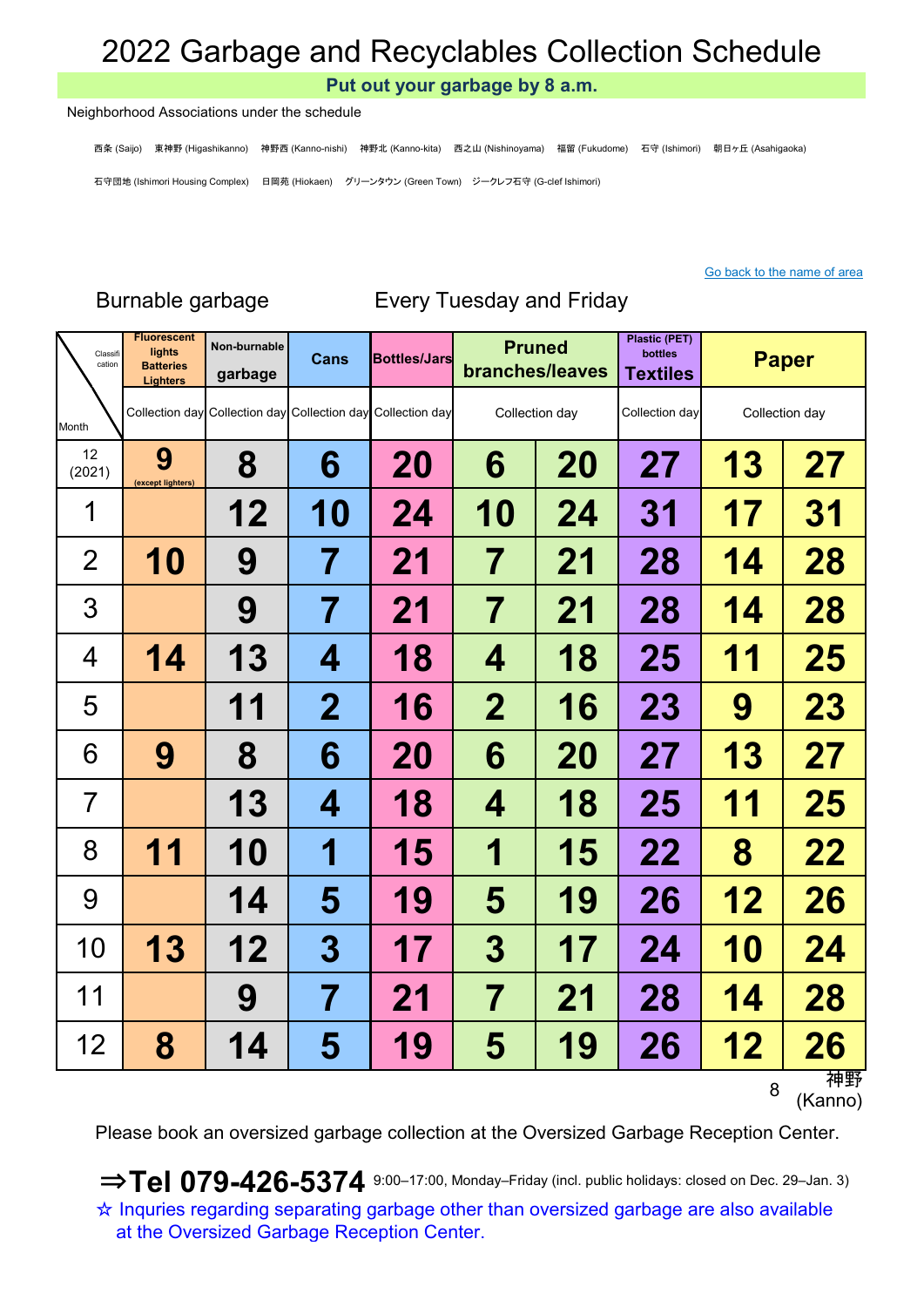Put out your garbage by 8 a.m.

Neighborhood Associations under the schedule

山手 (Yamate) 高岡 (Takaoka) 東山手 (Higashiyamate) 南山 (Minamiyama) 西条山手 (Saijoyamate)

### Go back to the name of area

### Burnable garbage Every Tuesday and Friday

| Classifi<br>cation | <b>Fluorescent</b><br>lights<br><b>Batteries</b><br><b>Lighters</b> | Non-burnable<br>garbage | <b>Cans</b>      | <b>Bottles/Jars</b>                                         |                          | <b>Pruned</b><br>branches/leaves | <b>Plastic (PET)</b><br>bottles<br><b>Textiles</b> |           | <b>Paper</b>   |
|--------------------|---------------------------------------------------------------------|-------------------------|------------------|-------------------------------------------------------------|--------------------------|----------------------------------|----------------------------------------------------|-----------|----------------|
| Month              |                                                                     |                         |                  | Collection day Collection day Collection day Collection day |                          | Collection day                   | Collection day                                     |           | Collection day |
| 12<br>(2021)       | 9<br>(except lighters)                                              | 8                       | 6                | 20                                                          | 6                        | <b>20</b>                        | 27                                                 | 13        | 27             |
| 1                  |                                                                     | 12                      | <b>10</b>        | 24                                                          | 10                       | 24                               | 31                                                 | 17        | 31             |
| $\overline{2}$     | <b>10</b>                                                           | 9                       | 7                | 21                                                          | $\overline{\prime}$      | 21                               | 28                                                 | 14        | 28             |
| 3                  |                                                                     | 9                       | 7                | 21                                                          | 7                        | 21                               | 28                                                 | 14        | <b>28</b>      |
| 4                  | 14                                                                  | 13                      | 4                | 18                                                          | 4                        | 18                               | 25                                                 | 11        | 25             |
| 5                  |                                                                     | 11                      | $\mathbf 2$      | 16                                                          | $\mathbf 2$              | 16                               | <b>23</b>                                          | 9         | 23             |
| 6                  | 9                                                                   | 8                       | 6                | 20                                                          | 6                        | 20                               | 27                                                 | <b>13</b> | 27             |
| $\overline{7}$     |                                                                     | 13                      | 4                | 18                                                          | 4                        | 18                               | 25                                                 | 11        | 25             |
| 8                  | 11                                                                  | 10                      | 1                | 15                                                          | 1                        | 15                               | 22                                                 | 8         | 22             |
| 9                  |                                                                     | 14                      | 5                | 19                                                          | 5                        | 19                               | 26                                                 | 12        | 26             |
| 10                 | 13                                                                  | 12                      | $\boldsymbol{3}$ | 17                                                          | 3                        | 17                               | 24                                                 | <b>10</b> | 24             |
| 11                 |                                                                     | 9                       | 7                | 21                                                          | $\overline{\mathcal{I}}$ | 21                               | 28                                                 | 14        | 28             |
| 12                 | 8                                                                   | 14                      | 5                | 19                                                          | 5                        | 19                               | 26                                                 | 12        | 26             |
|                    |                                                                     |                         |                  |                                                             |                          |                                  |                                                    | 9         | 山手<br>(Yamate) |

Please book an oversized garbage collection at the Oversized Garbage Reception Center.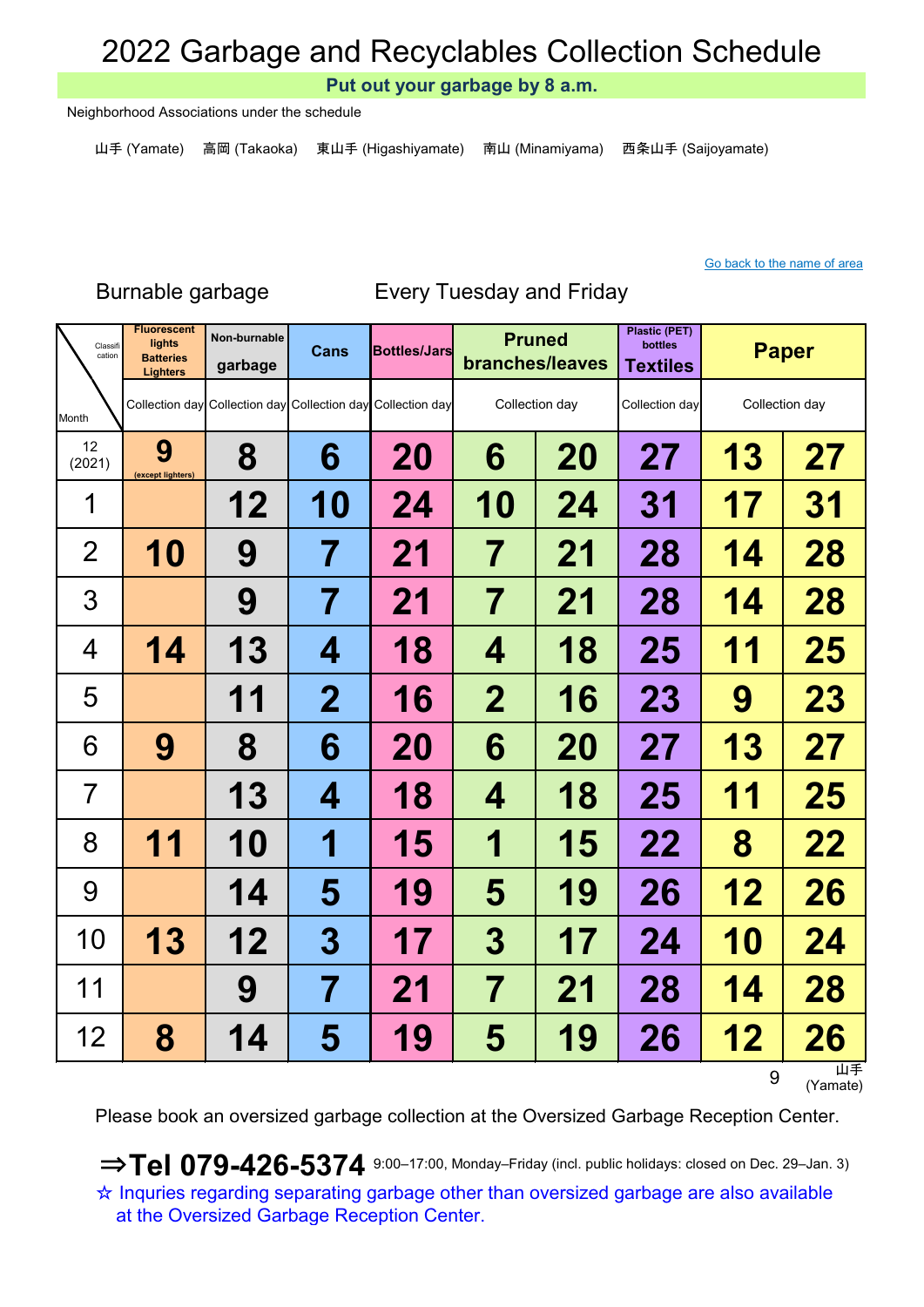Put out your garbage by 8 a.m.

Neighborhood Associations under the schedule

新神野1丁目~8丁目 (Shinkanno 1–8 chome) 新神野2丁目南 (Shinkanno 2 chome minami) 神野駅北団地 (Kanno-eki-kita Housing Complex)

#### Go back to the name of area

### Non-burnable Cans Bottles/Jars Pruned Plastic (PET) bottles garbage Cans Bottles/Jars Prince bottles bottles Paper Month 23 (except lighters) 8 | 1 | 15 | 1 | 15 | 22 | 8 | 22 12 | 5 | 19 | 5 | 19 | 26 | 12 | 26 24 | 9 | 2 | 16 | 2 | 16 | 23 | 9 | 23 9 2 2 16 2 16 23 9 23 28 | 13 | 6 | 20 | 6 | 20 | 27 | 13 | 27 11 | 4 | 18 | 4 | 18 | 25 | 11 | 25 23 | 8 | 1 | 15 | 1 | 15 | 22 | 8 | 22 13 6 20 6 20 27 13 27 25 | 10 | 3 | 17 | 3 | 17 | 24 | 10 | 24 14 | 7 | 21 | 7 | 21 | 28 | 14 | 28 27 | 12 | 5 | 19 | 5 | 19 | 26 | 12 | 26 9 2 2 16 2 16 23 9 23 22 | 14 | 7 | 21 | 7 | 21 | 28 | 14 | 28 12 (2021) Fluorescent lights **Batteries** Lighters 1 2 3 4 5 12 6 7 8 9 10 Classit Classifi **Lights** Non-burnable **Cans Bottles/Jars Pruned** Collection day Collection day Collection day Collection day Collection day Collection day Collection day 11

Burnable garbage Every Tuesday and Friday

10 新神野<br>(Shinkanno)

Please book an oversized garbage collection at the Oversized Garbage Reception Center.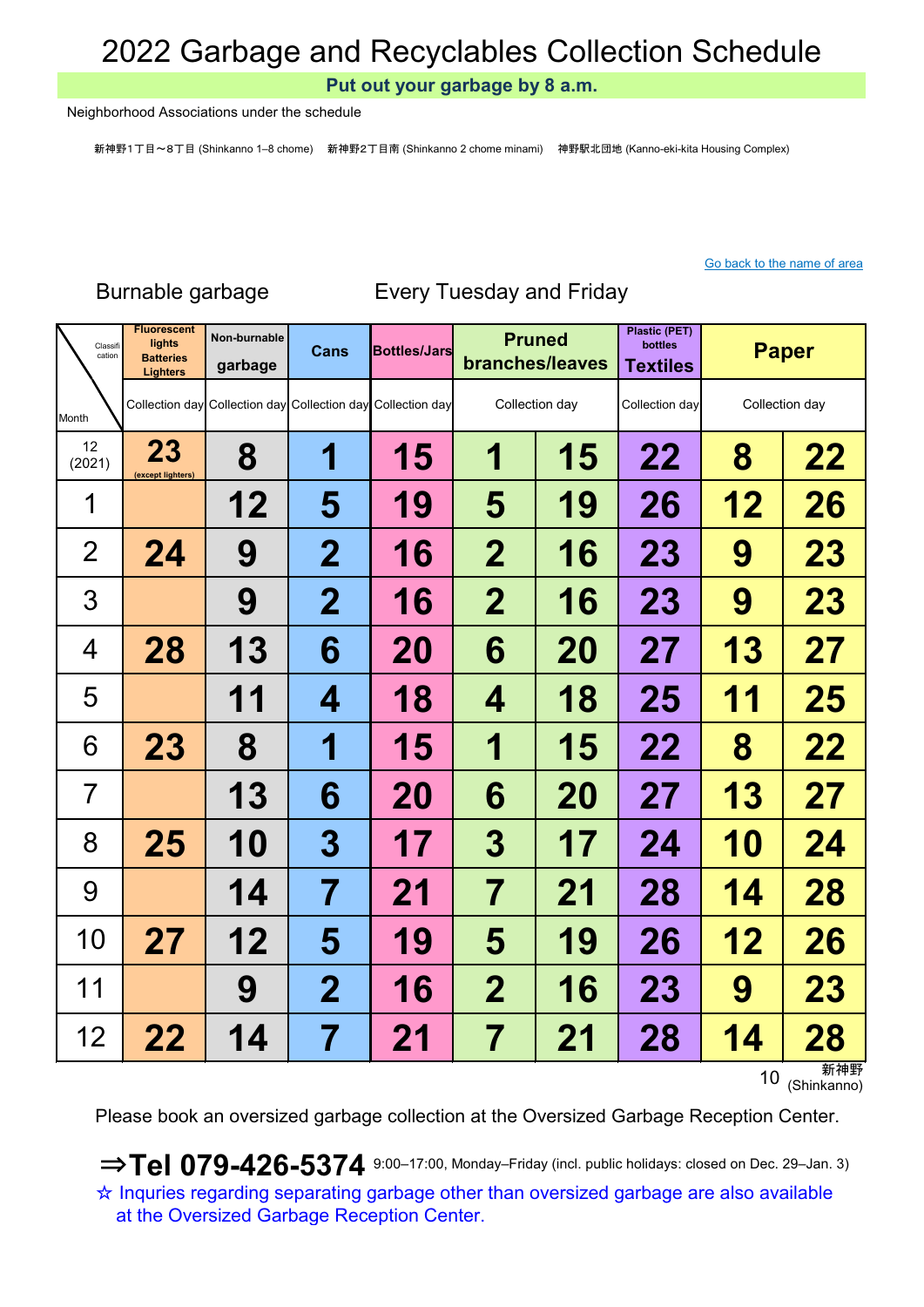Put out your garbage by 8 a.m.

Neighborhood Associations under the schedule

野口 (Noguchi) 良野中 (Yoshino-naka) 良野北 (Yoshino-kita) 良野東 (Yoshino-higashi) 良野西 (Yoshino-nishi) 坂元 (Sakamoto) 良野ひょうき団地 (Yoshino Hyoki Housing Complex)

#### Go back to the name of area

### Burnable garbage Every Monday and Thursday

| Classifi<br>cation | <b>Fluorescent</b><br>lights<br><b>Batteries</b><br><b>Lighters</b> | Non-burnable<br>garbage | <b>Cans</b> | <b>Bottles/Jars</b>                                         |    | <b>Pruned</b><br>branches/leaves | <b>Plastic (PET)</b><br><b>bottles</b><br><b>Textiles</b> |             | <b>Paper</b>   |
|--------------------|---------------------------------------------------------------------|-------------------------|-------------|-------------------------------------------------------------|----|----------------------------------|-----------------------------------------------------------|-------------|----------------|
| Month              |                                                                     |                         |             | Collection day Collection day Collection day Collection day |    | Collection day                   | Collection day                                            |             | Collection day |
| 12<br>(2021)       |                                                                     | 1                       | 14          | 28                                                          | 14 | 28                               | 7                                                         | 7           | 21             |
| 1                  | 18                                                                  | 5                       | 11          | 25                                                          | 11 | 25                               | 4                                                         | 4           | 18             |
| $\overline{2}$     |                                                                     | $\mathbf 2$             | 8           | 22                                                          | 8  | 22                               | 1                                                         | 1           | 15             |
| 3                  | 15                                                                  | $\mathbf 2$             | 8           | 22                                                          | 8  | 22                               | 1                                                         | 1           | 15             |
| 4                  |                                                                     | 6                       | 12          | 26                                                          | 12 | 26                               | 5                                                         | 5           | 19             |
| 5                  | 17                                                                  | 4                       | <b>10</b>   | 24                                                          | 10 | 24                               | 3                                                         | 3           | 17             |
| 6                  |                                                                     | 1                       | 14          | 28                                                          | 14 | 28                               | $\overline{\mathbf{7}}$                                   | 7           | 21             |
| 7                  | 19                                                                  | 6                       | 12          | 26                                                          | 12 | 26                               | 5                                                         | 5           | 19             |
| 8                  |                                                                     | 3                       | 9           | 23                                                          | 9  | <b>23</b>                        | $\mathbf{2}$                                              | $\mathbf 2$ | 16             |
| 9                  | 20                                                                  | 7                       | 13          | 27                                                          | 13 | 27                               | 6                                                         | 6           | 20             |
| 10                 |                                                                     | 5                       | 11          | 25                                                          | 11 | 25                               | 4                                                         | 4           | 18             |
| 11                 | 15                                                                  | $\mathbf 2$             | 8           | 22                                                          | 8  | 22                               | 1                                                         | 1           | 15             |
| 12                 |                                                                     | 7                       | 13          | 27                                                          | 13 | 27                               | 6                                                         | 6           | 20<br>野口1      |

11 野口1 (Noguchi 1)

Please book an oversized garbage collection at the Oversized Garbage Reception Center.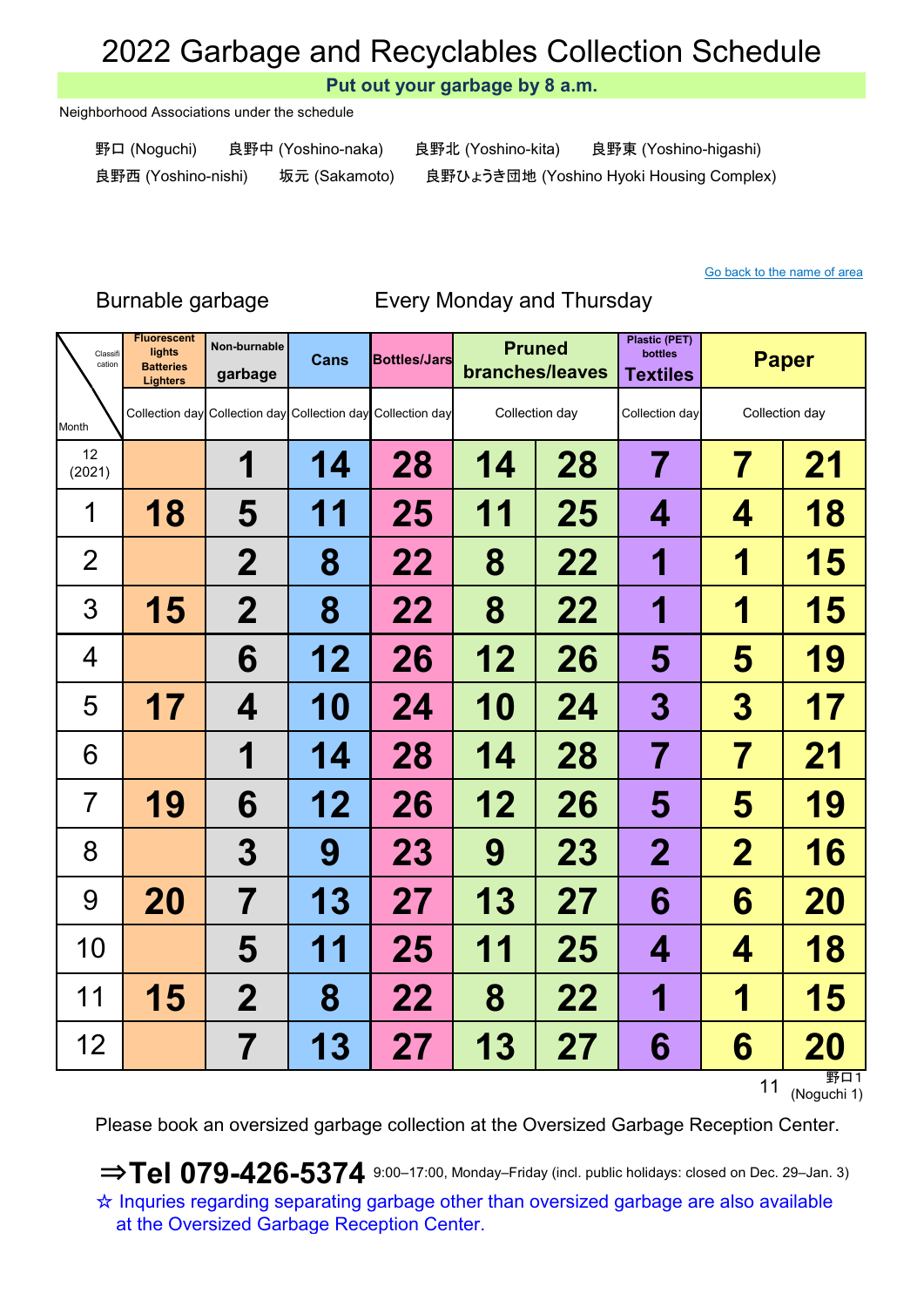Put out your garbage by 8 a.m.

#### Neighborhood Associations under the schedule

北野 (Kitano) 宮前 (Miyamae) 野口マンション (Noguchi Mansion) 野口阪神団地 (Noguchi Hanshin Housing Complex) 東加古川ハイタウン (Higashikakogawa High Town)

野口バースタウン (Noguchi Birth Town) ローズヴィラ東加古川 (Rose Villa Higashikakogawa) エメラルド東加古川 (Emerald Higashikakogawa)

ロイヤルシャトー東加古川 (Royal Château Higashikakogawa)

#### Go back to the name of area

| Classifi<br>cation | <b>Fluorescent</b><br>lights<br><b>Batteries</b><br><b>Lighters</b> | Non-burnable<br>garbage | Cans      | <b>Bottles/Jars</b>                                         |    | <b>Pruned</b><br>branches/leaves | <b>Plastic (PET)</b><br>bottles<br><b>Textiles</b> |                  | <b>Paper</b>   |
|--------------------|---------------------------------------------------------------------|-------------------------|-----------|-------------------------------------------------------------|----|----------------------------------|----------------------------------------------------|------------------|----------------|
| Month              |                                                                     |                         |           | Collection day Collection day Collection day Collection day |    | Collection day                   | Collection day                                     |                  | Collection day |
| 12<br>(2021)       | 21<br>(except lighters)                                             | 1                       | 14        | 28                                                          | 14 | 28                               | 7                                                  | 7                | 21             |
| 1                  |                                                                     | 5                       | 11        | 25                                                          | 11 | 25                               | 4                                                  | 4                | 18             |
| $\overline{2}$     | 15                                                                  | $\mathbf 2$             | 8         | 22                                                          | 8  | 22                               | 1                                                  | 1                | 15             |
| 3                  |                                                                     | $\mathbf 2$             | 8         | 22                                                          | 8  | 22                               | 1                                                  | 1                | 15             |
| 4                  | 19                                                                  | 6                       | 12        | 26                                                          | 12 | 26                               | 5                                                  | 5                | 19             |
| 5                  |                                                                     | 4                       | <b>10</b> | 24                                                          | 10 | 24                               | 3                                                  | $\boldsymbol{3}$ | 17             |
| 6                  | 21                                                                  | 1                       | 14        | 28                                                          | 14 | 28                               | 7                                                  | 7                | 21             |
| $\overline{7}$     |                                                                     | 6                       | 12        | 26                                                          | 12 | 26                               | 5                                                  | 5                | 19             |
| 8                  | 16                                                                  | 3                       | 9         | <b>23</b>                                                   | 9  | <b>23</b>                        | $\mathbf 2$                                        | $\mathbf 2$      | 16             |
| 9                  |                                                                     | 7                       | 13        | 27                                                          | 13 | 27                               | 6                                                  | 6                | 20             |
| 10                 | 18                                                                  | 5                       | 11        | 25                                                          | 11 | 25                               | 4                                                  | 4                | 18             |
| 11                 |                                                                     | $\mathbf 2$             | 8         | 22                                                          | 8  | 22                               | 1                                                  | 1                | 15             |
| 12                 | 20                                                                  | 7                       | 13        | 27                                                          | 13 | 27                               | 6                                                  | 6                | 20<br>⊞ヱ 冖 っ   |

## Burnable garbage Every Monday and Thursday

12<br>(Noguchi 2)

Please book an oversized garbage collection at the Oversized Garbage Reception Center.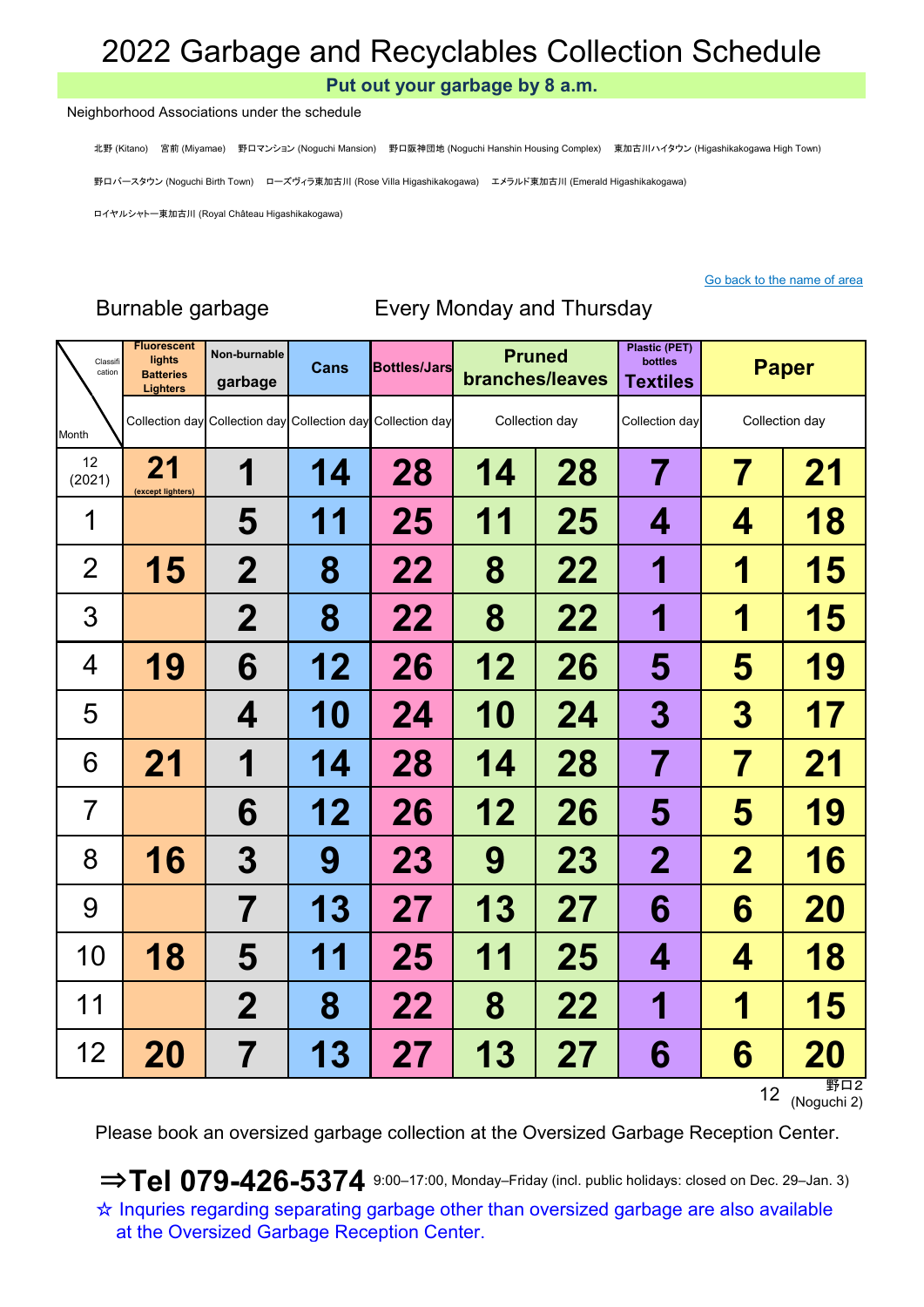Put out your garbage by 8 a.m.

#### Neighborhood Associations under the schedule

古大内 (Furuouchi) 二屋 (Futatsuya) 坂井 (Sakai) 坂井西 (Sakai-nishi) 鵤 (Ikaruga) 長砂 (Nagasuna) 円長寺 (Enchoji)

長砂団地 (Nagasuna Housing Complex) 新長砂 (Shinnagasuna) 加古川日光ハイツ (Kakogawa Nikko Heights) サーパス加古川 (Surpass Kakogawa) 東長砂 (Higashinagasuna)

#### Go back to the name of area

| Classifi<br>cation | <b>Fluorescent</b><br>lights<br><b>Batteries</b><br><b>Lighters</b> | Non-burnable<br>garbage | Cans | <b>Bottles/Jars</b>                                         |             | <b>Pruned</b><br>branches/leaves | <b>Plastic (PET)</b><br>bottles<br><b>Textiles</b> |    | <b>Paper</b>   |
|--------------------|---------------------------------------------------------------------|-------------------------|------|-------------------------------------------------------------|-------------|----------------------------------|----------------------------------------------------|----|----------------|
| Month              |                                                                     |                         |      | Collection day Collection day Collection day Collection day |             | Collection day                   | Collection day                                     |    | Collection day |
| 12<br>(2021)       |                                                                     | 1                       | 17   | $\bf{3}$                                                    | 3           | 17                               | <b>10</b>                                          | 10 | 24             |
| 1                  | 4                                                                   | 5                       | 21   | 7                                                           | 7           | 21                               | 14                                                 | 14 | 28             |
| $\overline{2}$     |                                                                     | $\mathbf 2$             | 18   | 4                                                           | 4           | 18                               | 11                                                 | 11 | 25             |
| 3                  | 1                                                                   | $\mathbf 2$             | 18   | 4                                                           | 4           | 18                               | 11                                                 | 11 | 25             |
| 4                  |                                                                     | 6                       | 15   | 1                                                           | 1           | 15                               | 8                                                  | 8  | 22             |
| 5                  | $\bf{3}$                                                            | 4                       | 20   | 6                                                           | 6           | <b>20</b>                        | 13                                                 | 13 | 27             |
| 6                  |                                                                     | 1                       | 17   | 3                                                           | 3           | 17                               | <b>10</b>                                          | 10 | 24             |
| 7                  | 5                                                                   | 6                       | 15   | 1                                                           | 1           | 15                               | 8                                                  | 8  | 22             |
| 8                  |                                                                     | 3                       | 19   | 5                                                           | 5           | 19                               | 12                                                 | 12 | 26             |
| 9                  | 6                                                                   | 7                       | 16   | $\mathbf 2$                                                 | $\mathbf 2$ | 16                               | 9                                                  | 9  | 23             |
| 10                 |                                                                     | 5                       | 21   | 7                                                           | 7           | 21                               | 14                                                 | 14 | 28             |
| 11                 | 1                                                                   | $\mathbf 2$             | 18   | 4                                                           | 4           | 18                               | 11                                                 | 11 | 25             |
| 12                 |                                                                     | 7                       | 16   | 2                                                           | $\mathbf 2$ | 16                               | 9                                                  | 9  | <b>23</b>      |

## Burnable garbage Every Monday and Thursday

13 September 13 (Noguchi-minami

Please book an oversized garbage collection at the Oversized Garbage Reception Center.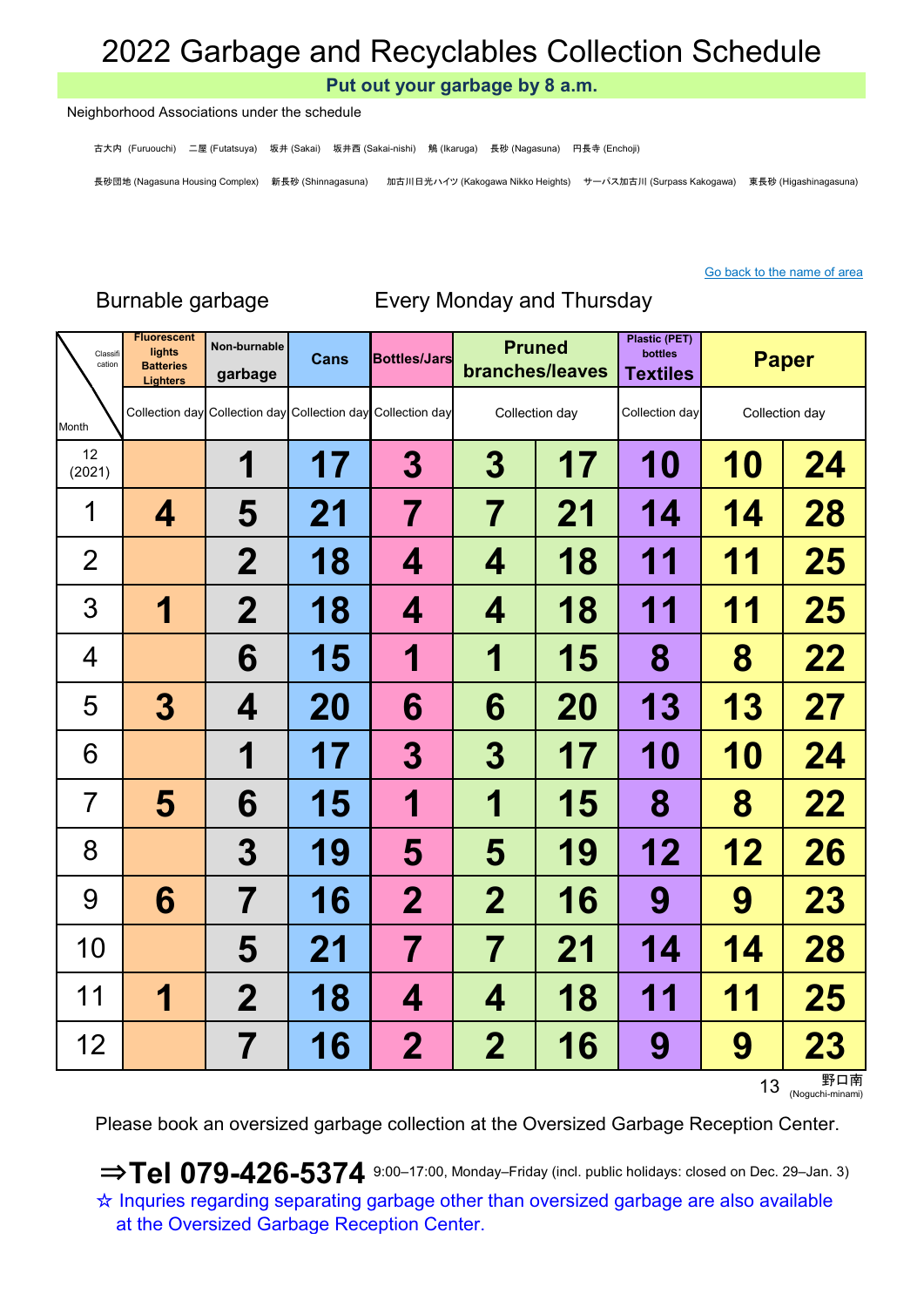Put out your garbage by 8 a.m.

Neighborhood Associations under the schedule

水足 (Mizuashi) 北野北 (Kitano-kita) 北野新田 (Kitano-shinden) 横蔵寺 (Ozoji) 鳥が岡 (Torigaoka) 花園 (Hanazono) 新北野 (Shinkitano) 北野昭和苑 (Kitanoshowaen) 野口団地 (Noguchi Housing Complex) ハピアガーデン (Hapia Garden)

### Go back to the name of area

### Burnable garbage Every Monday and Thursday

| Classifi<br>cation | <b>Fluorescent</b><br>lights<br><b>Batteries</b><br><b>Lighters</b> | Non-burnable<br>garbage | <b>Cans</b> | <b>Bottles/Jars</b>                                         |                | <b>Pruned</b><br>branches/leaves | <b>Plastic (PET)</b><br>bottles<br><b>Textiles</b> |           | <b>Paper</b>   |
|--------------------|---------------------------------------------------------------------|-------------------------|-------------|-------------------------------------------------------------|----------------|----------------------------------|----------------------------------------------------|-----------|----------------|
| Month              |                                                                     |                         |             | Collection day Collection day Collection day Collection day |                | Collection day                   | Collection day                                     |           | Collection day |
| 12<br>(2021)       |                                                                     | 1                       | 21          | 7                                                           | $\overline{7}$ | 21                               | 14                                                 | 14        | 28             |
| 1                  | 28                                                                  | 5                       | 18          | 4                                                           | 4              | 18                               | 11                                                 | 11        | 25             |
| $\overline{2}$     |                                                                     | $\mathbf 2$             | 15          | 1                                                           | 1              | 15                               | 8                                                  | 8         | 22             |
| 3                  | 25                                                                  | $\mathbf{2}$            | 15          | 1                                                           | 1              | 15                               | 8                                                  | 8         | 22             |
| 4                  |                                                                     | 6                       | 19          | 5                                                           | 5              | 19                               | 12                                                 | 12        | 26             |
| 5                  | 27                                                                  | 4                       | 17          | 3                                                           | 3              | 17                               | <b>10</b>                                          | 10        | 24             |
| 6                  |                                                                     | 1                       | 21          | 7                                                           | 7              | 21                               | 14                                                 | 14        | 28             |
| 7                  | 22                                                                  | 6                       | 19          | 5                                                           | 5              | 19                               | 12                                                 | 12        | 26             |
| 8                  |                                                                     | 3                       | 16          | $\mathbf 2$                                                 | $\mathbf 2$    | 16                               | 9                                                  | 9         | 23             |
| 9                  | <b>23</b>                                                           | 7                       | <b>20</b>   | 6                                                           | 6              | <b>20</b>                        | 13                                                 | <b>13</b> | 27             |
| 10                 |                                                                     | 5                       | 18          | 4                                                           | 4              | 18                               | 11                                                 | 11        | 25             |
| 11                 | 25                                                                  | $\mathbf 2$             | 15          | 1                                                           | 1              | 15                               | 8                                                  | 8         | 22             |
| 12                 |                                                                     | 7                       | 20          | 6                                                           | 6              | <b>20</b>                        | 13                                                 | 13        | 27<br>ᄧᇚᆎ      |

14 野口北 (Noguchi-kita)

Please book an oversized garbage collection at the Oversized Garbage Reception Center.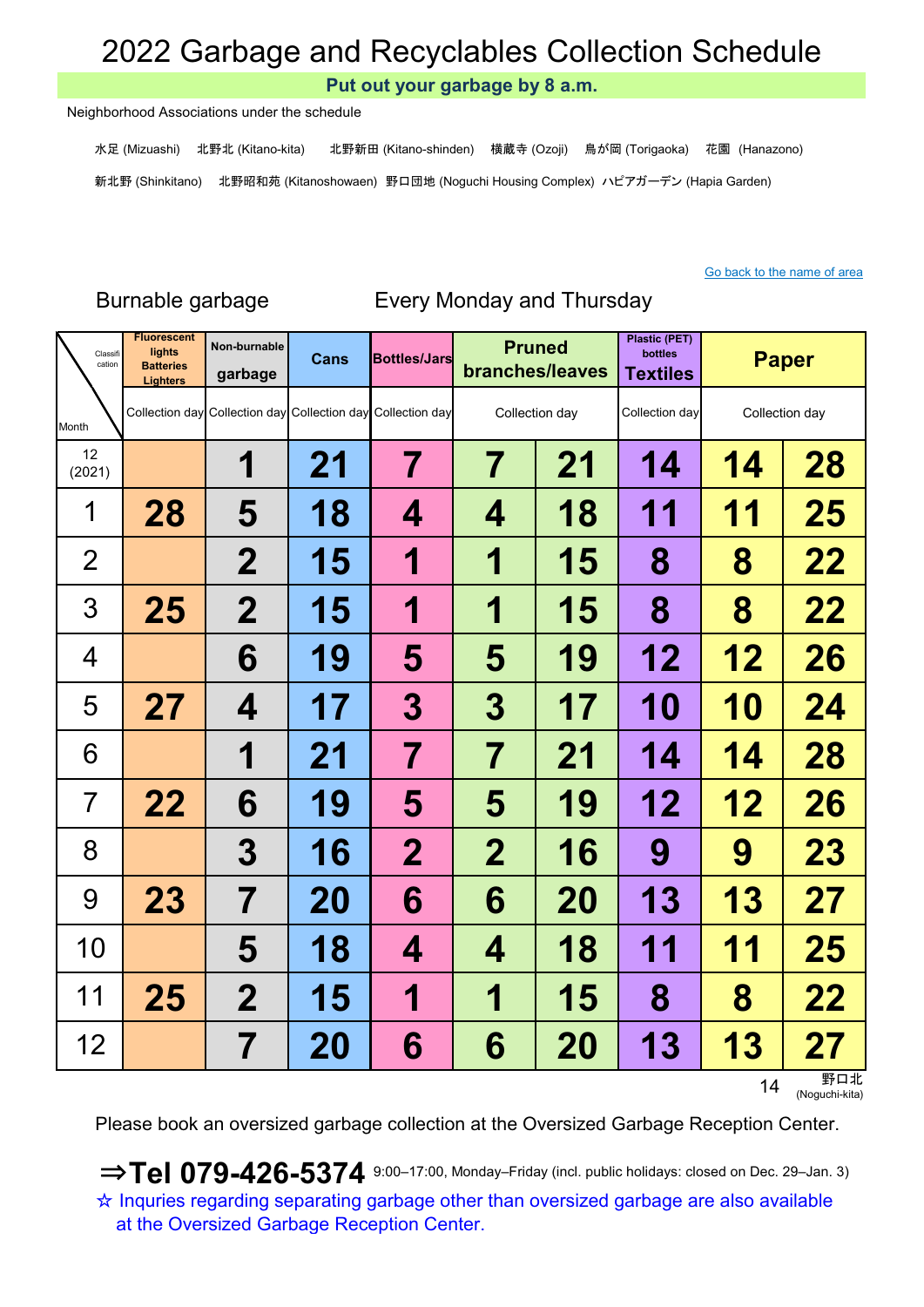Put out your garbage by 8 a.m.

Neighborhood Associations under the schedule

新在家 (Shinzaike) 西谷 (Nishitani) 向 (Mukai) 野口山 (Noguchiyama) 新在家北 (Shinzaike-kita)

#### Go back to the name of area

### Burnable garbage Every Wednesday and Saturday

| Classifi<br>cation | <b>Fluorescent</b><br>lights<br><b>Batteries</b><br><b>Lighters</b> | Non-burnable<br>garbage | Cans      | <b>Bottles/Jars</b>                                         |        | <b>Pruned</b><br>branches/leaves | <b>Plastic (PET)</b><br><b>bottles</b><br><b>Textiles</b> |                | <b>Paper</b>   |
|--------------------|---------------------------------------------------------------------|-------------------------|-----------|-------------------------------------------------------------|--------|----------------------------------|-----------------------------------------------------------|----------------|----------------|
| Month              |                                                                     |                         |           | Collection day Collection day Collection day Collection day |        | Collection day                   | Collection day                                            |                | Collection day |
| 12<br>(2021)       |                                                                     | 7                       | 27        | 13                                                          | 13     | 27                               | 20                                                        | 6              | 20             |
| 1                  | 20                                                                  | 4                       | 31        | 17                                                          | 17     | 31                               | 24                                                        | <b>10</b>      | 24             |
| $\overline{2}$     |                                                                     | 1                       | 28        | 14                                                          | 14     | 28                               | 21                                                        | 7              | 21             |
| 3                  | 17                                                                  | 1                       | 28        | 14                                                          | 14     | 28                               | 21                                                        | 7              | 21             |
| 4                  |                                                                     | 5                       | 25        | 11                                                          | 1<br>1 | 25                               | 18                                                        | 4              | 18             |
| 5                  | 19                                                                  | 3                       | <b>23</b> | 9                                                           | 9      | 23                               | 16                                                        | $\overline{2}$ | 16             |
| 6                  |                                                                     | $\overline{\mathbf{7}}$ | 27        | 13                                                          | 13     | 27                               | <b>20</b>                                                 | 6              | 20             |
| $\overline{7}$     | 21                                                                  | 5                       | 25        | 11                                                          | 11     | 25                               | 18                                                        | 4              | 18             |
| 8                  |                                                                     | $\mathbf 2$             | 22        | 8                                                           | 8      | 22                               | 15                                                        | 1              | 15             |
| 9                  | 15                                                                  | 6                       | 26        | 12                                                          | 12     | 26                               | 19                                                        | 5              | 19             |
| 10                 |                                                                     | 4                       | 24        | <b>10</b>                                                   | 10     | 24                               | 17                                                        | 3              | 17             |
| 11                 | 17                                                                  | 1                       | 28        | 14                                                          | 14     | 28                               | 21                                                        | 7              | 21             |
| 12                 |                                                                     | 6                       | 26        | 12                                                          | 12     | 26                               | 19                                                        | 5              | 19<br>平岡1      |

15  $\frac{\overline{4} + \overline{6}}{(\text{Hiraoka 1})}$ 

Please book an oversized garbage collection at the Oversized Garbage Reception Center.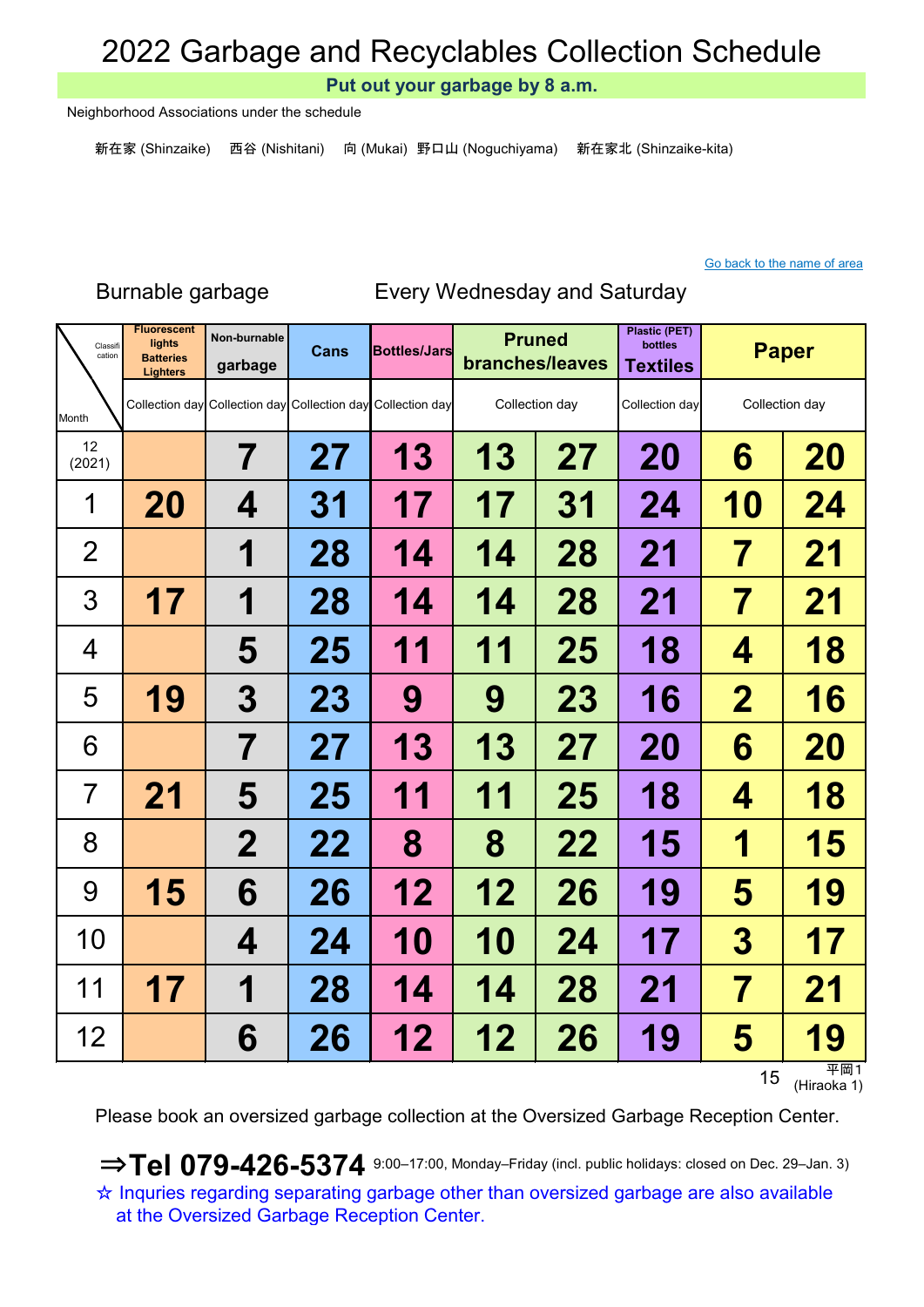Put out your garbage by 8 a.m.

Neighborhood Associations under the schedule

高畑 (Takahata) 山之上 (Yamanoue) 池ノ内 (Ikenouchi) 東芳苑 (Tohoen) 殿ノ山 (Tonoyama) 蛭池 (Hiruike) 西垣内 (Nishikakiuchi)

ストークビレッジ東加古川 (Stork Village Higashikakogawa) 東加古川グランディール (Higashikakogawa Grandir)

#### Go back to the name of area

### Non-burnable Cans Bottles/Jars Pruned Plastic (PET) bottles garbage Cans Bottles/Jars Prince bottles bottles Paper Month 16 (except lighters) 3 27 | 13 | 13 | 27 | 20 | 6 | 20 7 | 31 | 17 | 17 | 31 | 24 <mark>| 10 | 24</mark> 17 | 4 | 28 | 14 | 14 | 28 | 21 | 7 | 21 4 | 28 | 14 | 14 | 28 | 21 | 7 | 21 21 | 1 | 25 | 11 | 11 | 25 | 18 |  $\,$  4 | 18 6 23 9 9 9 23 16 2 16 16 3 27 13 13 27 20 6 20 1 | 25 | 11 | 11 | 25 | 18 |  $\,$  4 | 18 18 | 5 | 22 | 8 | 8 | 22 | 15 | 1 | 15 2 | 26 | 12 | 12 | 26 | 19 | 5 | 19 20 | 7 | 24 | 10 | 10 | 24 | 17 | 3 | 17 4 | 28 | 14 | 14 | 28 | 21 | 7 | 21 15 | 2 | 26 | 12 | 12 | 26 | 19 | 5 | 19 12 (2021) **Orgera** lights **Batteries Lighters** 1 2 3 4 5 12 6 7 8 9 10 Classit<br>cation Classifi **Lights** Non-burnable **Cans Bottles/Jars Pruned** Collection day Collection day Collection day Collection day Collection day Collection day Collection day 11

Burnable garbage Every Wednesday and Saturday

16  $\overline{+}$  田2<br>(Hiraoka 2)

Please book an oversized garbage collection at the Oversized Garbage Reception Center.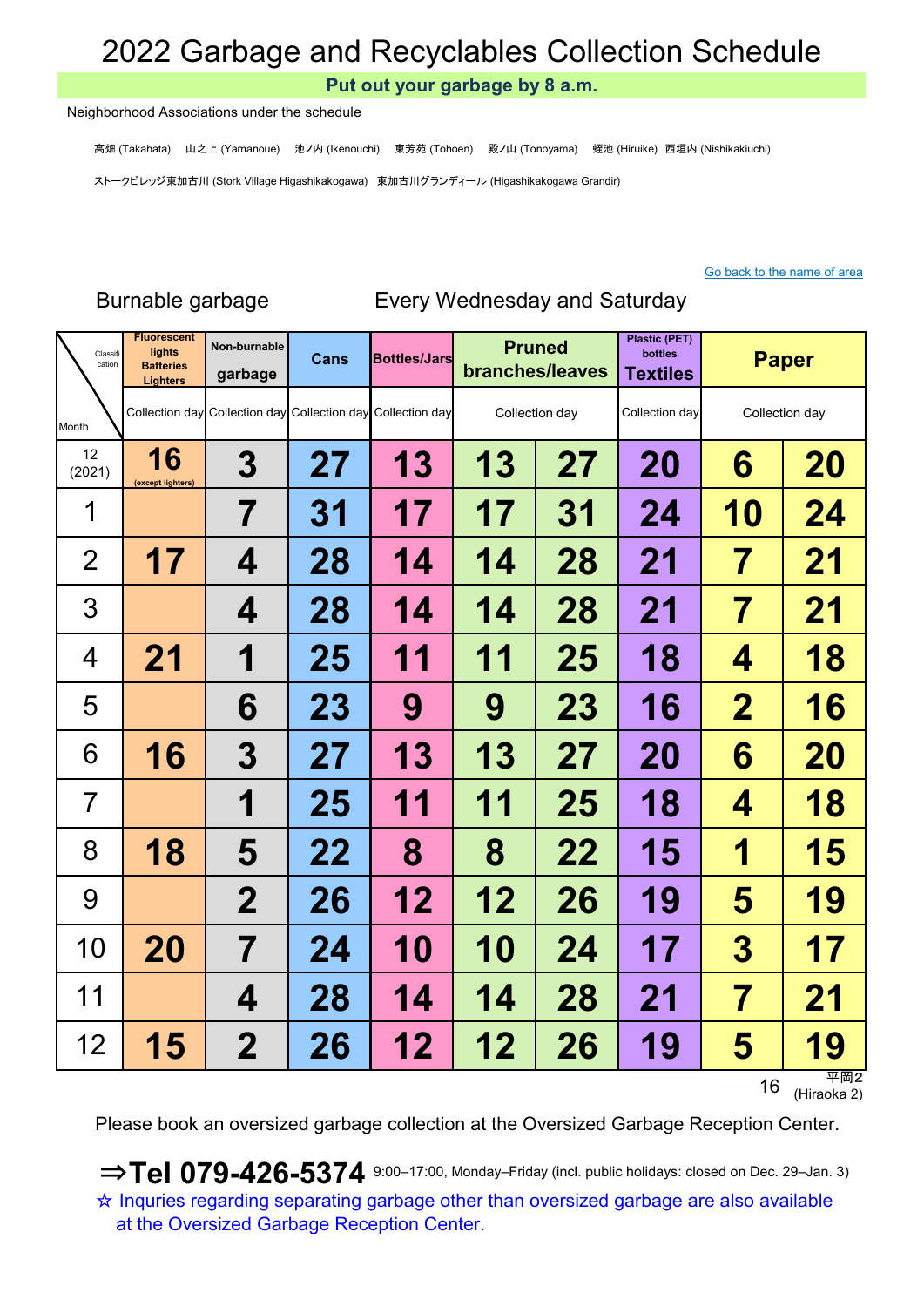Put out your garbage by 8 a.m.

Neighborhood Associations under the schedule

野辻 (Notsuji) 寺田 (Terada) 高畑北 (Takahata-kita) 高下 (Takashita)

黒深 (Kurobuka) ネオハイツ東加古川 (Neo Heights Higashikakogawa)

### Go back to the name of area

### Burnable garbage Every Wednesday and Saturday

| Classifi<br>cation | <b>Fluorescent</b><br>lights<br><b>Batteries</b><br><b>Lighters</b> | Non-burnable<br>garbage                                     | <b>Cans</b> | <b>Bottles/Jars</b> |           | <b>Pruned</b><br>branches/leaves |           |                         | <b>Paper</b>     |
|--------------------|---------------------------------------------------------------------|-------------------------------------------------------------|-------------|---------------------|-----------|----------------------------------|-----------|-------------------------|------------------|
| Month              |                                                                     | Collection day Collection day Collection day Collection day |             |                     |           | Collection day                   |           |                         | Collection day   |
| 12<br>(2021)       | 14<br>(except lighters)                                             | 28                                                          | 23          | 9                   | 9         | 23                               | 16        | $\overline{\mathbf{2}}$ | 16               |
| 1                  |                                                                     | 25                                                          | 27          | 13                  | 13        | 27                               | <b>20</b> | 6                       | <b>20</b>        |
| $\overline{2}$     | 8                                                                   | 22                                                          | 24          | 10                  | 10        | 24                               | 17        | 3                       | 17               |
| 3                  |                                                                     | 22                                                          | 24          | <b>10</b>           | 10        | 24                               | 17        | $\boldsymbol{3}$        | 17               |
| 4                  | 12                                                                  | 26                                                          | 28          | 14                  | 14        | 28                               | 21        | 7                       | 21               |
| 5                  |                                                                     | 24                                                          | 26          | 12                  | 12        | 26                               | 19        | 5                       | 19               |
| 6                  | 14                                                                  | 28                                                          | 23          | 9                   | 9         | <b>23</b>                        | 16        | $\mathbf 2$             | 16               |
| $\overline{7}$     |                                                                     | 26                                                          | 28          | 14                  | 14        | 28                               | 21        | 7                       | 21               |
| 8                  | 9                                                                   | <b>23</b>                                                   | 25          | 11                  | 11        | 25                               | 18        | 4                       | 18               |
| 9                  |                                                                     | 27                                                          | 22          | 8                   | 8         | 22                               | 15        | 1                       | 15               |
| 10                 | 11                                                                  | 25                                                          | 27          | 13                  | 13        | 27                               | <b>20</b> | 6                       | 20               |
| 11                 |                                                                     | 22                                                          | 24          | <b>10</b>           | <b>10</b> | 24                               | 17        | $\boldsymbol{3}$        | 17               |
| 12                 | <b>13</b>                                                           | 27                                                          | 22          | 8                   | 8         | 22                               | 15        | 1                       | <b>5</b><br>平岡北1 |

17 平岡北1

Please book an oversized garbage collection at the Oversized Garbage Reception Center.

☆ Inquries regarding separating garbage other than oversized garbage are also available at the Oversized Garbage Reception Center.  $\Rightarrow$  Tel 079-426-5374 9:00-17:00, Monday–Friday (incl. public holidays: closed on Dec. 29–Jan. 3)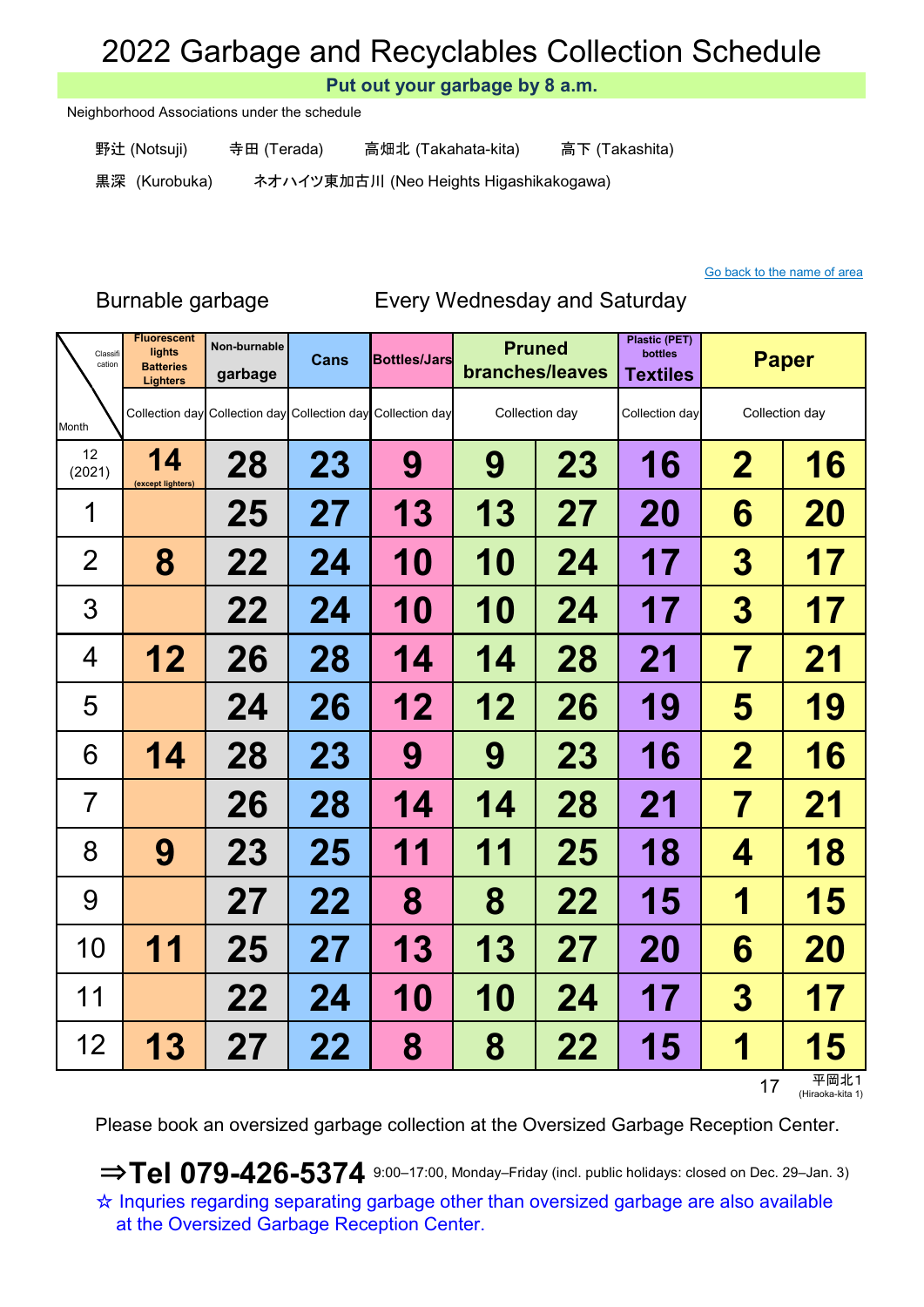Put out your garbage by 8 a.m.

#### Neighborhood Associations under the schedule

東加古川住宅 (Higashikakogawa Housing) 北芳苑 (Hoppoen) 岸の下 (Kishinoshita) 鶴池タウン第1 (Tsuruike Town Dai 1) 鶴池タウン西 (Tsuruike Town Nishi)

鶴池宿舎 (Tsuruike Housing) つつじ野 (Tsutsujino) 今寺タウン (Imadera Town) 川崎重工業加古川社宅 (Kawasaki Heavy Industries' Company Housing)

東加古川グランツガーデン (Higashikakogawa Glanz Garden)

#### Go back to the name of area

### Non-burnable Cans Bottles/Jars Pruned Plastic (PET) bottles garbage | Cano | Component | branches/leaves | Textiles Month 24 | 23 | 9 | 9 | 23 | 16 | 2 | 16 7 | 28 | 27 | 13 | 13 | 27 | 20 |  $\,$  6 | 20 25 | 24 | 10 | 10 | 24 | 17 |  $\,$  3 | 17 4 | 25 | 24 | 10 | 10 | 24 | 17 | 3 | 17 22 | 28 | 14 | 14 | 28 | 21 | 7 | 21 6 27 26 12 12 26 19 5 19 24 | 23 | 9 | 9 | 23 | 16 | 2 | 16 1 22 28 14 14 28 21 7 21 26 | 25 | 11 | 11 | 25 | 18 |  $\,$  4  $\,$  | 18 2 23 22 8 8 22 15 1 15 28 | 27 | 13 | 13 | 27 | 20 |  $\,$  6 | 20 4 | 25 | 24 | 10 | 10 | 24 | 17 | 3 | 17 23 | 22 | 8 | 8 | 22 | 15 | 1 | 15 12 (2021) luorescen lights **Batteries Lighters** Cans Bottles/Jars Pruned Collection day Collection day Paper Collection day Classi cation 10 1  $\overline{\mathcal{L}}$ 3 4 5 Collection day Collection day Collection day Collection day 11 12 6 7 8 9

18 平岡北2 (Hiraoka-kita 2)

Please book an oversized garbage collection at the Oversized Garbage Reception Center.

☆ Inquries regarding separating garbage other than oversized garbage are also available at the Oversized Garbage Reception Center.  $\Rightarrow$  Tel 079-426-5374 9:00-17:00, Monday–Friday (incl. public holidays: closed on Dec. 29-Jan. 3)

## Burnable garbage Every Wednesday and Saturday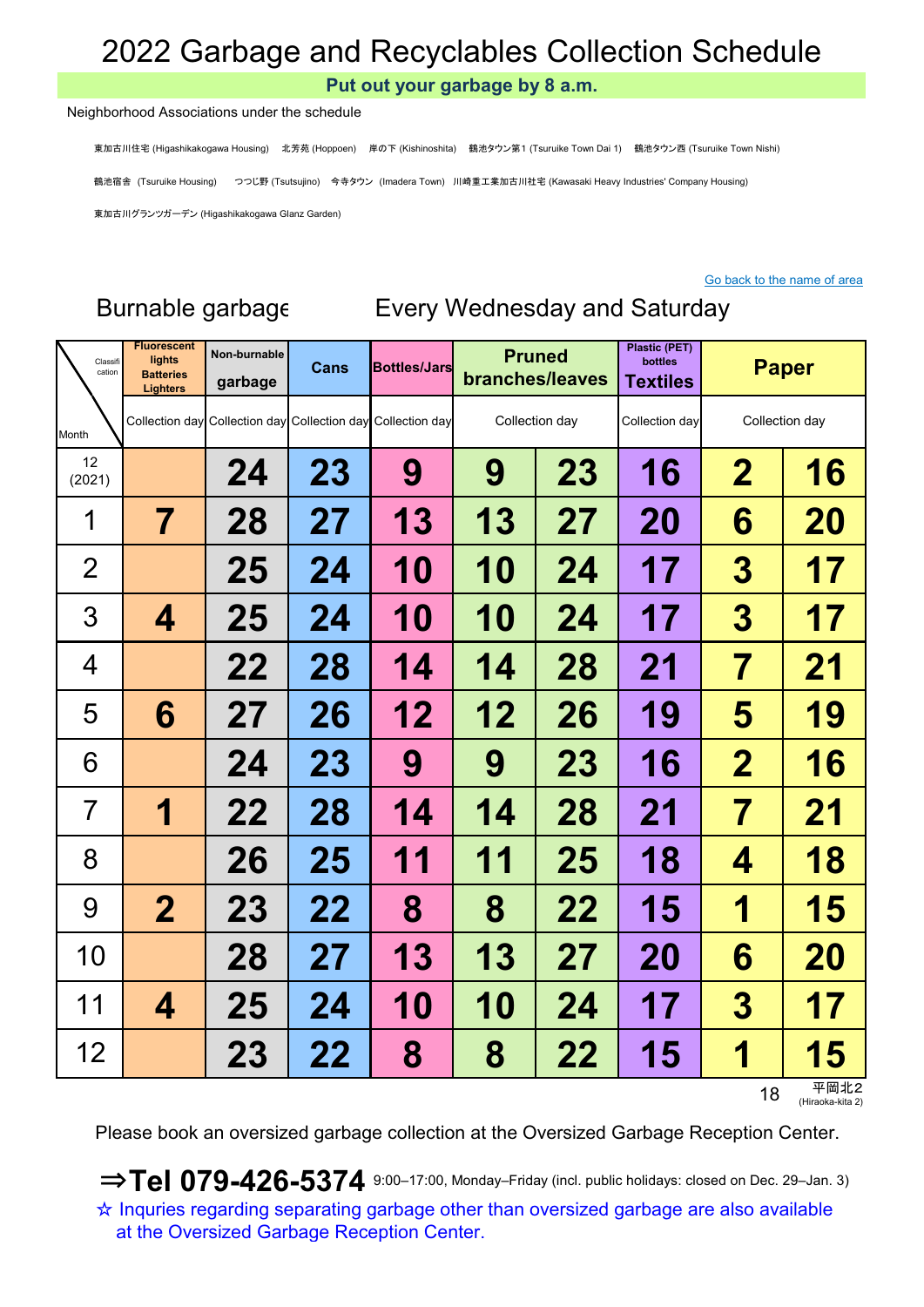Put out your garbage by 8 a.m.

Neighborhood Associations under the schedule

二俣 (Futamata) 中野 (Nakano) 八反田 (Hattanda) 平岡神鋼 (Hiraoka Shinko) 万葉ハイツ (Manyo Heights) プレステージ加古川Ⅴ (Prestige Kakogawa V)

### Go back to the name of area

### Burnable garbage Every Wednesday and Saturday

| Classifi<br>cation | <b>Fluorescent</b><br>lights<br><b>Batteries</b><br><b>Lighters</b> | Non-burnable<br>garbage | Cans             | <b>Bottles/Jars</b>                                         | <b>Pruned</b><br>branches/leaves |                                  | <b>Plastic (PET)</b><br>bottles<br><b>Textiles</b> | <b>Paper</b>   |           |
|--------------------|---------------------------------------------------------------------|-------------------------|------------------|-------------------------------------------------------------|----------------------------------|----------------------------------|----------------------------------------------------|----------------|-----------|
| Month              |                                                                     |                         |                  | Collection day Collection day Collection day Collection day |                                  | Collection day<br>Collection day |                                                    | Collection day |           |
| 12<br>(2021)       |                                                                     | 10                      | $\boldsymbol{3}$ | 21                                                          | 3                                | 21                               | 28                                                 | 14             | 28        |
| 1                  | 24                                                                  | 14                      | 7                | 18                                                          | 7                                | 18                               | 25                                                 | 11             | 25        |
| $\overline{2}$     |                                                                     | 11                      | 4                | 15                                                          | 4                                | 15                               | 22                                                 | 8              | 22        |
| 3                  | 21                                                                  | 11                      | 4                | 15                                                          | 4                                | 15                               | 22                                                 | 8              | 22        |
| 4                  |                                                                     | 8                       | 1                | 19                                                          | 1                                | 19                               | 26                                                 | 12             | 26        |
| 5                  | 16                                                                  | 13                      | 6                | 17                                                          | 6                                | 17                               | 24                                                 | 10             | 24        |
| 6                  |                                                                     | <b>10</b>               | 3                | 21                                                          | 3                                | 21                               | 28                                                 | 14             | 28        |
| $\overline{7}$     | 18                                                                  | 8                       | 1                | 19                                                          | 1                                | 19                               | 26                                                 | 12             | 26        |
| 8                  |                                                                     | 12                      | 5                | 16                                                          | 5                                | 16                               | 23                                                 | 9              | 23        |
| 9                  | 19                                                                  | 9                       | $\mathbf 2$      | 20                                                          | $\mathbf 2$                      | 20                               | 27                                                 | 13             | 27        |
| 10                 |                                                                     | 14                      | 7                | 18                                                          | 7                                | 18                               | 25                                                 | 11             | 25        |
| 11                 | 21                                                                  | 11                      | 4                | 15                                                          | 4                                | 15                               | 22                                                 | 8              | 22        |
| 12                 |                                                                     | 9                       | $\bf{2}$         | 20                                                          | $\mathbf 2$                      | <b>20</b>                        | 27                                                 | 13             | 27<br>ᅲᇋᆂ |

19 (Hiraoka-minami 1)

Please book an oversized garbage collection at the Oversized Garbage Reception Center.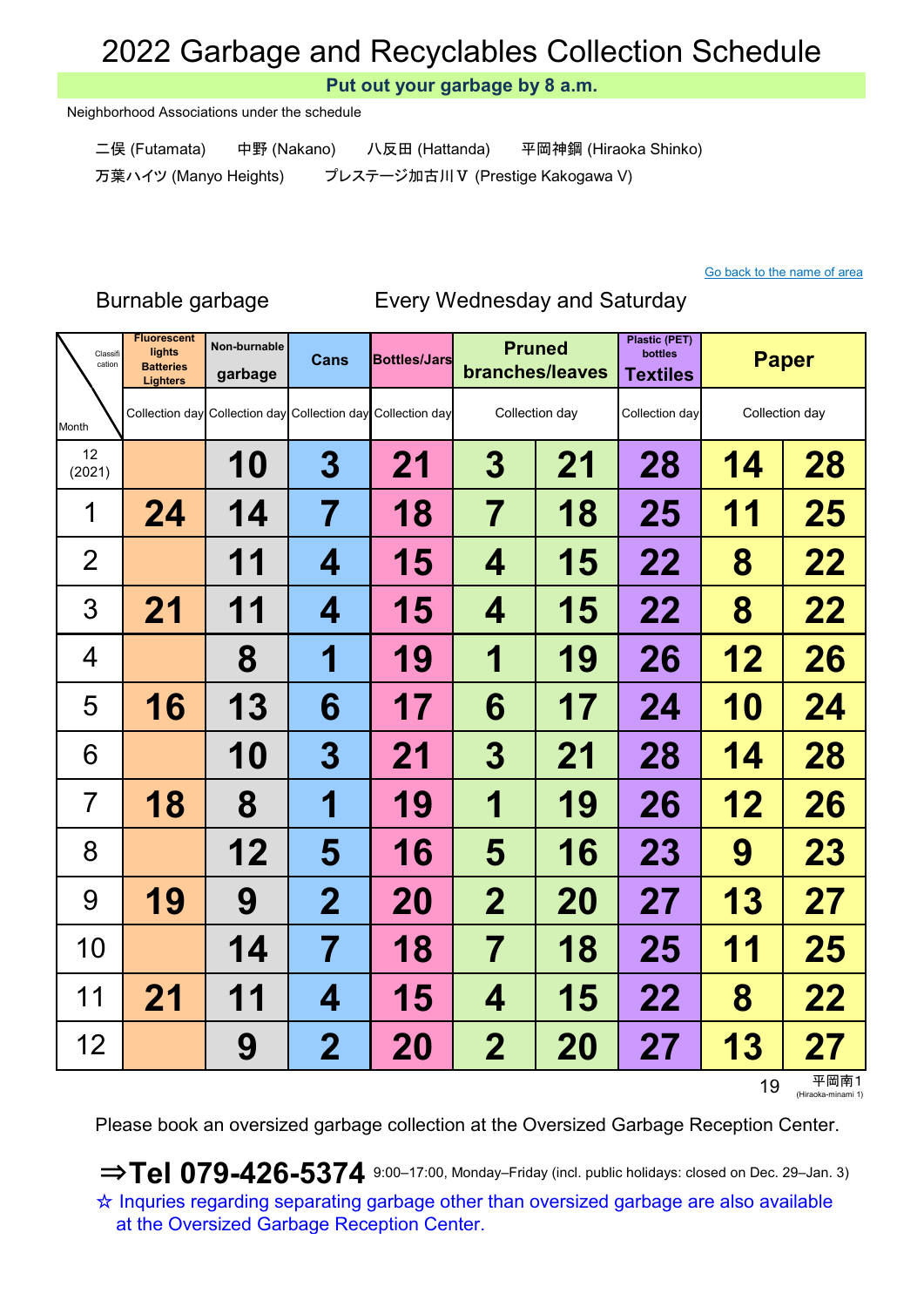Put out your garbage by 8 a.m.

Neighborhood Associations under the schedule

一色 (Ishiki) 西芳苑 (Seihoen) 南芳苑 (Nanpoen) 楠ヶ丘 (Kusugaoka)

ルイシャトレ (Louis Châtelet) ジークレフ加古川東 (G-clef Kakogawa-higashi) 数池の沢 (Kazuikenosawa)

### Go back to the name of area

### Burnable garbage Every Wednesday and Saturday

| Classifi<br>cation | <b>Fluorescent</b><br>lights<br><b>Batteries</b><br><b>Lighters</b> | Non-burnable<br>garbage | <b>Cans</b>      | <b>Bottles/Jars</b>                                         |                         | <b>Pruned</b><br>branches/leaves |    | <b>Paper</b>   |           |
|--------------------|---------------------------------------------------------------------|-------------------------|------------------|-------------------------------------------------------------|-------------------------|----------------------------------|----|----------------|-----------|
| Month              |                                                                     |                         |                  | Collection day Collection day Collection day Collection day |                         | Collection day                   |    | Collection day |           |
| 12<br>(2021)       | <b>10</b><br>(except lighters)                                      | 16                      | $\boldsymbol{3}$ | 21                                                          | 3                       | 21                               | 28 | 14             | 28        |
| 1                  |                                                                     | <b>20</b>               | 7                | 18                                                          | $\overline{\mathbf{7}}$ | 18                               | 25 | 11             | 25        |
| $\overline{2}$     | 11                                                                  | 17                      | 4                | 15                                                          | 4                       | 15                               | 22 | 8              | 22        |
| 3                  |                                                                     | 17                      | 4                | 15                                                          | 4                       | 15                               | 22 | 8              | 22        |
| $\overline{4}$     | 8                                                                   | 21                      | 1                | 19                                                          | 1                       | 19                               | 26 | 12             | 26        |
| 5                  |                                                                     | 19                      | 6                | 17                                                          | 6                       | 17                               | 24 | <b>10</b>      | 24        |
| 6                  | 10                                                                  | 16                      | 3                | 21                                                          | 3                       | 21                               | 28 | 14             | 28        |
| 7                  |                                                                     | 21                      | 1                | 19                                                          | 1                       | 19                               | 26 | 12             | 26        |
| 8                  | 12                                                                  | 18                      | 5                | 16                                                          | 5                       | 16                               | 23 | 9              | 23        |
| 9                  |                                                                     | 15                      | $\overline{2}$   | 20                                                          | $\mathbf 2$             | <b>20</b>                        | 27 | 13             | 27        |
| 10                 | 14                                                                  | 20                      | 7                | 18                                                          | 7                       | 18                               | 25 | 11             | 25        |
| 11                 |                                                                     | 17                      | 4                | 15                                                          | 4                       | 15                               | 22 | 8              | 22        |
| 12                 | 9                                                                   | <b>15</b>               | $\mathbf 2$      | 20                                                          | $\mathbf 2$             | <b>20</b>                        | 27 | 13             | 27<br>ᅲᇛᆃ |

 $20$  平岡南2

Please book an oversized garbage collection at the Oversized Garbage Reception Center.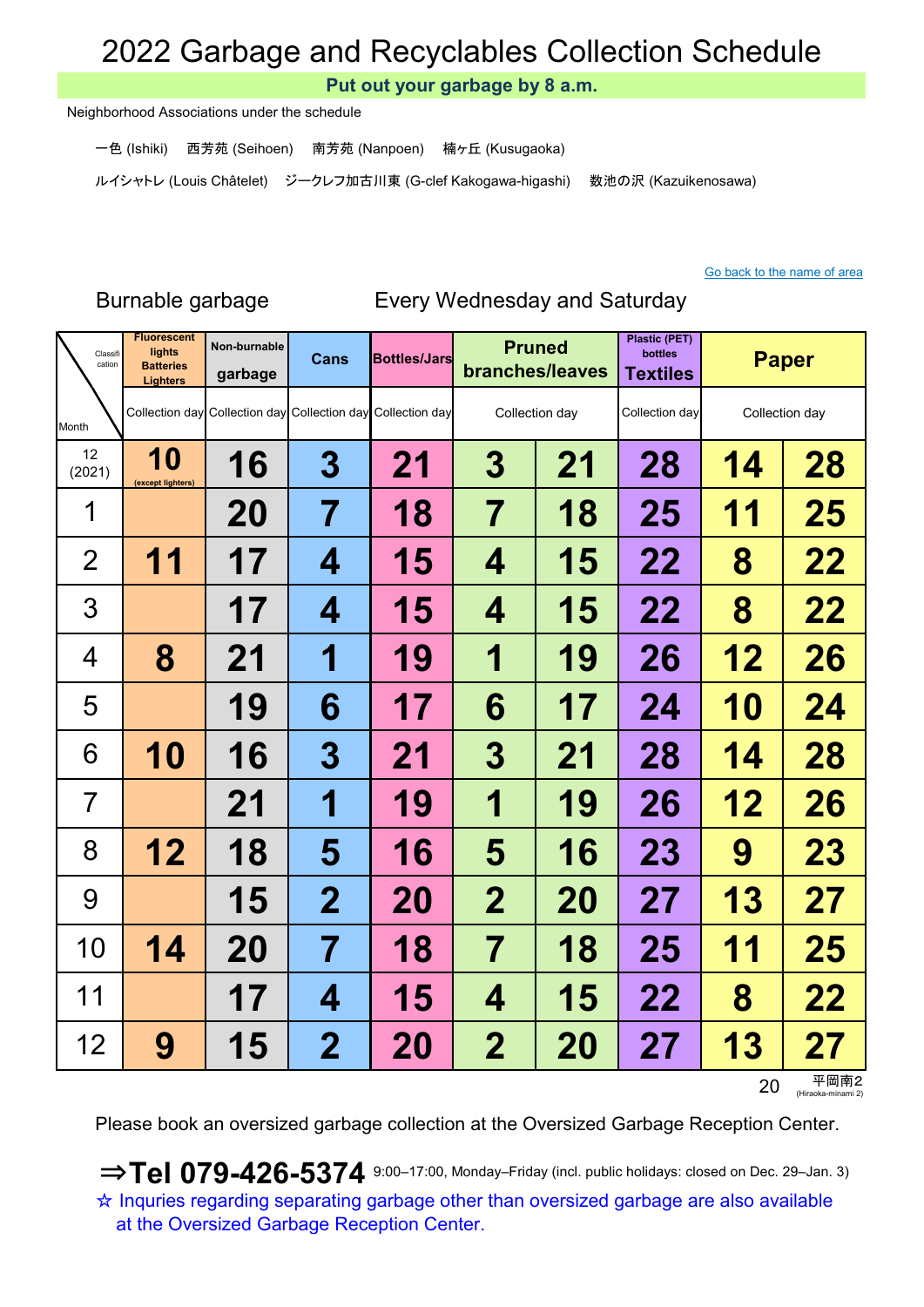Put out your garbage by 8 a.m.

#### Neighborhood Associations under the schedule

土山 (Tsuchiyama) 緑が丘 (Midorigaoka) 東山 (Higashiyama) 土山西 (Tsuchiyama-nishi) リベール土山Ⅰ (Rivière Tsuchiyama I) 喜瀬川台 (Kisegawadai) リベール土山Ⅱ (Rivière Tsuchiyama II) プレステージⅢ (Prestige III) ウィンヒルズ土山 (WINHILLS Tsuchiyama) 土山ウィングス (Tsuchiyama Wings) セレッソコート加古川 (Cerezo Court Kakogawa) ブランズガーデン加古川土山 (Branz Garden Kakogawa Tsuchiyama) 土山駅前地域の会 (Tuchiyama Ekimae Local Association)

#### Go back to the name of area

### Burnable garbage Every Wednesday and Saturday

| Classifi<br>cation | <b>Fluorescent</b><br>lights<br><b>Batteries</b><br><b>Lighters</b> | Non-burnable<br>garbage | Cans      | <b>Bottles/Jars</b>                                         | <b>Pruned</b><br>branches/leaves |    | <b>Plastic (PET)</b><br>bottles<br><b>Textiles</b> | <b>Paper</b>            |                             |
|--------------------|---------------------------------------------------------------------|-------------------------|-----------|-------------------------------------------------------------|----------------------------------|----|----------------------------------------------------|-------------------------|-----------------------------|
| Month              |                                                                     |                         |           | Collection day Collection day Collection day Collection day | Collection day                   |    | Collection day                                     | Collection day          |                             |
| 12<br>(2021)       |                                                                     | 21                      | 9         | 23                                                          | 9<br>23                          |    | $\mathbf 2$                                        | $\mathbf 2$             | 16                          |
| 1                  | 10                                                                  | 18                      | 13        | 27                                                          | 13                               | 27 | 6                                                  | 6                       | 20                          |
| $\overline{2}$     |                                                                     | 15                      | <b>10</b> | 24                                                          | <b>10</b>                        | 24 | 3                                                  | 3                       | 17                          |
| 3                  | 7                                                                   | 15                      | <b>10</b> | 24                                                          | <b>10</b>                        | 24 | 3                                                  | 3                       | 17                          |
| 4                  |                                                                     | 19                      | 14        | 28                                                          | 14                               | 28 | 7                                                  | 7                       | 21                          |
| 5                  | $\overline{\mathbf{2}}$                                             | 17                      | 12        | 26                                                          | 12                               | 26 | 5                                                  | 5                       | 19                          |
| 6                  |                                                                     | 21                      | 9         | <b>23</b>                                                   | 9                                | 23 | $\mathbf 2$                                        | $\mathbf 2$             | 16                          |
| 7                  | 4                                                                   | 19                      | 14        | 28                                                          | 14                               | 28 | $\overline{\mathbf{7}}$                            | $\overline{\mathbf{7}}$ | 21                          |
| 8                  |                                                                     | <b>16</b>               | 11        | 25                                                          | 11                               | 25 | 4                                                  | 4                       | 18                          |
| 9                  | 5                                                                   | <b>20</b>               | 8         | 22                                                          | 8                                | 22 | 1                                                  | 1                       | <b>15</b>                   |
| 10                 |                                                                     | 18                      | 13        | 27                                                          | 13                               | 27 | 6                                                  | 6                       | 20                          |
| 11                 | 7                                                                   | 15                      | <b>10</b> | 24                                                          | 10                               | 24 | 3                                                  | $\bf{3}$                | 17                          |
| 12                 |                                                                     | <b>20</b>               | 8         | 22                                                          | 8                                | 22 | 1                                                  | 1                       | <b>15</b>                   |
|                    |                                                                     |                         |           |                                                             |                                  |    |                                                    | 21                      | 平岡東1<br>(Hiraoka-higashi 1) |

Please book an oversized garbage collection at the Oversized Garbage Reception Center.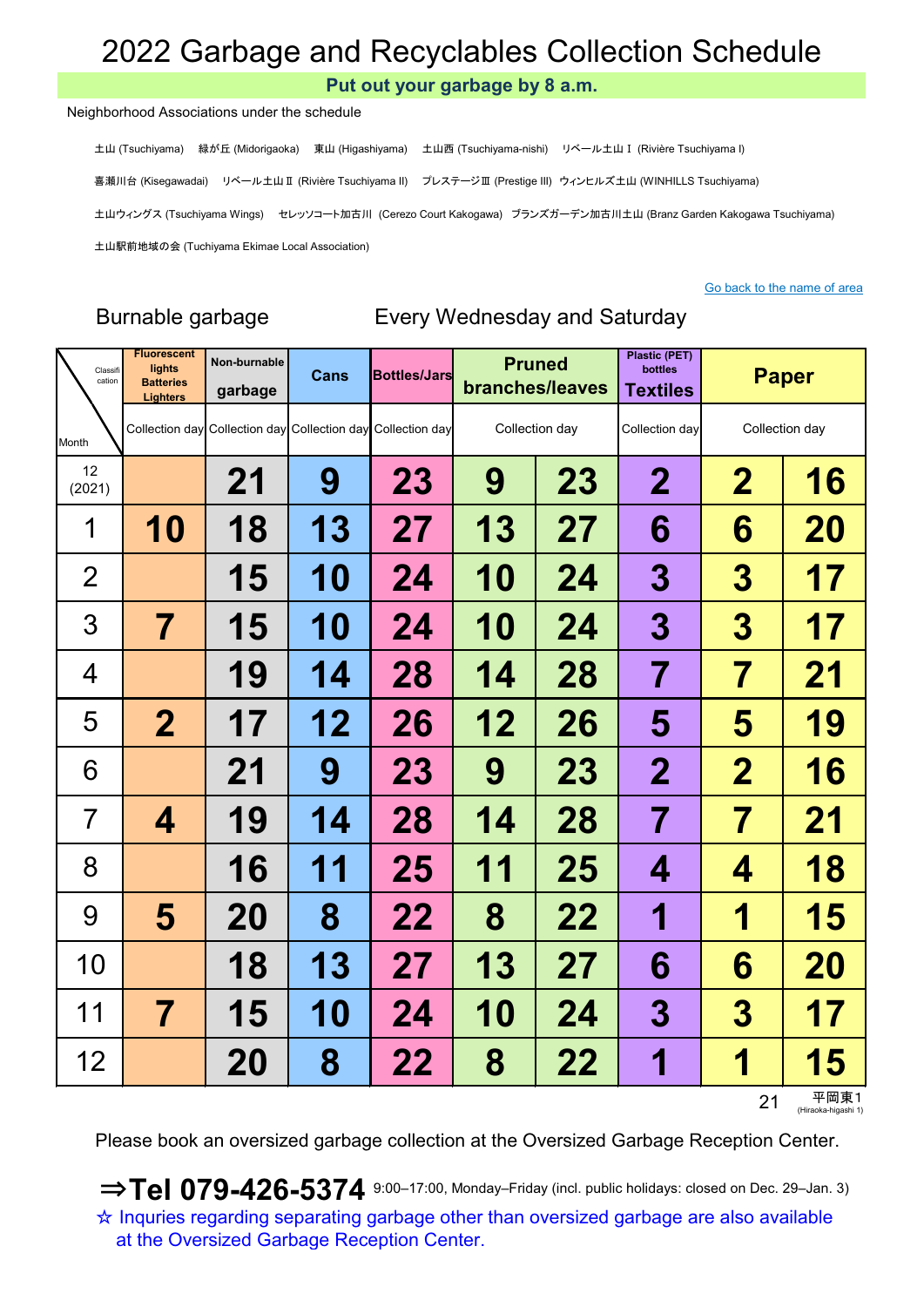Put out your garbage by 8 a.m.

#### Neighborhood Associations under the schedule

平岡団地 (Hiraoka Housing Complex) 城の宮県営住宅 (Jonomiya Prefectural Housing) 城の宮団地南地区 (Jonomiya Danchi South Area) 土山北 (Tsuchiyama-kita)

城の宮第一住宅 (Jonomiya Dai 1 Housing) 城の宮第二住宅 (Jonomiya Dai 2 Housing)

### Go back to the name of area

| Classifi<br>cation | <b>Fluorescent</b><br>lights<br><b>Batteries</b><br><b>Lighters</b> | Non-burnable<br>garbage | <b>Cans</b> | <b>Bottles/Jars</b>                                         | <b>Pruned</b><br>branches/leaves |                | <b>Plastic (PET)</b><br><b>bottles</b><br><b>Textiles</b> | <b>Paper</b>     |    |
|--------------------|---------------------------------------------------------------------|-------------------------|-------------|-------------------------------------------------------------|----------------------------------|----------------|-----------------------------------------------------------|------------------|----|
| Month              |                                                                     |                         |             | Collection day Collection day Collection day Collection day |                                  | Collection day | Collection day                                            | Collection day   |    |
| 12<br>(2021)       |                                                                     | 17                      | 9           | 23                                                          | 9                                | 23             | $\overline{2}$                                            | $\overline{2}$   | 16 |
| 1                  | 17                                                                  | 21                      | 13          | 27                                                          | 13                               | 27             | 6                                                         | 6                | 20 |
| $\overline{2}$     |                                                                     | 18                      | <b>10</b>   | 24                                                          | 10                               | 24             | 3                                                         | 3                | 17 |
| 3                  | 14                                                                  | 18                      | 10          | 24                                                          | 10                               | 24             | 3                                                         | $\boldsymbol{3}$ | 17 |
| 4                  |                                                                     | 15                      | 14          | 28                                                          | 14                               | 28             | 7                                                         | 7                | 21 |
| 5                  | 9                                                                   | 20                      | 12          | 26                                                          | 12                               | 26             | 5                                                         | 5                | 19 |
| 6                  |                                                                     | 17                      | 9           | 23                                                          | 9                                | <b>23</b>      | $\mathbf 2$                                               | $\mathbf 2$      | 16 |
| 7                  | 11                                                                  | 15                      | 14          | 28                                                          | 14                               | 28             | $\overline{\mathbf{7}}$                                   | 7                | 21 |
| 8                  |                                                                     | 19                      | 11          | 25                                                          | 11                               | 25             | 4                                                         | 4                | 18 |
| 9                  | 12                                                                  | 16                      | 8           | 22                                                          | 8                                | 22             | 1                                                         | 1                | 15 |
| 10                 |                                                                     | 21                      | <b>13</b>   | 27                                                          | 13                               | 27             | 6                                                         | 6                | 20 |
| 11                 | 14                                                                  | 18                      | <b>10</b>   | 24                                                          | 10                               | 24             | 3                                                         | $\boldsymbol{3}$ | 17 |
| 12                 |                                                                     | <b>16</b>               | 8           | 22                                                          | 8                                | 22             | 1                                                         | 1                | 15 |

Burnable garbage Every Wednesday and Saturday

22 平岡東2 (Hiraoka-higas

Please book an oversized garbage collection at the Oversized Garbage Reception Center.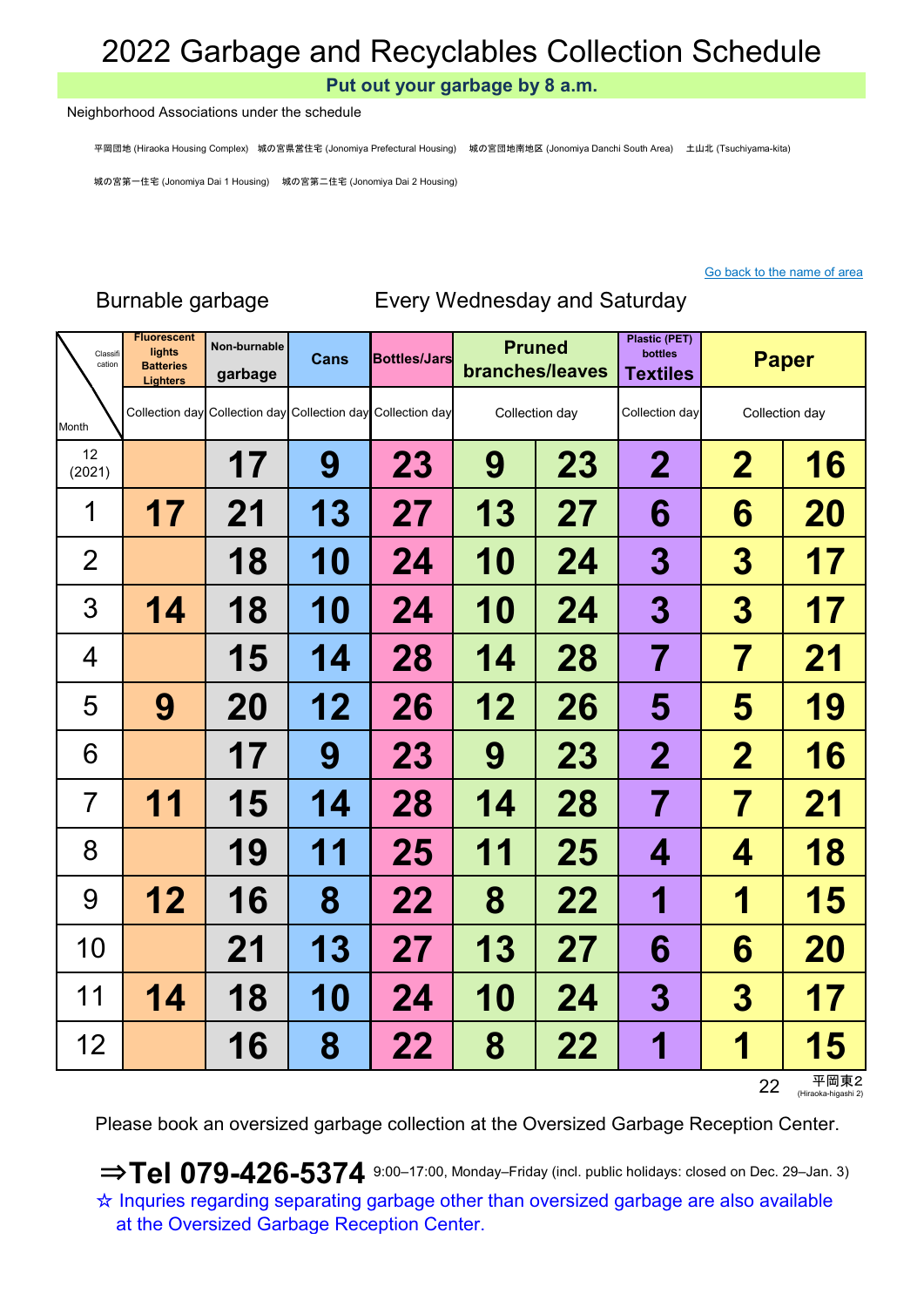Put out your garbage by 8 a.m.

Neighborhood Associations under the schedule

池田 (Ikeda) 砂鉄 (Satetsu) 出林 (Debayashi)

### Go back to the name of area

| Classifi<br>cation | <b>Fluorescent</b><br>lights<br><b>Batteries</b><br><b>Lighters</b> | Non-burnable<br>garbage | <b>Cans</b> | <b>Bottles/Jars</b>                                         |                | <b>Pruned</b><br>branches/leaves |                | <b>Paper</b>        |           |
|--------------------|---------------------------------------------------------------------|-------------------------|-------------|-------------------------------------------------------------|----------------|----------------------------------|----------------|---------------------|-----------|
| Month              |                                                                     |                         |             | Collection day Collection day Collection day Collection day | Collection day |                                  | Collection day | Collection day      |           |
| 12<br>(2021)       |                                                                     | 1                       | 22          | 8                                                           | 8              | 22                               | 15             | 1                   | 15        |
| 1                  | <b>31</b>                                                           | 5                       | 26          | 12                                                          | 12             | 26                               | 19             | 5                   | 19        |
| $\overline{2}$     |                                                                     | $\mathbf 2$             | <b>23</b>   | 9                                                           | 9              | <b>23</b>                        | 16             | $\mathbf 2$         | <b>16</b> |
| 3                  | 28                                                                  | $\mathbf 2$             | 23          | 9                                                           | 9              | <b>23</b>                        | 16             | $\mathbf 2$         | 16        |
| 4                  |                                                                     | 6                       | 27          | 13                                                          | 13             | 27                               | 20             | 6                   | 20        |
| 5                  | 23                                                                  | 4                       | 25          | 11                                                          | 11             | 25                               | 18             | 4                   | 18        |
| 6                  |                                                                     | 1                       | 22          | 8                                                           | 8              | 22                               | 15             | 1                   | 15        |
| 7                  | 25                                                                  | 6                       | 27          | 13                                                          | 13             | 27                               | 20             | 6                   | 20        |
| 8                  |                                                                     | 3                       | 24          | 10                                                          | <b>10</b>      | 24                               | 17             | 3                   | 17        |
| 9                  | 26                                                                  | $\overline{\mathbf{7}}$ | 28          | 14                                                          | 14             | 28                               | 21             | 7                   | 21        |
| 10                 |                                                                     | 5                       | 26          | 12                                                          | 12             | 26                               | 19             | 5                   | 19        |
| 11                 | 28                                                                  | $\mathbf 2$             | <b>23</b>   | 9                                                           | 9              | <b>23</b>                        | 16             | $\mathbf 2$         | 16        |
| 12                 |                                                                     | 7                       | 28          | 14                                                          | 14             | 28                               | 21             | $\overline{\prime}$ | 21        |

## Burnable garbage Every Tuesday and Friday

23 尾上東1<br><sub>(Onoe-higashi 1)</sub>

Please book an oversized garbage collection at the Oversized Garbage Reception Center.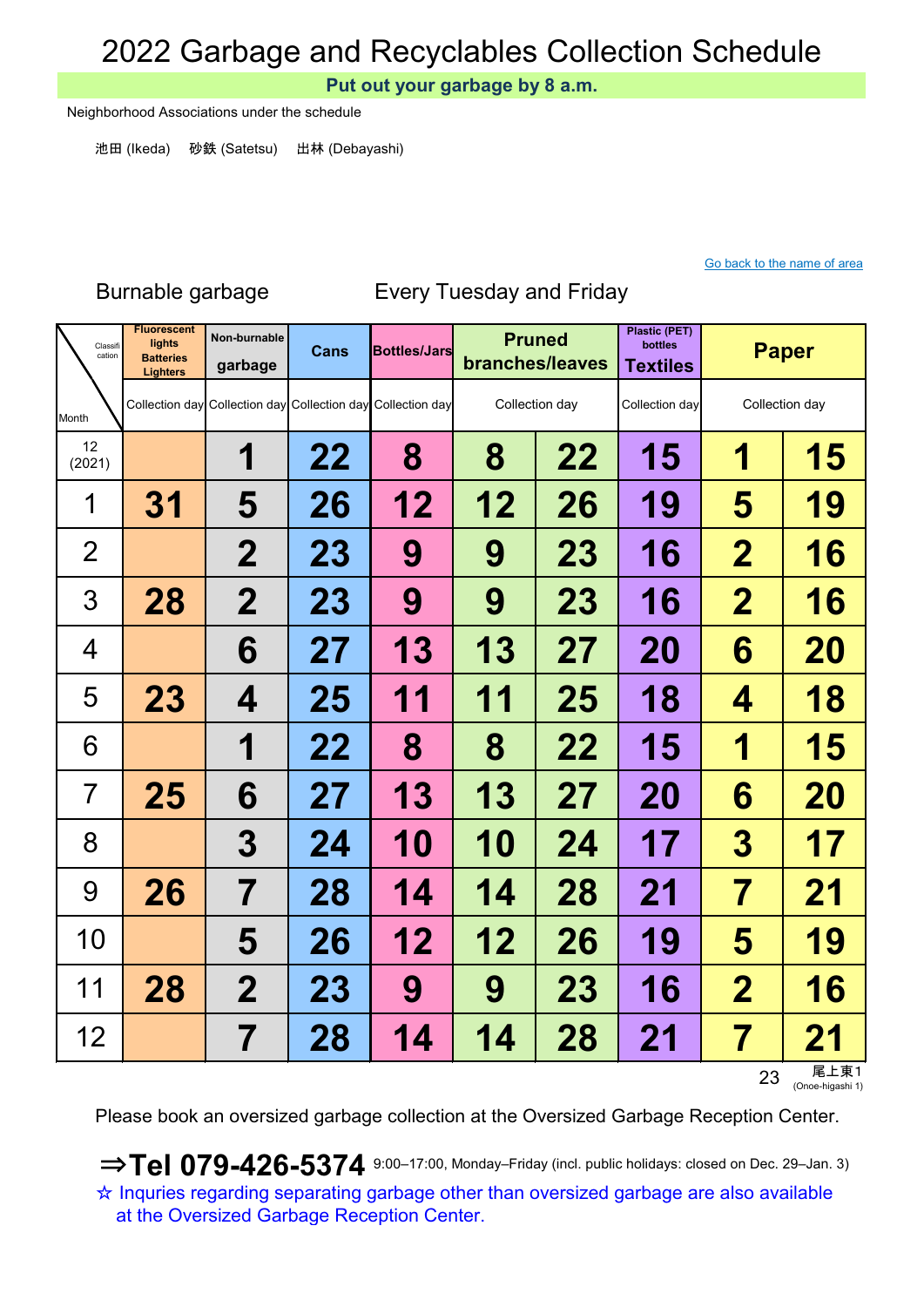Put out your garbage by 8 a.m.

Neighborhood Associations under the schedule

口里 (Kuchiri) 安田 (Yasuda) 浜の宮住宅 (Hamanomiya Housing)

ローレルハイツ浜の宮 (Laurel Heights Hamanomiya) シャルヴィ加古川 (Charvi Kakogawa)

Go back to the name of area

| Classifi<br>cation | <b>Fluorescent</b><br>lights<br><b>Batteries</b><br><b>Lighters</b> | Non-burnable<br>garbage | <b>Cans</b> | <b>Bottles/Jars</b>                                         |    | <b>Pruned</b><br>branches/leaves |           | <b>Paper</b>            |             |
|--------------------|---------------------------------------------------------------------|-------------------------|-------------|-------------------------------------------------------------|----|----------------------------------|-----------|-------------------------|-------------|
| Month              |                                                                     |                         |             | Collection day Collection day Collection day Collection day |    | Collection day                   |           | Collection day          |             |
| 12<br>(2021)       |                                                                     | 1                       | 22          | 8                                                           | 8  | 22                               | 15        | 1                       | 15          |
| 1                  | 13                                                                  | 5                       | 26          | 12                                                          | 12 | 26                               | 19        | 5                       | 19          |
| $\overline{2}$     |                                                                     | $\mathbf 2$             | <b>23</b>   | 9                                                           | 9  | 23                               | 16        | $\mathbf 2$             | <b>16</b>   |
| 3                  | 10                                                                  | $\mathbf 2$             | 23          | 9                                                           | 9  | 23                               | 16        | $\boldsymbol{2}$        | 16          |
| 4                  |                                                                     | 6                       | 27          | 13                                                          | 13 | 27                               | <b>20</b> | 6                       | 20          |
| 5                  | 12                                                                  | 4                       | 25          | 11                                                          | 11 | 25                               | 18        | 4                       | 18          |
| 6                  |                                                                     | 1                       | 22          | 8                                                           | 8  | 22                               | 15        | 1                       | 15          |
| 7                  | 14                                                                  | 6                       | 27          | 13                                                          | 13 | 27                               | <b>20</b> | 6                       | 20          |
| 8                  |                                                                     | 3                       | 24          | 10                                                          | 10 | 24                               | 17        | $\boldsymbol{3}$        | 17          |
| 9                  | 8                                                                   | 7                       | 28          | 14                                                          | 14 | 28                               | 21        | 7                       | 21          |
| 10                 |                                                                     | 5                       | 26          | 12                                                          | 12 | 26                               | 19        | 5                       | 19          |
| 11                 | 10                                                                  | $\overline{2}$          | <b>23</b>   | 9                                                           | 9  | <b>23</b>                        | 16        | $\mathbf 2$             | 16          |
| 12                 |                                                                     | 7                       | 28          | 14                                                          | 14 | 28                               | 21        | $\overline{\mathbf{7}}$ | 21<br>尾 ト市っ |

Burnable garbage Every Tuesday and Friday

24 尾上東2<br><sub>(Onoe-higashi 2)</sub>

Please book an oversized garbage collection at the Oversized Garbage Reception Center.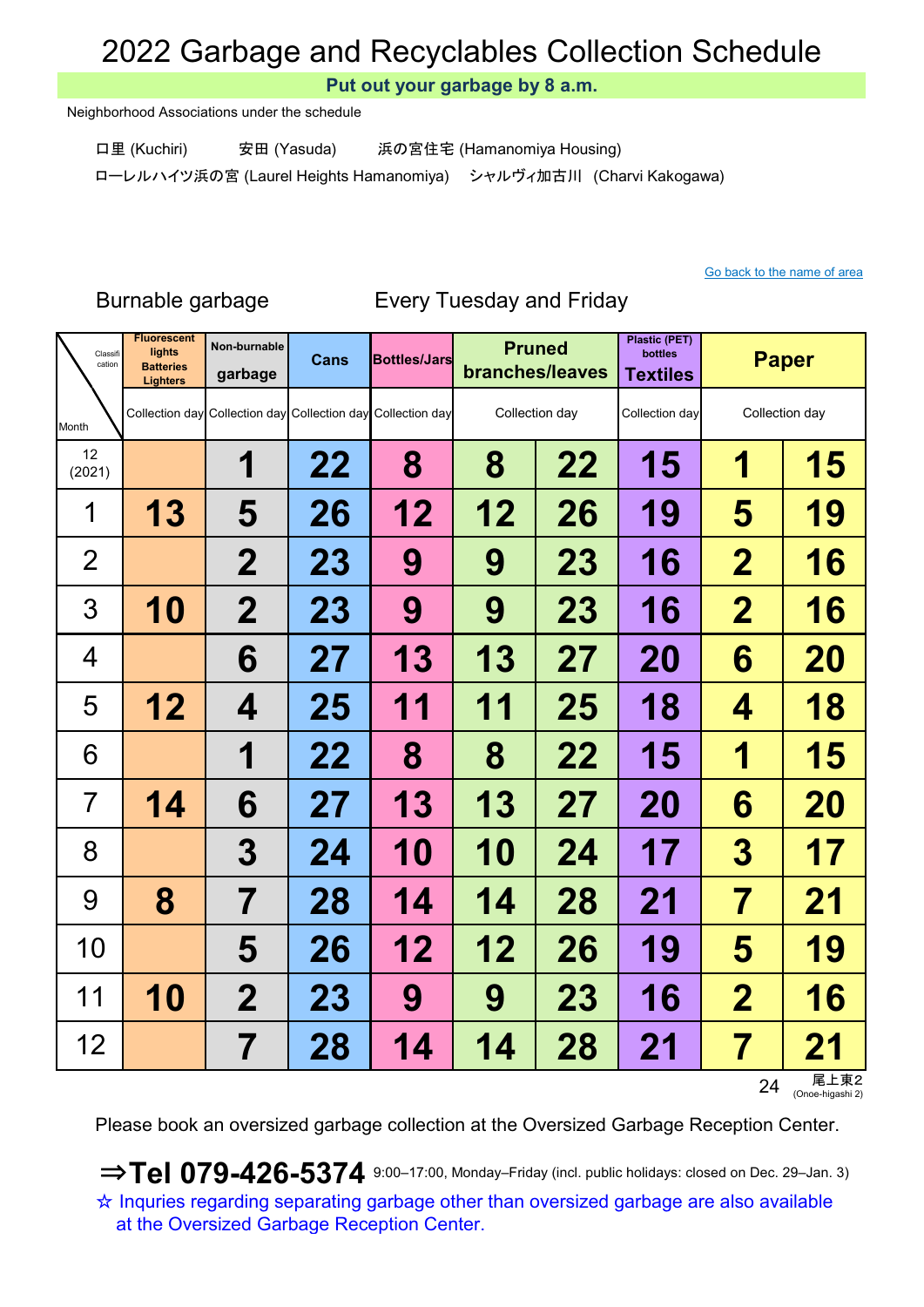Put out your garbage by 8 a.m.

Neighborhood Associations under the schedule

長田 (Nagata) 今福 (Imafuku) 十王堂 (Juodo) セザール加古川 (Cesar Kakogawa)

### Go back to the name of area

Burnable garbage Every Tuesday and Friday

| Classifi<br>cation | <b>Fluorescent</b><br>lights<br><b>Batteries</b><br><b>Lighters</b> | Non-burnable<br>garbage | <b>Cans</b> | <b>Bottles/Jars</b>                                         | <b>Pruned</b><br>branches/leaves |           | <b>Plastic (PET)</b><br>bottles<br><b>Textiles</b> |           | <b>Paper</b>       |
|--------------------|---------------------------------------------------------------------|-------------------------|-------------|-------------------------------------------------------------|----------------------------------|-----------|----------------------------------------------------|-----------|--------------------|
| Month              |                                                                     |                         |             | Collection day Collection day Collection day Collection day | Collection day                   |           | Collection day                                     |           | Collection day     |
| 12<br>(2021)       |                                                                     | 1                       | 20          | 6                                                           | 6                                | 20        | 13                                                 | 13        | 27                 |
| 1                  | 27                                                                  | 5                       | 24          | <b>10</b>                                                   | <b>10</b>                        | 24        | 17                                                 | 17        | 31                 |
| $\overline{2}$     |                                                                     | $\mathbf 2$             | 21          | 7                                                           | 7                                | 21        | 14                                                 | 14        | 28                 |
| 3                  | 24                                                                  | $\mathbf{2}$            | 21          | 7                                                           | 7                                | 21        | 14                                                 | 14        | 28                 |
| 4                  |                                                                     | 6                       | 18          | 4                                                           | 4                                | 18        | 11                                                 | 11        | 25                 |
| 5                  | 26                                                                  | 4                       | <b>16</b>   | $\mathbf 2$                                                 | $\mathbf 2$                      | 16        | 9                                                  | 9         | 23                 |
| 6                  |                                                                     | 1                       | 20          | 6                                                           | 6                                | <b>20</b> | 13                                                 | 13        | 27                 |
| $\overline{7}$     | 28                                                                  | 6                       | 18          | 4                                                           | 4                                | 18        | 11                                                 | 11        | 25                 |
| 8                  |                                                                     | 3                       | 15          | 1                                                           | 1                                | 15        | 8                                                  | 8         | 22                 |
| 9                  | 22                                                                  | 7                       | 19          | 5                                                           | 5                                | 19        | 12                                                 | 12        | 26                 |
| 10                 |                                                                     | 5                       | 17          | 3                                                           | 3                                | 17        | <b>10</b>                                          | <b>10</b> | 24                 |
| 11                 | 24                                                                  | $\mathbf 2$             | 21          | 7                                                           | 7                                | 21        | 14                                                 | 14        | 28                 |
| 12                 |                                                                     | 7                       | 19          | 5                                                           | 5                                | 19        | 12                                                 | 12        | <b>26</b><br>尾 ト西1 |

25 尾上西1<br><sub>(Onoe-nishi 1)</sub>

Please book an oversized garbage collection at the Oversized Garbage Reception Center.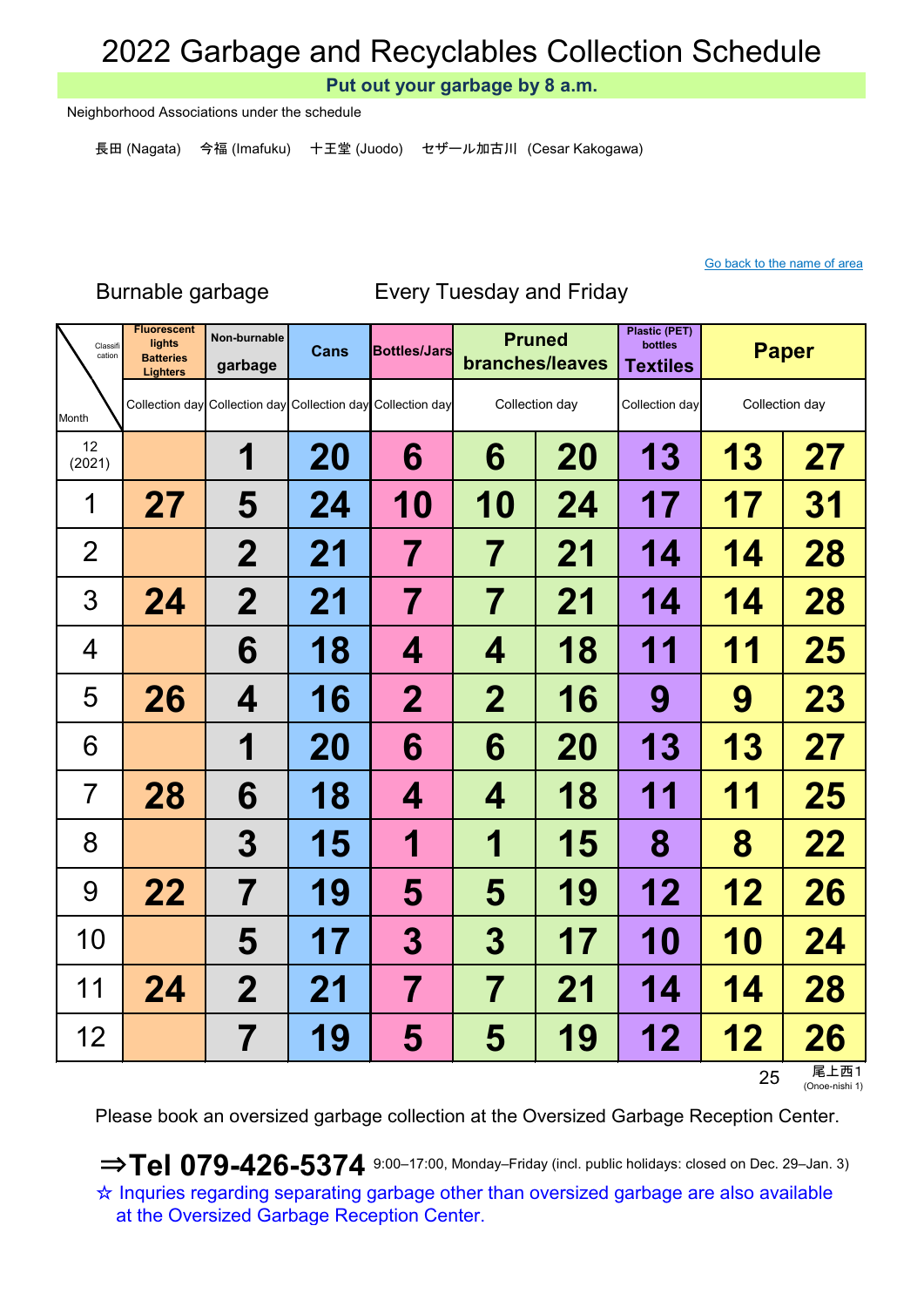Put out your garbage by 8 a.m.

Neighborhood Associations under the schedule

| 養田 (Yota) | 尾上団地 (Onoe Housing Complex)                                           | 美サシ (Misashi) | 養田北 (Yota-kita) |
|-----------|-----------------------------------------------------------------------|---------------|-----------------|
|           | 旭 (Asahi) 養田南 (Yota-minami) 大崎 (Osaki) 尾上グリーンハイツ (Onoe Green Heights) |               |                 |

#### Go back to the name of area

### Burnable garbage Every Tuesday and Friday

| Classifi<br>cation | <b>Fluorescent</b><br>lights<br><b>Batteries</b><br><b>Lighters</b> | Non-burnable<br>garbage | <b>Cans</b> | <b>Bottles/Jars</b>                                         |                          | <b>Pruned</b><br>branches/leaves | <b>Plastic (PET)</b><br>bottles<br><b>Textiles</b> | <b>Paper</b>           |    |
|--------------------|---------------------------------------------------------------------|-------------------------|-------------|-------------------------------------------------------------|--------------------------|----------------------------------|----------------------------------------------------|------------------------|----|
| Month              |                                                                     |                         |             | Collection day Collection day Collection day Collection day |                          | Collection day                   | Collection day                                     | Collection day         |    |
| 12<br>(2021)       |                                                                     | 8                       | 20          | 6                                                           | 6                        | 20                               | 13                                                 | <b>13</b>              | 27 |
| 1                  | 27                                                                  | 12                      | 24          | 10                                                          | <b>10</b>                | 24                               | 17                                                 | 17                     | 31 |
| $\overline{2}$     |                                                                     | 9                       | 21          | 7                                                           | 7                        | 21                               | 14                                                 | 14                     | 28 |
| 3                  | 24                                                                  | 9                       | 21          | 7                                                           | 7                        | 21                               | 14                                                 | 14                     | 28 |
| 4                  |                                                                     | 13                      | 18          | 4                                                           | 4                        | 18                               | 11                                                 | 11                     | 25 |
| 5                  | 26                                                                  | 11                      | <b>16</b>   | $\mathbf 2$                                                 | $\mathbf 2$              | 16                               | 9                                                  | 9                      | 23 |
| 6                  |                                                                     | 8                       | <b>20</b>   | 6                                                           | 6                        | 20                               | 13                                                 | <b>13</b>              | 27 |
| $\overline{7}$     | 28                                                                  | 13                      | 18          | 4                                                           | 4                        | 18                               | 11                                                 | 11                     | 25 |
| 8                  |                                                                     | <b>10</b>               | 15          | 1                                                           | 1                        | 15                               | 8                                                  | 8                      | 22 |
| 9                  | 22                                                                  | 14                      | 19          | 5                                                           | 5                        | 19                               | 12                                                 | 12                     | 26 |
| 10                 |                                                                     | 12                      | 17          | 3                                                           | 3                        | 17                               | <b>10</b>                                          | <b>10</b>              | 24 |
| 11                 | 24                                                                  | 9                       | 21          | $\overline{\mathbf{7}}$                                     | $\overline{\mathcal{I}}$ | 21                               | 14                                                 | 14                     | 28 |
| 12                 |                                                                     | 14                      | 19          | 5                                                           | 5                        | 19                               | 12                                                 | 12                     | 26 |
|                    |                                                                     |                         |             |                                                             |                          |                                  | 26                                                 | 尾上西2<br>(Onoe-nishi 2) |    |

Please book an oversized garbage collection at the Oversized Garbage Reception Center.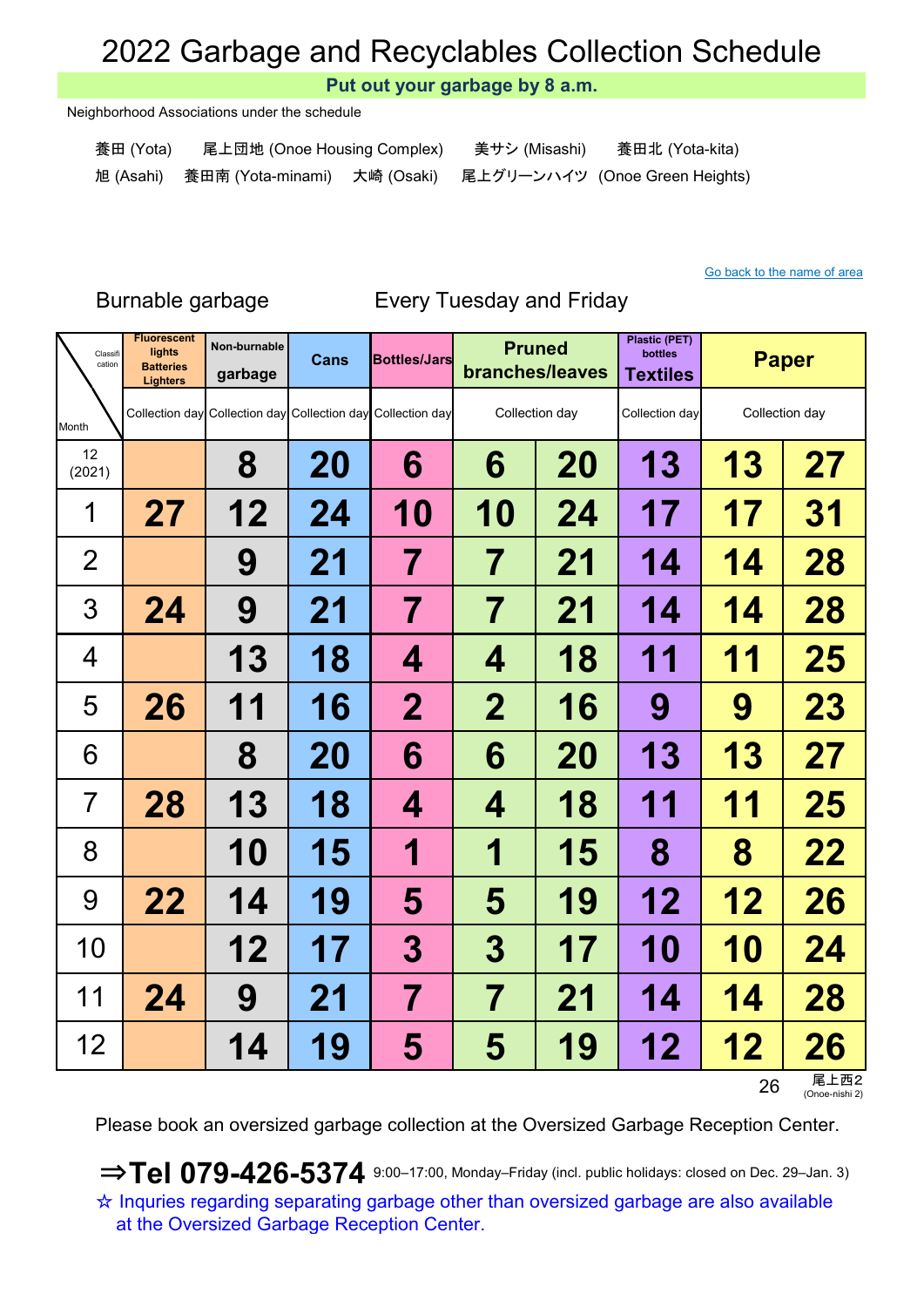Put out your garbage by 8 a.m.

Neighborhood Associations under the schedule

新野辺第1~第3 (Shinobe Dai 1–3) 新野辺第5~第9 (Shinobe Dai 5–9)

### Go back to the name of area

| Classifi<br>cation | <b>Fluorescent</b><br>lights<br><b>Batteries</b><br><b>Lighters</b> | Non-burnable<br>garbage | <b>Cans</b> | <b>Bottles/Jars</b>                                         | <b>Pruned</b><br>branches/leaves |           | <b>Plastic (PET)</b><br>bottles<br><b>Textiles</b> | <b>Paper</b>   |                 |
|--------------------|---------------------------------------------------------------------|-------------------------|-------------|-------------------------------------------------------------|----------------------------------|-----------|----------------------------------------------------|----------------|-----------------|
| Month              |                                                                     |                         |             | Collection day Collection day Collection day Collection day | Collection day                   |           | Collection day                                     | Collection day |                 |
| 12<br>(2021)       | 20<br>(except lighters)                                             | 22                      | 15          | 1                                                           | 1<br>15                          |           | 8                                                  | 8              | 22              |
| 1                  |                                                                     | 26                      | 19          | 5                                                           | 5                                | 19        | 12                                                 | 12             | 26              |
| $\overline{2}$     | 21                                                                  | <b>23</b>               | 16          | $\mathbf 2$                                                 | $\mathbf 2$                      | 16        | 9                                                  | 9              | 23              |
| 3                  |                                                                     | 30                      | <b>16</b>   | $\mathbf 2$                                                 | $\mathbf 2$                      | 16        | 9                                                  | 9              | 23              |
| $\overline{4}$     | 18                                                                  | 27                      | 20          | 6                                                           | 6                                | <b>20</b> | 13                                                 | 13             | 27              |
| 5                  |                                                                     | 25                      | 18          | 4                                                           | 4                                | 18        | 11                                                 | 11             | 25              |
| 6                  | 20                                                                  | <b>29</b>               | 15          | 1                                                           | 1                                | 15        | 8                                                  | 8              | 22              |
| 7                  |                                                                     | 27                      | <b>20</b>   | 6                                                           | 6                                | <b>20</b> | 13                                                 | 13             | 27              |
| 8                  | 15                                                                  | <b>31</b>               | 17          | 3                                                           | 3                                | 17        | <b>10</b>                                          | 10             | 24              |
| 9                  |                                                                     | 28                      | 21          | 7                                                           | 7                                | 21        | 14                                                 | 14             | 28              |
| 10                 | 17                                                                  | 26                      | 19          | 5                                                           | 5                                | 19        | 12                                                 | 12             | 26              |
| 11                 |                                                                     | <b>30</b>               | 16          | $\mathbf 2$                                                 | $\mathbf 2$                      | 16        | 9                                                  | 9              | <b>23</b>       |
| 12                 | 19                                                                  | 28                      | 21          | 7                                                           | 7                                | 21        | 14                                                 | 14             | 28              |
|                    |                                                                     |                         |             |                                                             |                                  |           |                                                    | 27             | 別府1<br>(Befu 1) |

## Burnable garbage Every Tuesday and Friday

Please book an oversized garbage collection at the Oversized Garbage Reception Center.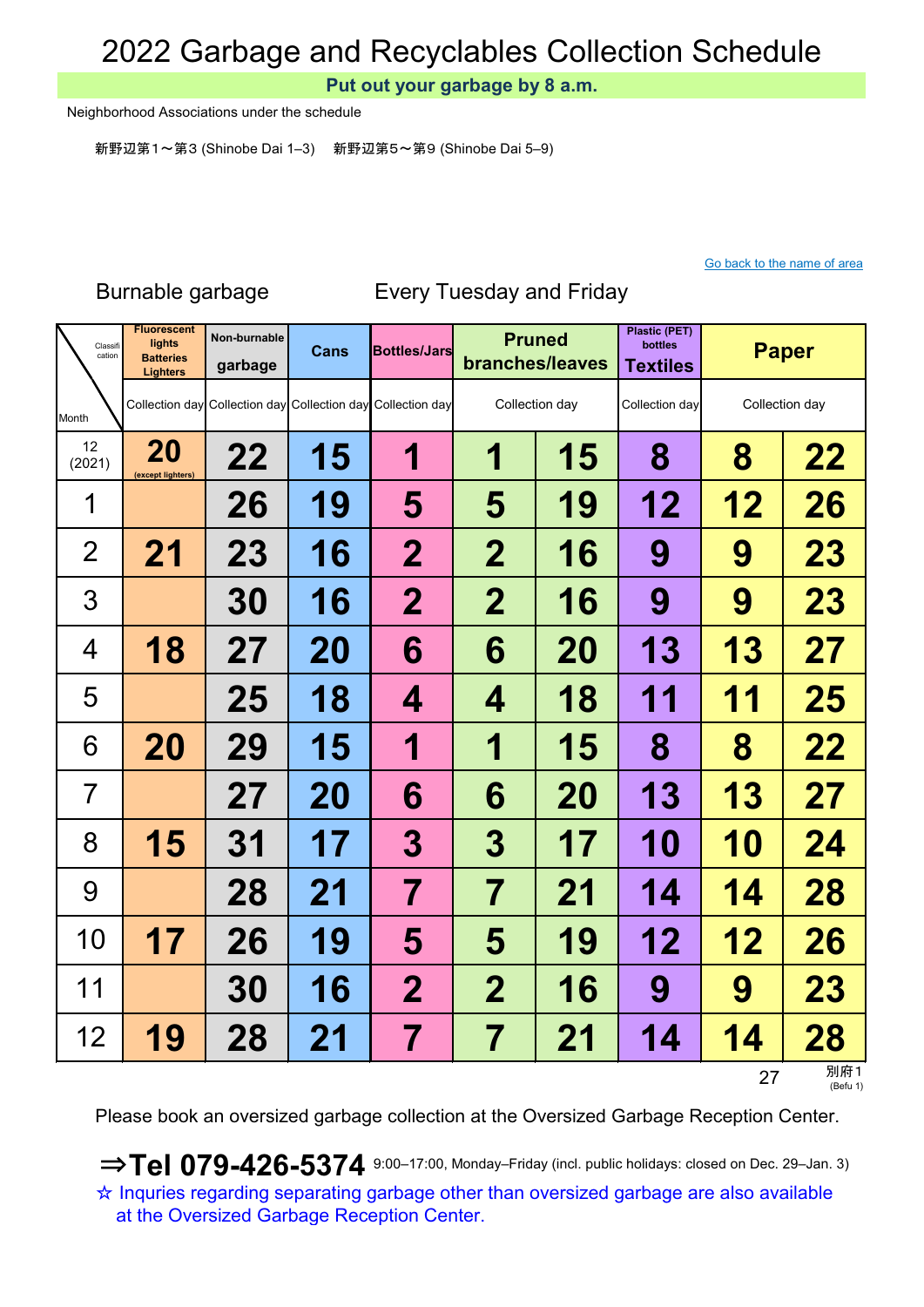Put out your garbage by 8 a.m.

Neighborhood Associations under the schedule

北別府 (Kitabefu) 中別府 (Nakabefu) 別府 (Befu) 西脇 (Nishiwaki) マンハイム (Mannheim) パレ・ロワイヤル (Palais-Royal)

#### Go back to the name of area

### Burnable garbage Every Monday and Thursday

| Classifi<br>cation | <b>Fluorescent</b><br>lights<br><b>Batteries</b><br><b>Lighters</b> | Non-burnable<br>garbage | Cans      | <b>Bottles/Jars</b>                                         | <b>Pruned</b><br>branches/leaves |           | <b>Plastic (PET)</b><br>bottles<br><b>Textiles</b> | <b>Paper</b>   |                 |
|--------------------|---------------------------------------------------------------------|-------------------------|-----------|-------------------------------------------------------------|----------------------------------|-----------|----------------------------------------------------|----------------|-----------------|
| Month              |                                                                     |                         |           | Collection day Collection day Collection day Collection day | Collection day                   |           | Collection day                                     | Collection day |                 |
| 12<br>(2021)       | 3<br>(except lighters)                                              | 22                      | <b>15</b> | 1                                                           | 1<br>15                          |           | 8                                                  | 8              | 22              |
| 1                  |                                                                     | 26                      | 19        | 5                                                           | 5                                | 19        | 12                                                 | 12             | 26              |
| $\overline{2}$     | 4                                                                   | 23                      | <b>16</b> | $\mathbf 2$                                                 | $\mathbf 2$                      | <b>16</b> | 9                                                  | 9              | 23              |
| 3                  |                                                                     | 30                      | <b>16</b> | 2                                                           | $\bf{2}$                         | 16        | 9                                                  | 9              | 23              |
| 4                  | 1                                                                   | 27                      | 20        | 6                                                           | 6                                | <b>20</b> | 13                                                 | 13             | 27              |
| 5                  |                                                                     | 25                      | 18        | 4                                                           | 4                                | 18        | 11                                                 | 11             | 25              |
| 6                  | 3                                                                   | 29                      | 15        | 1                                                           | 1                                | 15        | 8                                                  | 8              | 22              |
| $\overline{7}$     |                                                                     | 27                      | <b>20</b> | 6                                                           | 6                                | <b>20</b> | 13                                                 | 13             | 27              |
| 8                  | 5                                                                   | 31                      | 17        | 3                                                           | 3                                | 17        | 10                                                 | <b>10</b>      | 24              |
| 9                  |                                                                     | 28                      | 21        | 7                                                           | 7                                | 21        | 14                                                 | 14             | 28              |
| 10                 | $\overline{\mathbf{7}}$                                             | 26                      | 19        | 5                                                           | 5                                | 19        | 12                                                 | 12             | 26              |
| 11                 |                                                                     | <b>30</b>               | <b>16</b> | $\overline{2}$                                              | $\mathbf 2$                      | <b>16</b> | 9                                                  | 9              | <b>23</b>       |
| 12                 | $\mathbf 2$                                                         | 28                      | 21        | 7                                                           | 7                                | 21        | 14                                                 | 14             | 28              |
|                    |                                                                     |                         |           |                                                             |                                  |           |                                                    | 28             | 別府2<br>(Befu 2) |

Please book an oversized garbage collection at the Oversized Garbage Reception Center.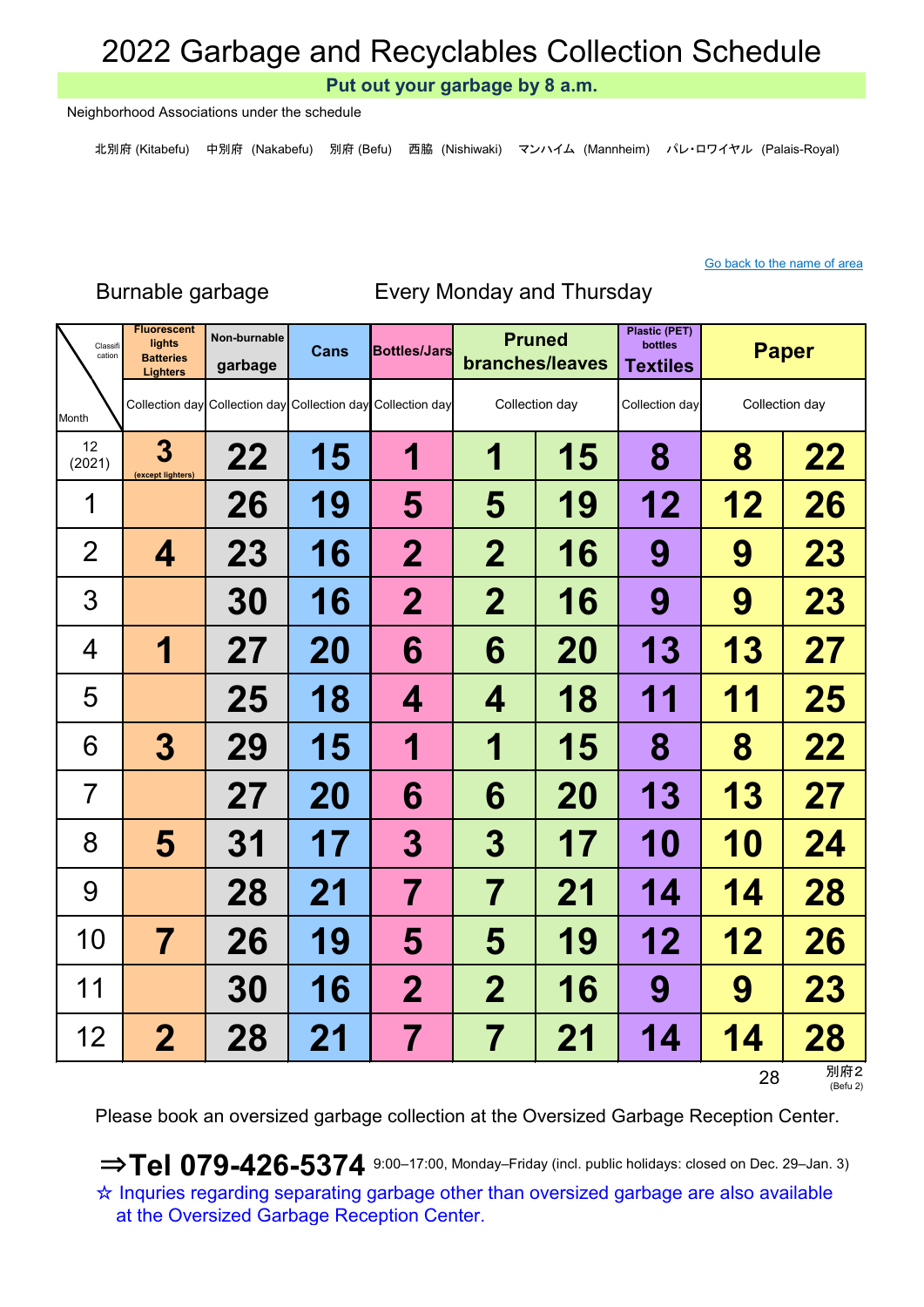Put out your garbage by 8 a.m.

Neighborhood Associations under the schedule

| 下村 (Shimomura)  野村 (Nomura)  宗佐 (Sosa)  船町 (Funamachi)  上西条 (Kamisaijo) |  |  |
|-------------------------------------------------------------------------|--|--|
| 中西条 (Nakasaijo) 国包 (Kunikane) 厄神 (Yakujin) 緑山 (Midoriyama)              |  |  |

#### Go back to the name of area

### Non-burnable Cans Bottles/Jars Pruned Plastic (PET) bottles <u>Gans</u> Bottles/Jars Thanches/leaves bottles **Paper** Paper Month 15 | 13 | 27 | 13 | 27 | 6 | 6 | 20 5 | 19 | 17 | 31 | 17 | 31 | 10 | 10 | 24 16 | 14 | 28 | 14 | 28 | 7 | 7 | 21 2 | 16 | 14 | 28 | 14 | 28 | 7 | 7 | 21 20 | 11 | 25 | 11 | 25 |  $\,$  4  $\,$  |  $\,$  4  $\,$  | 18 4 | 18 | 9 | 23 | 9 | 23 | 2 | 2 | 16 15 | 13 | 27 | 13 | 27 | 6 | 6 | 20 6 20 11 25 11 25 4 4 18 17 | 8 | 22 | 8 | 22 | 1 | 1 | 15 7 | 21 | 12 | 26 | 12 | 26 |  $\,$  5 |  $\,$  5 | 19 19 | 10 | 24 | 10 | 24 | 3 | 3 | 17 2 | 16 | 14 | 28 | 14 | 28 | 7 | 7 | 21 21 | 12 | 26 | 12 | 26 |  $\,$  5  $\,$  |  $\,$  5  $\,$  | 19 12 (2021) Fluorescent lights **Batteries** Lighters 1 2 3 4 5 12 6 7 8 9 10 Classit<br>cation Classifi **Lights** Non-burnable **Cans Bottles/Jars Pruned** Collection day Collection day Collection day Collection day Collection day Collection day Collection day 11

Burnable garbage Every Tuesday and Friday

29 <sup>八幡</sup>

Please book an oversized garbage collection at the Oversized Garbage Reception Center.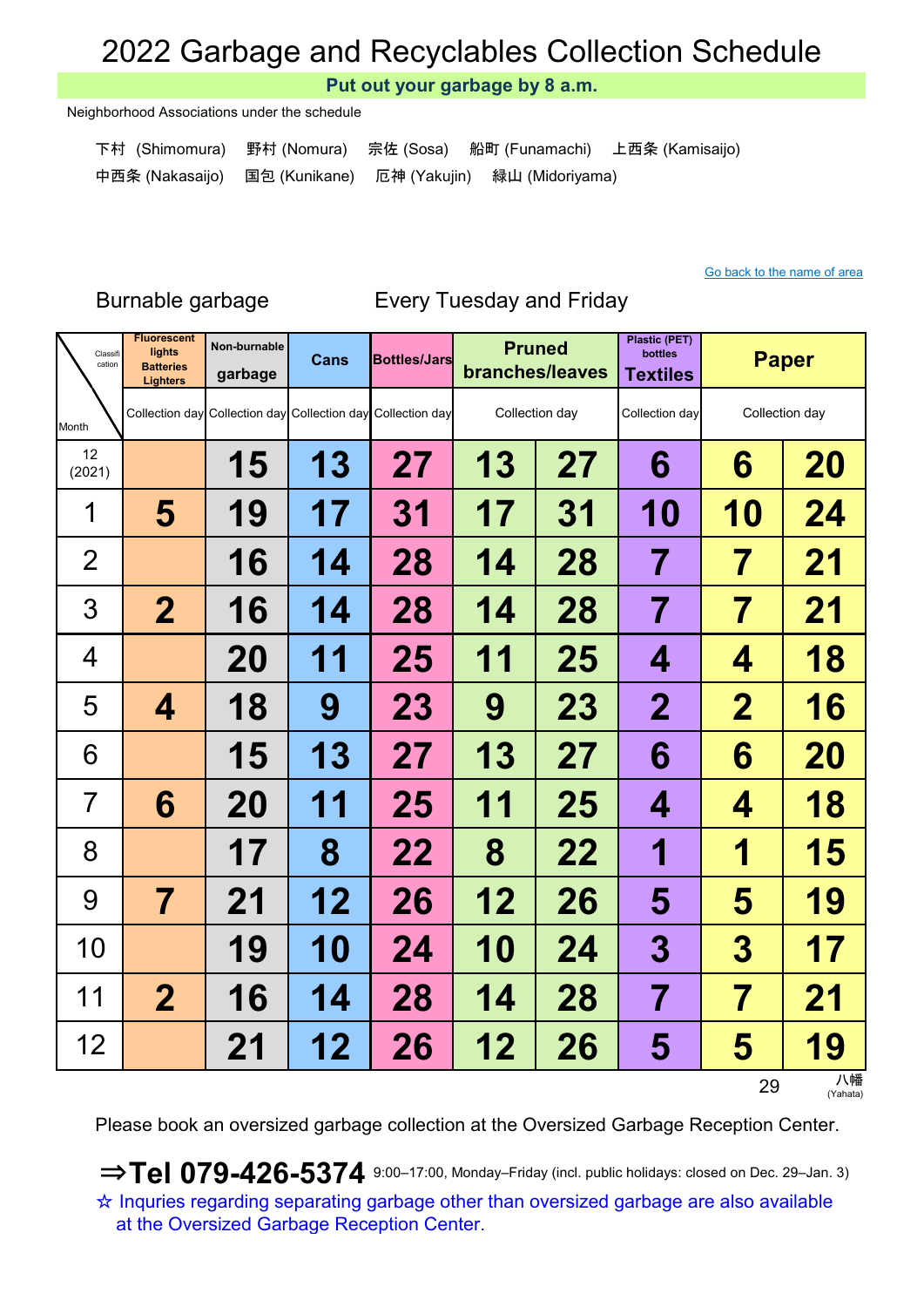Put out your garbage by 8 a.m.

#### Neighborhood Associations under the schedule

山角 (Yamakado) 養老 (Yoro) 里 (Sato) 池尻 (Ikejiri) 西山 (Nishiyama) 小畑東 (Kobata-higashi) 小畑西 (Kobata-nishi) 一本松 (Ipponmatsu) 神木 (Kogi) 上原 (Kamihara)

新中山 (Shinnakayama) 磐西 (Iwao-nishi) 磐東 (Iwao-higashi)

### Go back to the name of area

| Classifi<br>cation | <b>Fluorescent</b><br>lights<br><b>Batteries</b><br><b>Lighters</b> | Non-burnable<br>garbage | Cans      | <b>Bottles/Jars</b>                                         | <b>Pruned</b><br>branches/leaves |                | <b>Plastic (PET)</b><br>bottles<br><b>Textiles</b> | <b>Paper</b>   |               |
|--------------------|---------------------------------------------------------------------|-------------------------|-----------|-------------------------------------------------------------|----------------------------------|----------------|----------------------------------------------------|----------------|---------------|
| Month              |                                                                     |                         |           | Collection day Collection day Collection day Collection day |                                  | Collection day | Collection day                                     | Collection day |               |
| 12<br>(2021)       |                                                                     | 15                      | 8         | 22                                                          | 8                                | 22             | 1                                                  | 1              | 15            |
| 1                  | 6                                                                   | 19                      | 12        | 26                                                          | 12                               | 26             | 5                                                  | 5              | 19            |
| $\overline{2}$     |                                                                     | 16                      | 9         | 23                                                          | 9                                | <b>23</b>      | $\mathbf 2$                                        | $\mathbf 2$    | <b>16</b>     |
| 3                  | 3                                                                   | 16                      | 9         | 23                                                          | 9                                | <b>23</b>      | $\mathbf 2$                                        | $\mathbf 2$    | 16            |
| 4                  |                                                                     | <b>20</b>               | 13        | 27                                                          | 13                               | 27             | 6                                                  | 6              | 20            |
| 5                  | 5                                                                   | 18                      | 11        | 25                                                          | 11                               | 25             | 4                                                  | 4              | 18            |
| 6                  |                                                                     | 15                      | 8         | 22                                                          | 8                                | 22             | 1                                                  | 1              | 15            |
| $\overline{7}$     | 7                                                                   | 20                      | 13        | 27                                                          | 13                               | 27             | 6                                                  | 6              | 20            |
| 8                  |                                                                     | 17                      | <b>10</b> | 24                                                          | <b>10</b>                        | 24             | 3                                                  | 3              | 17            |
| 9                  | 1                                                                   | 21                      | 14        | 28                                                          | 14                               | 28             | $\overline{\mathbf{7}}$                            | 7              | 21            |
| 10                 |                                                                     | 19                      | 12        | 26                                                          | 12                               | 26             | 5                                                  | 5              | 19            |
| 11                 | 3                                                                   | 16                      | 9         | 23                                                          | 9                                | <b>23</b>      | $\mathbf 2$                                        | $\mathbf 2$    | <b>16</b>     |
| 12                 |                                                                     | 21                      | 14        | 28                                                          | 14                               | 28             | 7                                                  | 7              | 21            |
|                    |                                                                     |                         |           |                                                             |                                  |                |                                                    | 30             | 平荘<br>(Heiso) |

Burnable garbage Every Tuesday and Friday

Please book an oversized garbage collection at the Oversized Garbage Reception Center.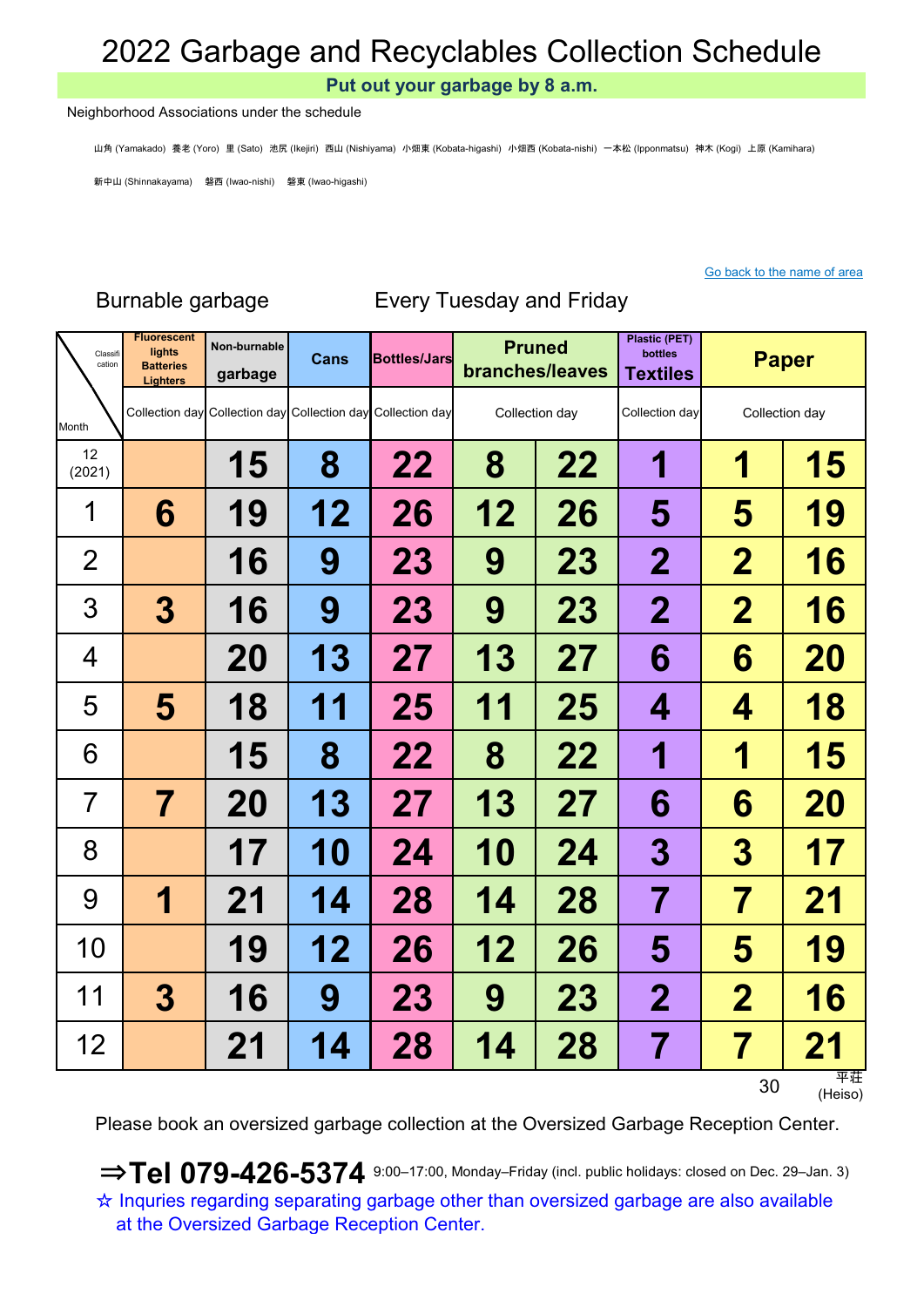Put out your garbage by 8 a.m.

Neighborhood Associations under the schedule

- 見土呂 (Mitoro) 白沢 (Shirasawa) 井ノ口 (Inokuchi) 日光口 (Nikkoguchi)
	-
- 

都染 (Tsuzome) 薬栗 (Kusukuri) 小野 (Ono) 都台 (Miyakodai) 両荘苑 (Ryosoen)

### Go back to the name of area

Burnable garbage Every Tuesday and Friday

| Classifi<br>cation | <b>Fluorescent</b><br>lights<br><b>Batteries</b><br><b>Lighters</b> | Non-burnable<br>garbage                      | Cans      | <b>Bottles/Jars</b> | <b>Pruned</b><br>branches/leaves |                | <b>Plastic (PET)</b><br>bottles<br><b>Textiles</b> | <b>Paper</b>   |                |
|--------------------|---------------------------------------------------------------------|----------------------------------------------|-----------|---------------------|----------------------------------|----------------|----------------------------------------------------|----------------|----------------|
| Month              |                                                                     | Collection day Collection day Collection day |           | Collection day      |                                  | Collection day | Collection day                                     | Collection day |                |
| 12<br>(2021)       |                                                                     | 15                                           | 13        | 27                  | 13                               | 27             | 6                                                  | 6              | <b>20</b>      |
| 1                  | 6                                                                   | 19                                           | 17        | 31                  | 17                               | 31             | <b>10</b>                                          | 10             | 24             |
| $\overline{2}$     |                                                                     | 16                                           | 14        | 28                  | 14                               | 28             | 7                                                  | 7              | 21             |
| 3                  | 3                                                                   | 16                                           | 14        | 28                  | 14                               | 28             | 7                                                  | 7              | 21             |
| 4                  |                                                                     | 20                                           | 11        | 25                  | 11                               | 25             | 4                                                  | 4              | 18             |
| 5                  | 5                                                                   | 18                                           | 9         | 23                  | 9                                | 23             | $\mathbf 2$                                        | $\mathbf 2$    | <b>16</b>      |
| 6                  |                                                                     | 15                                           | 13        | 27                  | 13                               | 27             | 6                                                  | 6              | <b>20</b>      |
| $\overline{7}$     | $\overline{\mathbf{7}}$                                             | 20                                           | 11        | 25                  | 11                               | 25             | 4                                                  | 4              | 18             |
| 8                  |                                                                     | 17                                           | 8         | 22                  | 8                                | 22             | 1                                                  | 1              | 15             |
| 9                  | 1                                                                   | 21                                           | 12        | 26                  | 12                               | 26             | 5                                                  | 5              | 19             |
| 10                 |                                                                     | 19                                           | <b>10</b> | 24                  | 10                               | 24             | 3                                                  | 3              | 17             |
| 11                 | 3                                                                   | 16                                           | 14        | 28                  | 14                               | 28             | 7                                                  | 7              | 21             |
| 12                 |                                                                     | 21                                           | 12        | 26                  | 12                               | 26             | 5                                                  | 5              | 19             |
|                    |                                                                     |                                              |           |                     |                                  |                |                                                    | 31             | 上荘<br>(Kamiso) |

Please book an oversized garbage collection at the Oversized Garbage Reception Center.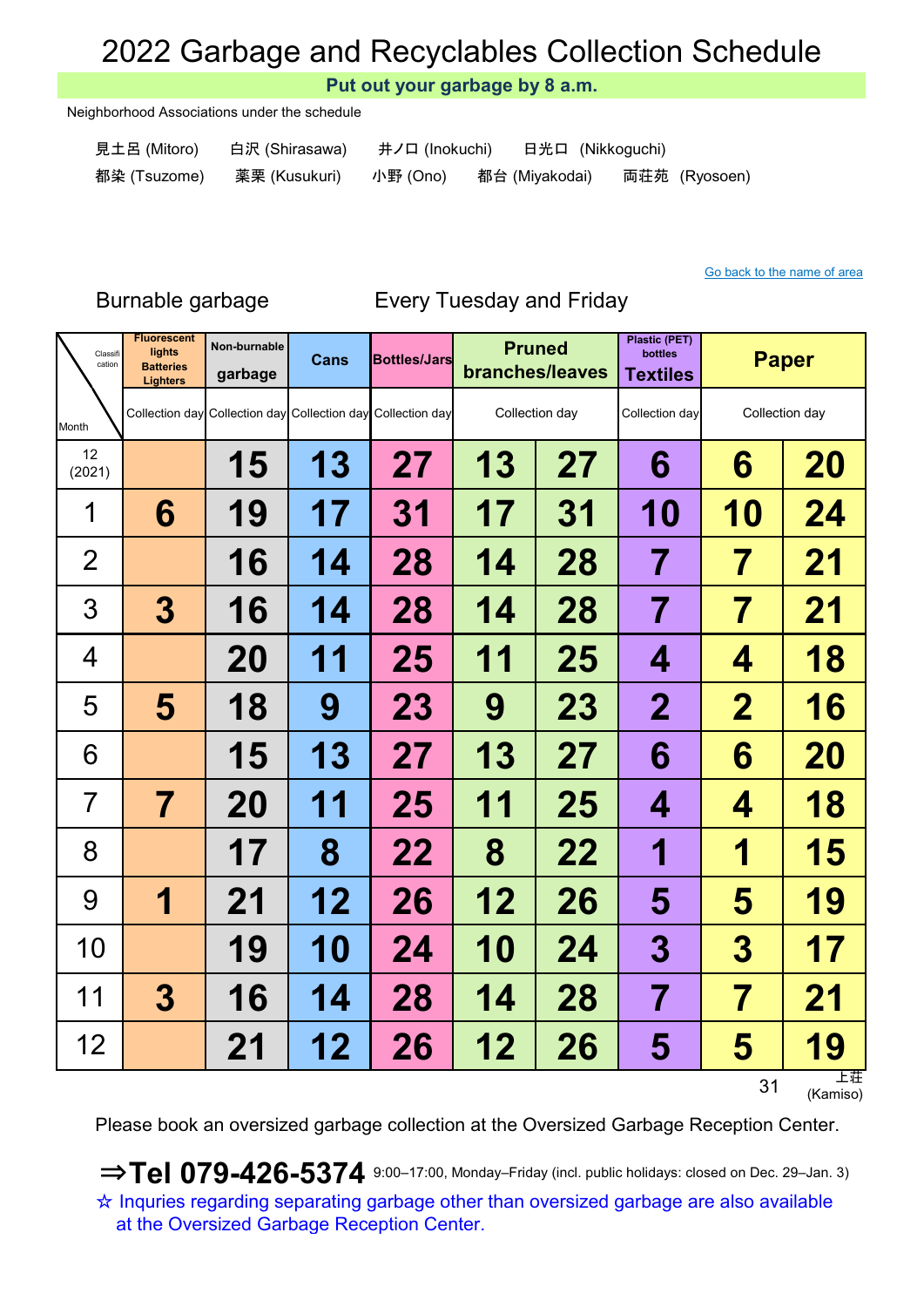Put out your garbage by 8 a.m.

Neighborhood Associations under the schedule

神吉 (Kanki) 神吉南 (Kanki-minami) 新神吉 (Shinkanki) 加古川ベルタウン (Kakogawa Belle Town)

### Go back to the name of area

### Burnable garbage Every Tuesday and Friday

| Classifi<br>cation | <b>Fluorescent</b><br>lights<br><b>Batteries</b><br><b>Lighters</b> | Non-burnable<br>garbage                                     | Cans             | <b>Bottles/Jars</b> | <b>Pruned</b><br>branches/leaves |                | <b>Plastic (PET)</b><br>bottles<br><b>Textiles</b> | <b>Paper</b> |                |
|--------------------|---------------------------------------------------------------------|-------------------------------------------------------------|------------------|---------------------|----------------------------------|----------------|----------------------------------------------------|--------------|----------------|
| Month              |                                                                     | Collection day Collection day Collection day Collection day |                  |                     |                                  | Collection day | Collection day                                     |              | Collection day |
| 12<br>(2021)       | 27<br>(except lighters)                                             | <b>15</b>                                                   | $\mathbf 2$      | 16                  | $\mathbf 2$                      | 16             | 23                                                 | 9            | 23             |
| 1                  |                                                                     | 19                                                          | 6                | <b>20</b>           | 6                                | <b>20</b>      | 27                                                 | 13           | 27             |
| $\overline{2}$     | 28                                                                  | 16                                                          | $\boldsymbol{3}$ | 17                  | 3                                | 17             | 24                                                 | <b>10</b>    | 24             |
| 3                  |                                                                     | 16                                                          | $\boldsymbol{3}$ | 17                  | 3                                | 17             | 24                                                 | <b>10</b>    | 24             |
| 4                  | 25                                                                  | <b>20</b>                                                   | 7                | 21                  | $\overline{\mathbf{7}}$          | 21             | 28                                                 | 14           | 28             |
| 5                  |                                                                     | 18                                                          | 5                | 19                  | 5                                | 19             | 26                                                 | 12           | 26             |
| 6                  | 27                                                                  | 15                                                          | $\mathbf 2$      | 16                  | $\overline{\mathbf{2}}$          | 16             | <b>23</b>                                          | 9            | 23             |
| 7                  |                                                                     | <b>20</b>                                                   | 7                | 21                  | 7                                | 21             | 28                                                 | 14           | 28             |
| 8                  | 22                                                                  | 17                                                          | 4                | 18                  | 4                                | 18             | 25                                                 | 11           | 25             |
| 9                  |                                                                     | 21                                                          | 1                | 15                  | 1                                | <b>15</b>      | 22                                                 | 8            | 22             |
| 10                 | 24                                                                  | 19                                                          | 6                | 20                  | 6                                | 20             | 27                                                 | 13           | 27             |
| 11                 |                                                                     | <b>16</b>                                                   | 3                | 17                  | 3                                | 17             | 24                                                 | <b>10</b>    | 24             |
| 12                 | 26                                                                  | 21                                                          | 1                | 15                  | 1                                | <b>15</b>      | 22                                                 | 8            | 22<br>$+ + +$  |

32 東神吉1<br><sub>(Higashikanki 1)</sub>

Please book an oversized garbage collection at the Oversized Garbage Reception Center.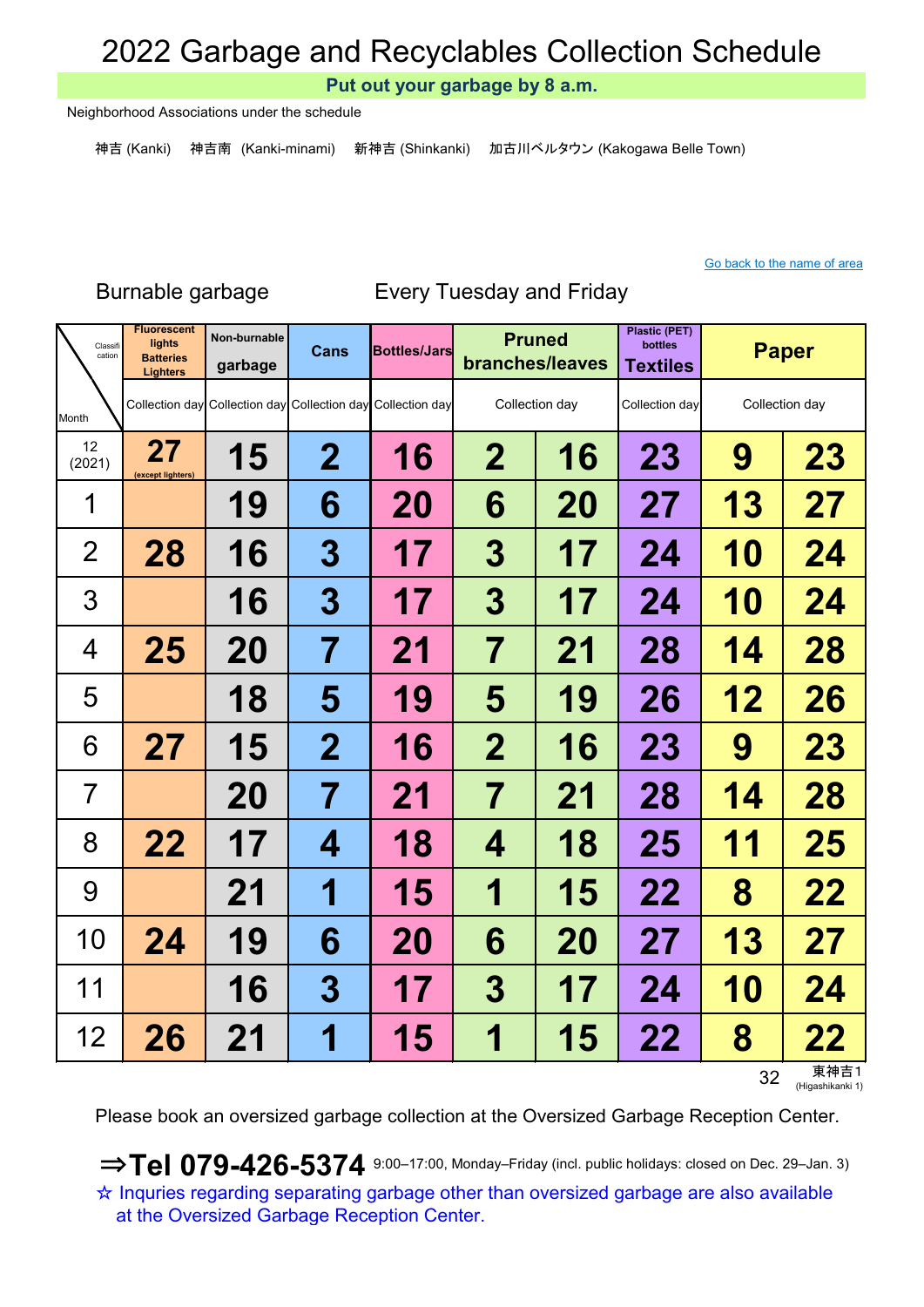Put out your garbage by 8 a.m.

Neighborhood Associations under the schedule

天下原 (Amagahara) 升田 (Masuda) 出河原 (Degahara) 砂部 (Isabe) 西井ノ口 (Nishiinokuchi)

東神吉団地 (Higashikanki Housing Complex) 旭団地 (Asahi Housing Complex) 嵯峨宝殿団地 (Sagahoden Housing Complex)

## Burnable garbage Every Tuesday and Friday

| Classifi<br>cation | <b>Fluorescent</b><br>lights<br><b>Batteries</b><br><b>Lighters</b> | Non-burnable<br>garbage | <b>Cans</b>              | <b>Bottles/Jars</b>                                         | <b>Pruned</b><br>branches/leaves |                | <b>Plastic (PET)</b><br>bottles<br><b>Textiles</b> | <b>Paper</b>   |           |
|--------------------|---------------------------------------------------------------------|-------------------------|--------------------------|-------------------------------------------------------------|----------------------------------|----------------|----------------------------------------------------|----------------|-----------|
| Month              |                                                                     |                         |                          | Collection day Collection day Collection day Collection day |                                  | Collection day | Collection day                                     | Collection day |           |
| 12<br>(2021)       | 13<br>(except lighters)                                             | 15                      | $\mathbf 2$              | 16                                                          | $\mathbf 2$<br>16                |                | <b>23</b>                                          | 9              | 23        |
| 1                  |                                                                     | 19                      | 6                        | <b>20</b>                                                   | 6                                | <b>20</b>      | 27                                                 | <b>13</b>      | 27        |
| $\overline{2}$     | 14                                                                  | 16                      | 3                        | 17                                                          | 3                                | 17             | 24                                                 | <b>10</b>      | 24        |
| 3                  |                                                                     | 16                      | 3                        | 17                                                          | 3                                | 17             | 24                                                 | <b>10</b>      | 24        |
| 4                  | 11                                                                  | <b>20</b>               | 7                        | 21                                                          | 7                                | 21             | 28                                                 | 14             | 28        |
| 5                  |                                                                     | 18                      | 5                        | 19                                                          | 5                                | 19             | 26                                                 | 12             | 26        |
| 6                  | 13                                                                  | 15                      | $\bf{2}$                 | 16                                                          | $\mathbf 2$                      | 16             | <b>23</b>                                          | 9              | <b>23</b> |
| $\overline{7}$     |                                                                     | 20                      | 7                        | 21                                                          | 7                                | 21             | 28                                                 | 14             | 28        |
| 8                  | 8                                                                   | 17                      | 4                        | 18                                                          | 4                                | 18             | 25                                                 | 11             | 25        |
| 9                  |                                                                     | 21                      | 1                        | 15                                                          | 1                                | 15             | 22                                                 | 8              | 22        |
| 10                 | 10                                                                  | 19                      | 6                        | 20                                                          | 6                                | <b>20</b>      | 27                                                 | 13             | 27        |
| 11                 |                                                                     | 16                      | 3                        | 17                                                          | 3                                | 17             | 24                                                 | 10             | 24        |
| 12                 | 12                                                                  | 21                      | $\overline{\phantom{a}}$ | 15                                                          | 1                                | 15             | 22                                                 | 8              | 22        |

33 東神吉2<br><sub>(Higashikanki 2)</sub>

Please book an oversized garbage collection at the Oversized Garbage Reception Center.

 $\Rightarrow$  Tel 079-426-5374 9:00-17:00, Monday–Friday (incl. public holidays: closed on Dec. 29–Jan. 3) ☆ Inquries regarding separating garbage other than oversized garbage are also available at the Oversized Garbage Reception Center.

### Go back to the name of area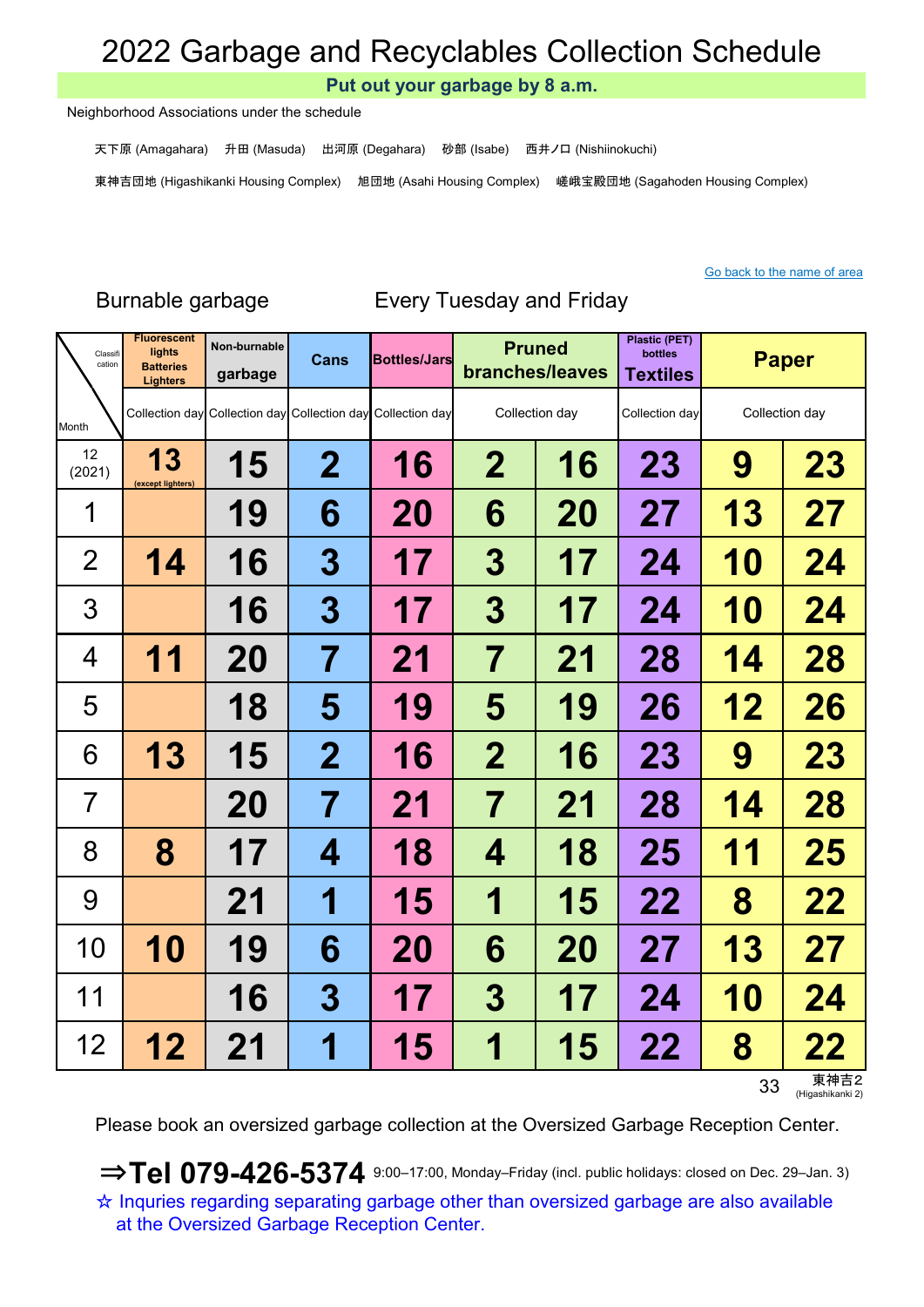Put out your garbage by 8 a.m.

#### Neighborhood Associations under the schedule

辻 (Tsuji) 岸 (Kishi) 大国 (Oguni) 西村 (Nishimura) 中西 (Nakanishi) 宮前 (Miyamae) 清水 (Shimizu) 富木 (Tomiki) 西脇 (Nishiwaki) 長慶 (Chokei) 大国団地 (Oguni Housing Complex) 大西団地 (Onishi Housing Complex) 東山 (Higashiyama) ローレルコート (Laurel Court) サザンスクエア (Southern Square)

#### Go back to the name of area

| Classifi<br>cation | <b>Fluorescent</b><br>lights<br><b>Batteries</b><br><b>Lighters</b> | Non-burnable<br>garbage | <b>Cans</b> | <b>Bottles/Jars</b>                                         | <b>Pruned</b><br>branches/leaves |                | <b>Plastic (PET)</b><br>bottles<br><b>Textiles</b> | <b>Paper</b>   |    |
|--------------------|---------------------------------------------------------------------|-------------------------|-------------|-------------------------------------------------------------|----------------------------------|----------------|----------------------------------------------------|----------------|----|
| Month              |                                                                     |                         |             | Collection day Collection day Collection day Collection day |                                  | Collection day | Collection day                                     | Collection day |    |
| 12<br>(2021)       | 6<br>(except lighters)                                              | 15                      | 16          | $\mathbf 2$                                                 | $\mathbf 2$                      | 16             | 9                                                  | 9              | 23 |
| 1                  |                                                                     | 19                      | <b>20</b>   | 6                                                           | 6                                | <b>20</b>      | 13                                                 | 13             | 27 |
| $\overline{2}$     | 7                                                                   | 16                      | 17          | 3                                                           | $\boldsymbol{3}$                 | 17             | <b>10</b>                                          | <b>10</b>      | 24 |
| 3                  |                                                                     | 16                      | 17          | 3                                                           | $\bf{3}$                         | 17             | <b>10</b>                                          | <b>10</b>      | 24 |
| 4                  | 4                                                                   | 20                      | 21          | 7                                                           | $\overline{\mathcal{I}}$         | 21             | 14                                                 | 14             | 28 |
| 5                  |                                                                     | 18                      | 19          | 5                                                           | 5                                | 19             | 12                                                 | 12             | 26 |
| 6                  | 6                                                                   | 15                      | 16          | $\mathbf 2$                                                 | $\overline{2}$                   | 16             | 9                                                  | 9              | 23 |
| 7                  |                                                                     | 20                      | 21          | 7                                                           | 7                                | 21             | 14                                                 | 14             | 28 |
| 8                  | 1                                                                   | 17                      | 18          | 4                                                           | 4                                | 18             | 11                                                 | 11             | 25 |
| 9                  |                                                                     | 21                      | 15          | 1                                                           | 1                                | 15             | 8                                                  | 8              | 22 |
| 10                 | $\boldsymbol{3}$                                                    | 19                      | <b>20</b>   | 6                                                           | 6                                | <b>20</b>      | 13                                                 | <b>13</b>      | 27 |
| 11                 |                                                                     | 16                      | 17          | 3                                                           | 3                                | 17             | <b>10</b>                                          | 10             | 24 |
| 12                 | 5                                                                   | 21                      | <b>15</b>   | $\overline{\phantom{a}}$                                    | 1                                | 15             | 8                                                  | 8              | 22 |

## Burnable garbage Every Tuesday and Friday

34 西神吉 (Nishikanki)

Please book an oversized garbage collection at the Oversized Garbage Reception Center.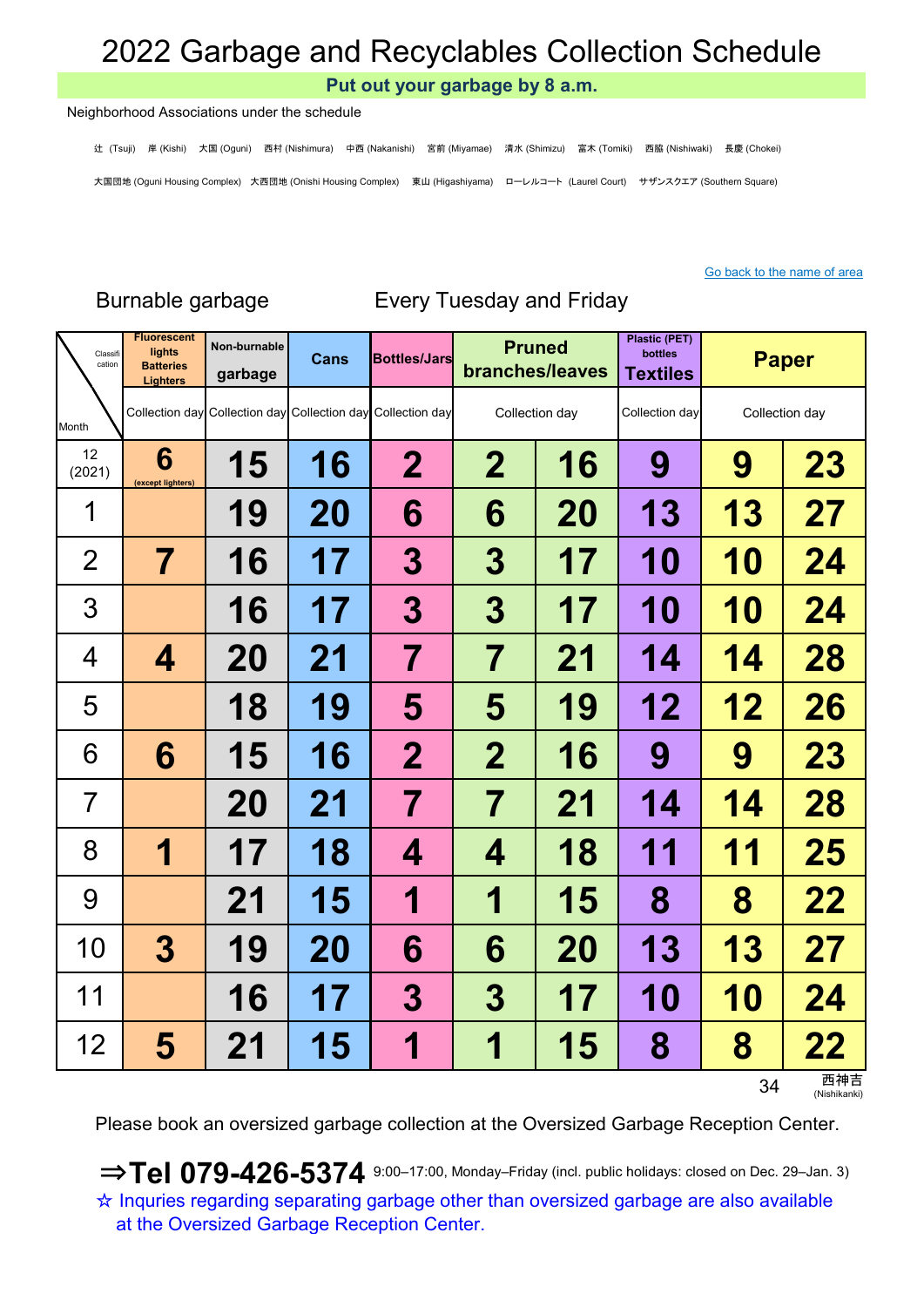Put out your garbage by 8 a.m.

Neighborhood Associations under the schedule

平津 (Hiratsu) 東平津 (Higashihiratsu) 船頭 (Sendo) 船頭県営住宅 (Sendo Prefectural Housing)

### Go back to the name of area

### Non-burnable Cans Bottles/Jars Pruned Plastic (PET) bottles garbage Cans Bottles/Jars Prince bottles bottles Paper Month 2 (except lighters) 15 8 22 8 22 1 1 15 19 | 12 | 26 | 12 | 26 | 5 | 5 | 19 3 | 16 | 9 | 23 | 9 | 23 | 2 | 2 | 16 16 9 23 9 23 2 2 2 16 7 | 20 | 13 | 27 | 13 | 27 |  $\,$  6 |  $\,$  6 |  $\,$  20 18 | 11 | 25 | 11 | 25 |  $\,$  4  $\,$  |  $\,$  4  $\,$  | 18 2 | 15 | 8 | 22 | 8 | 22 | 1 | 1 | 15 20 | 13 | 27 | 13 | 27 | 6 | 6 | 20 4 | 17 | 10 | 24 | 10 | 24 |  $\,$  3 |  $\,$  3 | 17 21 | 14 | 28 | 14 | 28 | 7 | 7 | 21 6 | 19 | 12 | 26 | 12 | 26 | 5 | 5 | 19 16 9 23 9 23 2 2 2 16 1 21 4 28 14 28 7 7 21 12 (2021) Fluorescent lights **Batteries** Lighters 1 2 3 4 5 12 6 7 8 9 10 Classit Classifi **Lights** Non-burnable **Cans Bottles/Jars Pruned** Collection day Collection day Collection day Collection day Collection day Collection day Collection day 11

Burnable garbage Every Tuesday and Friday

35 米田 (Yoneda)

Please book an oversized garbage collection at the Oversized Garbage Reception Center.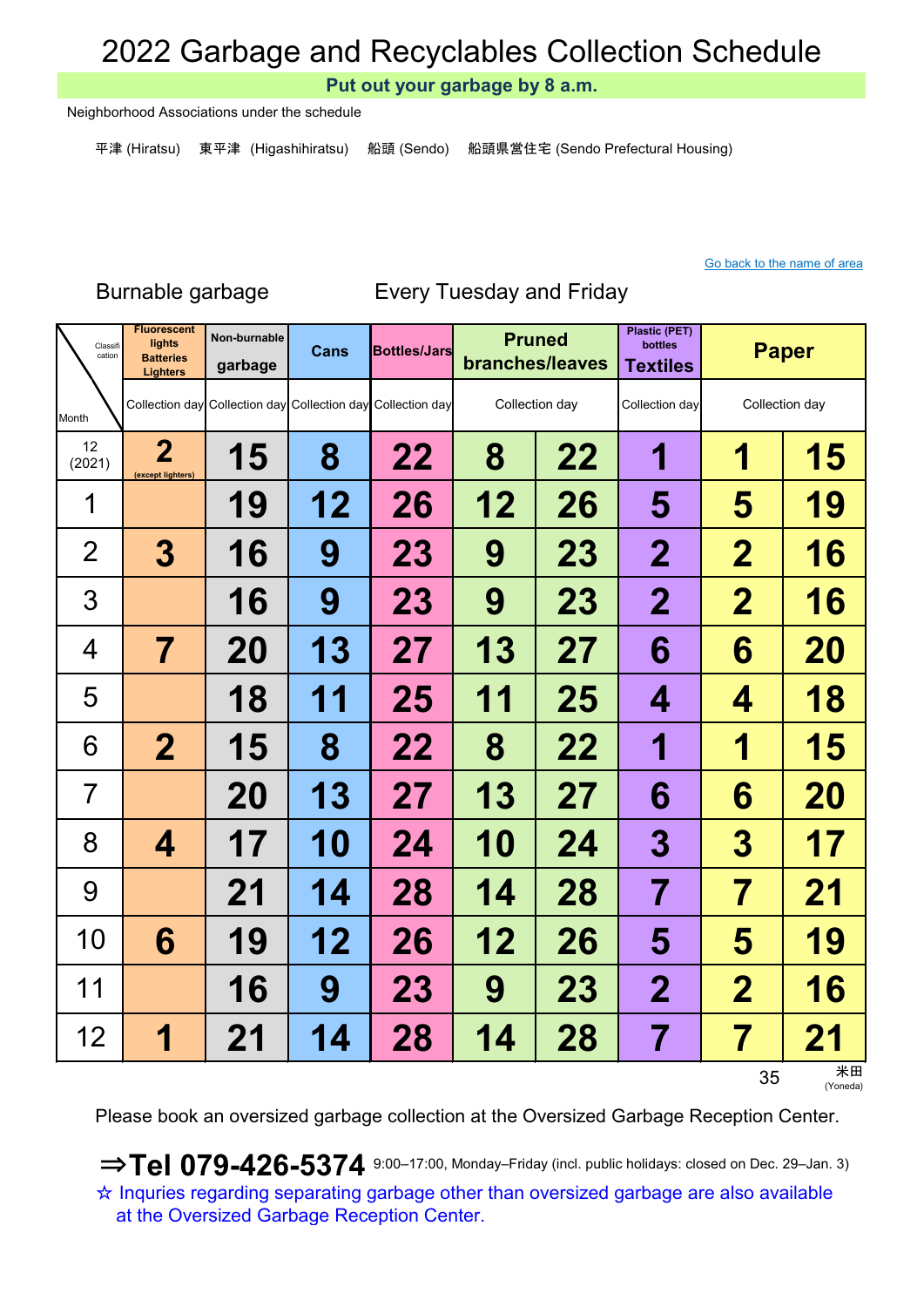Put out your garbage by 8 a.m.

Neighborhood Associations under the schedule

上ノ町 (Kamino-cho) 中ノ町 (Nakano-cho) 下ノ町 (Shimono-cho) 東町 (Higashimachi) 南町 (Minamimachi) 上冨木 (Kamitomiki) 横山 (Yokoyama) 投松 (Nejimatsu) 西飯坂 (Nishiiizaka) 西中 (Nishinaka) 上冨木団地 (Kamitomiki Housing Complex) 横山台 (Yokoyamadai)

Go back to the name of area

Burnable garbage Every Monday and Thursday

| Classifi<br>cation | <b>Fluorescent</b><br>lights<br><b>Batteries</b><br><b>Lighters</b> | Non-burnable<br>garbage | Cans      | <b>Bottles/Jars</b>                                         | <b>Pruned</b><br>branches/leaves |                | <b>Plastic (PET)</b><br>bottles<br><b>Textiles</b> | <b>Paper</b>            |                |
|--------------------|---------------------------------------------------------------------|-------------------------|-----------|-------------------------------------------------------------|----------------------------------|----------------|----------------------------------------------------|-------------------------|----------------|
| Month              |                                                                     |                         |           | Collection day Collection day Collection day Collection day |                                  | Collection day | Collection day                                     |                         | Collection day |
| 12<br>(2021)       |                                                                     | 22                      | 24        | 10                                                          | 10                               | 24             | 17                                                 | 3                       | 17             |
| 1                  | 25                                                                  | 26                      | 28        | 14                                                          | 14                               | 28             | 21                                                 | 7                       | 21             |
| $\overline{2}$     |                                                                     | <b>23</b>               | 25        | 1<br>  1                                                    | 1<br>1                           | 25             | 18                                                 | 4                       | 18             |
| 3                  | 22                                                                  | 23                      | 25        | 11                                                          | 11                               | 25             | 18                                                 | 4                       | 18             |
| 4                  |                                                                     | 27                      | 22        | 8                                                           | 8                                | 22             | 15                                                 | 1                       | 15             |
| 5                  | 24                                                                  | 25                      | 27        | 13                                                          | 13                               | 27             | 20                                                 | 6                       | 20             |
| 6                  |                                                                     | 22                      | 24        | <b>10</b>                                                   | 10                               | 24             | 17                                                 | $\boldsymbol{3}$        | 17             |
| $\overline{7}$     | 26                                                                  | 27                      | 22        | 8                                                           | 8                                | 22             | 15                                                 | 1                       | 15             |
| 8                  |                                                                     | 24                      | 26        | 12                                                          | 12                               | 26             | 19                                                 | 5                       | 19             |
| 9                  | 27                                                                  | 28                      | 23        | 9                                                           | 9                                | 23             | 16                                                 | $\overline{\mathbf{2}}$ | 16             |
| 10                 |                                                                     | 26                      | 28        | 14                                                          | 14                               | 28             | 21                                                 | $\overline{\mathbf{7}}$ | 21             |
| 11                 | 22                                                                  | <b>23</b>               | 25        | 11                                                          | 11                               | 25             | 18                                                 | 4                       | 18             |
| 12                 |                                                                     | 28                      | <b>23</b> | 9                                                           | 9                                | <b>23</b>      | 16                                                 | $\mathbf 2$             | 16<br>志方中      |

36 志方中 (Shikatanaka)

Please book an oversized garbage collection at the Oversized Garbage Reception Center.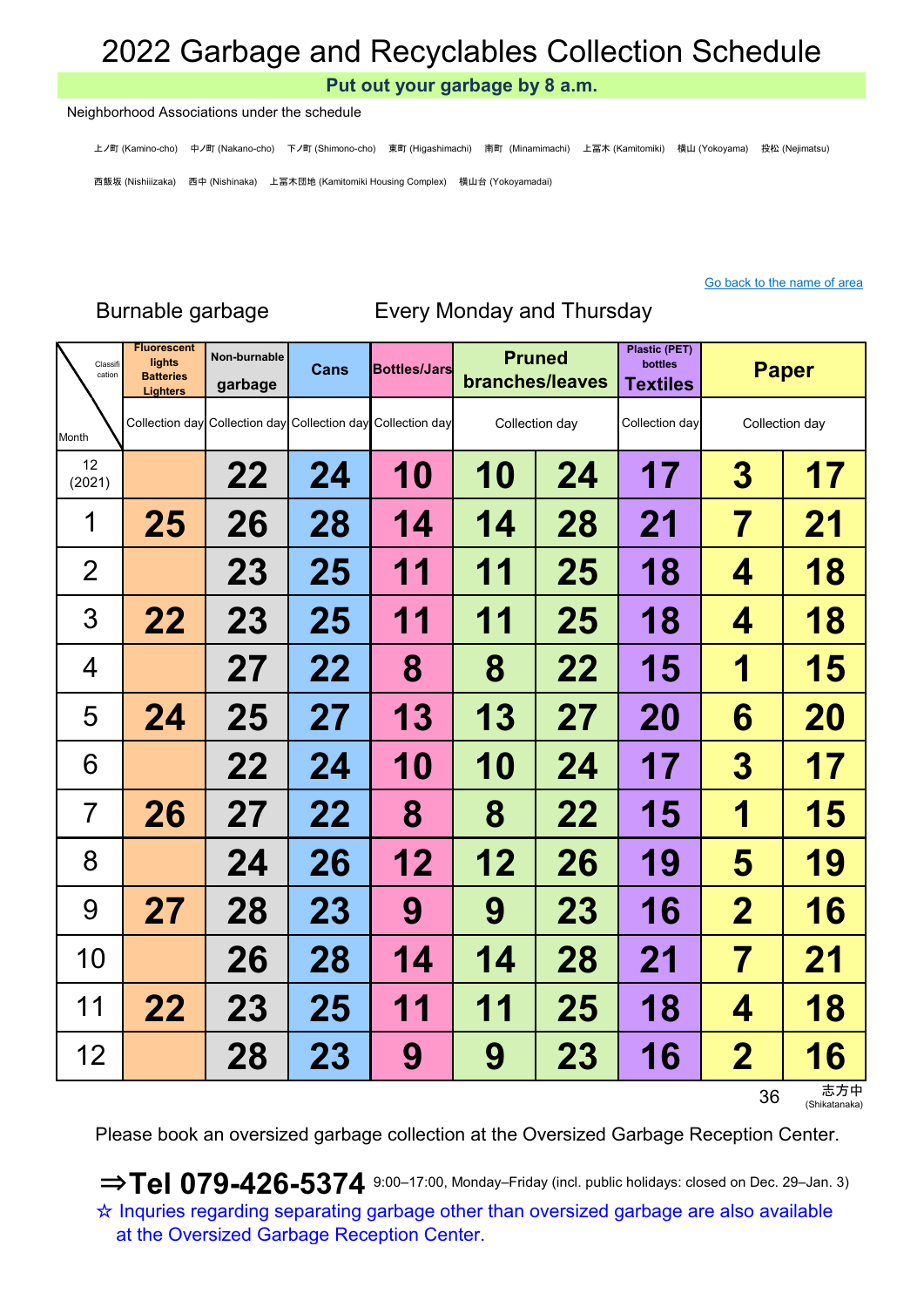Put out your garbage by 8 a.m.

Neighborhood Associations under the schedule

高畑 (Takahata) 広尾西 (Hiroo-nishi) 広尾東 (Hiroo-higashi) 中才 (Nakasai) 岡 (Oka) 細工所 (Saikujo) 野尻 (Nojiri) 大沢 (Ozawa) 行常 (Yukitsune) 畑 (Hata) 東飯坂 (Higashiiizaka) 東中 (Higashinaka) 大宗 (Omune) 城山台 (Shiroyamadai)

### Go back to the name of area

| Classifi<br>cation | <b>Fluorescent</b><br>lights<br><b>Batteries</b><br><b>Lighters</b> | Non-burnable<br>garbage | <b>Cans</b> | <b>Bottles/Jars</b>                                         | <b>Pruned</b><br>branches/leaves |                | <b>Plastic (PET)</b><br>bottles<br><b>Textiles</b> | <b>Paper</b>   |           |
|--------------------|---------------------------------------------------------------------|-------------------------|-------------|-------------------------------------------------------------|----------------------------------|----------------|----------------------------------------------------|----------------|-----------|
| Month              |                                                                     |                         |             | Collection day Collection day Collection day Collection day |                                  | Collection day | Collection day                                     | Collection day |           |
| 12<br>(2021)       |                                                                     | <b>15</b>               | 7           | 17                                                          | 7                                | 17             | 24                                                 | 10             | 24        |
| 1                  | 11                                                                  | 19                      | 4           | 21                                                          | 4                                | 21             | 28                                                 | 14             | 28        |
| $\overline{2}$     |                                                                     | 16                      | 1           | 18                                                          | 1                                | 18             | 25                                                 | 11             | 25        |
| 3                  | 8                                                                   | 16                      | 1           | 18                                                          | 1                                | 18             | 25                                                 | 11             | 25        |
| 4                  |                                                                     | <b>20</b>               | 5           | 15                                                          | 5                                | 15             | 22                                                 | 8              | 22        |
| 5                  | 10                                                                  | 18                      | 3           | 20                                                          | 3                                | 20             | 27                                                 | 13             | 27        |
| 6                  |                                                                     | 15                      | 7           | 17                                                          | 7                                | 17             | 24                                                 | <b>10</b>      | 24        |
| $\overline{7}$     | 12                                                                  | <b>20</b>               | 5           | 15                                                          | 5                                | 15             | 22                                                 | 8              | 22        |
| 8                  |                                                                     | 17                      | $\mathbf 2$ | 19                                                          | $\mathbf 2$                      | 19             | 26                                                 | 12             | 26        |
| 9                  | 13                                                                  | 21                      | 6           | 16                                                          | 6                                | 16             | 23                                                 | 9              | 23        |
| 10                 |                                                                     | 19                      | 4           | 21                                                          | 4                                | 21             | 28                                                 | 14             | 28        |
| 11                 | 8                                                                   | 16                      | 1           | 18                                                          | 1                                | 18             | 25                                                 | 11             | 25        |
| 12                 |                                                                     | 21                      | 6           | 16                                                          | 6                                | 16             | 23                                                 | 9              | <b>23</b> |

## Burnable garbage Every Monday and Thursday

37 <sub>(Shikata-higashi)</sub>

Please book an oversized garbage collection at the Oversized Garbage Reception Center.